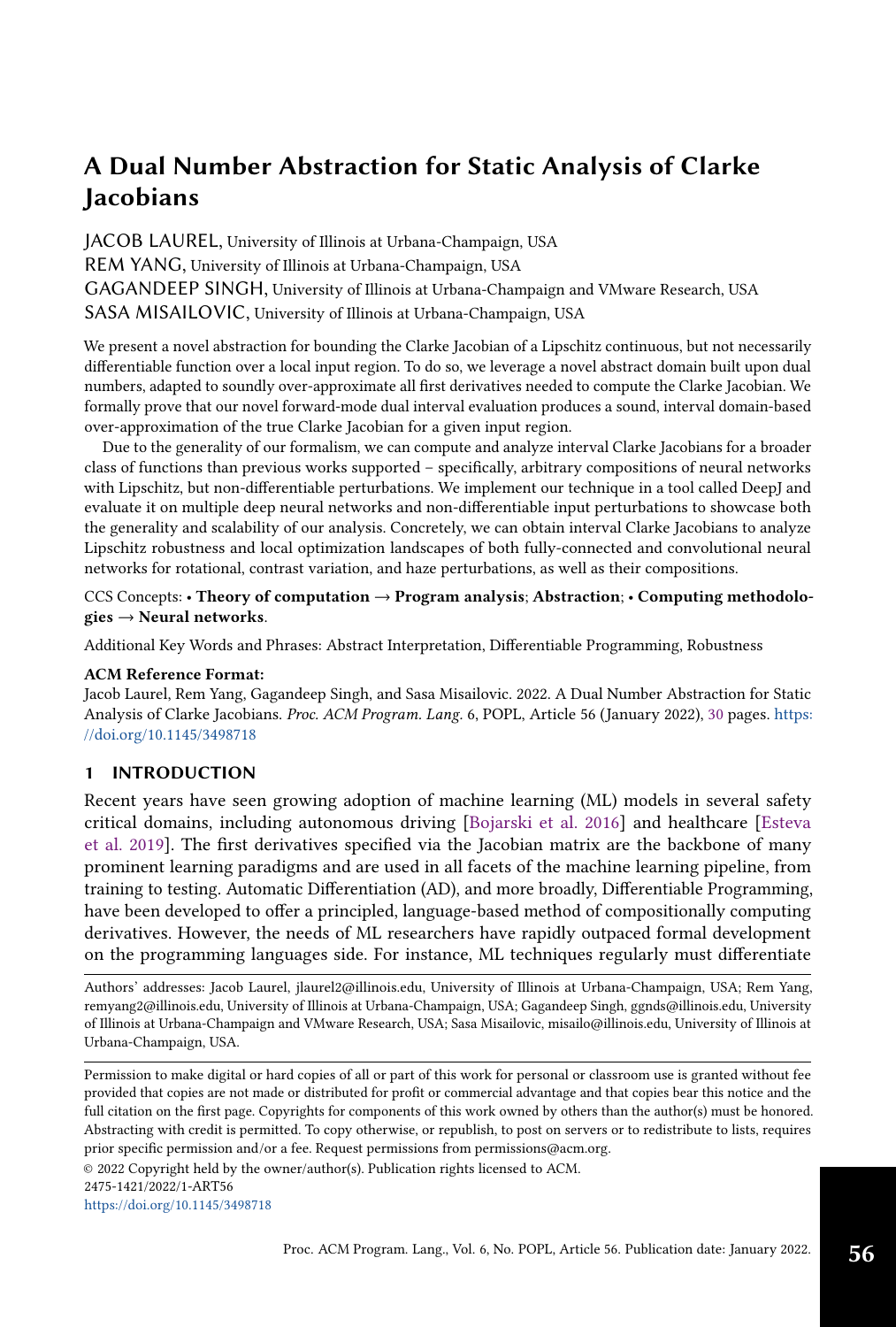through functions that may have points of non-differentiability, such as the commonly used ReLU activation in neural networks, which is not differentiable at 0. In practice, for such a situation, existing AD frameworks just return any arbitrary number in the interval [0, 1]. While such an ad-hoc approach may suffice in many practical scenarios, for critical domains requiring formal certification of properties defined over the first derivatives, this lack of rigor is troubling. To resolve this limitation, programming language researchers have begun using generalizations of the Jacobian for describing AD semantics [\[Sherman et al.](#page-29-0) [2021\]](#page-29-0), such as the Clarke Generalized Jacobian [\[Clarke](#page-28-1) [1990\]](#page-28-1) for non-smooth, but Lipschitz continuous functions.

However, these developments still cannot provide the desired formal guarantees for practical verification tasks, such as obtaining formal bounds on the Lipschitz constant (which measures how rapidly a function's output changes) of the composition of a non-differentiable perturbation and a differentiable network within an input region. Lipschitz constants can be used as a metric to compare the stability and smoothness of the output of neural networks prior to deployment, as a network with a smaller constant is often preferable [\[Lin et al.](#page-29-1) [2019\]](#page-29-1). Formal bounds on the Lipschitz constant can also be used during training to learn classifiers that are certifiably robust to adversarial perturbations [\[Tsuzuku et al.](#page-29-2) [2018\]](#page-29-2), robust to quantizations [\[Lin et al.](#page-29-1) [2019\]](#page-29-1), or to improve interpretability by making network explanations themselves more robust [\[Alvarez-Melis](#page-27-1) [and Jaakkola](#page-27-1) [2018\]](#page-27-1). Further, analyzing the Lipschitz constant has direct applications in algorithmic fairness [\[Dwork et al.](#page-28-2) [2012\]](#page-28-2) and differential privacy [\[Dwork et al.](#page-28-3) [2006\]](#page-28-3), where fairness and privacy are established by certifying a small Lipschitz constant. Beyond using the Jacobian for formally bounding Lipschitz constants, a Jacobian analysis can also be used to formally reason about the local geometry of ML models [\[Zhang et al.](#page-29-3) [2019\]](#page-29-3), which has applications in explainability, e.g., why a network works well for certain inputs but not for others.

Challenges. We focus on designing a static analysis that can formally reason about not only Jacobians of functions that are differentiable (e.g., tanh), but can also handle non-differentiable behavior due to functions like ReLU and the branching that can arise in differentiable programs. Furthermore, we must also handle high-dimensional computational graphs with arbitrary arithmetic (instead of, e.g., solely neural networks that avoid non-scalar multiplication and division). Simultaneously handling all of these requires a theoretical formalism that is beyond the scope of the existing works [\[Edalat](#page-28-4) [and Maleki](#page-28-4) [2017;](#page-28-4) [Jordan and Dimakis](#page-28-5) [2020;](#page-28-5) [Mangal et al.](#page-29-4) [2020;](#page-29-4) [Zhang et al.](#page-29-3) [2019\]](#page-29-3). One of the main difficulties arises from the fact that generalized notions of Jacobians do not always obey the same rules as classical Jacobians. For example, the Clarke Jacobian cannot simply be computed by concatenating partial Clarke derivatives into a matrix [\[Clarke](#page-28-1) [1990;](#page-28-1) [Khan and Barton](#page-28-6) [2013\]](#page-28-6). In this same light, we want our desired generality to also come with compositionality: we want to be able to combine different functions together instead of restricting ourselves to a non-compositional analysis limited to a specific, fixed type of function (e.g., a DNN) or input perturbation. More practically, we want this analysis to be scalable and fully end-to-end, specifically for real-world problems such as analyzing Lipschitz robustness with respect to multiple input perturbations. This has proven challenging, as most formalisms that aim for broad theoretical generality cannot scale beyond toy examples [\[Di Gianantonio and Edalat](#page-28-7) [2013\]](#page-28-7), do not have implementations [\[Edalat and Lieutier](#page-28-8) [2004;](#page-28-8) [Edalat et al.](#page-28-9) [2013;](#page-28-9) [Edalat and Maleki](#page-28-4) [2017,](#page-28-4) [2018\]](#page-28-10), or lack end-to-end integration with specific analyses for practical problems. Moreover, the Lipschitz robustness analyses that go beyond toy examples, such as RecurJac [\[Zhang et al.](#page-29-3) [2019\]](#page-29-3) and ProLip [\[Mangal et al.](#page-29-4) [2020\]](#page-29-4), are either tailored for handling fully-connected architectures (like RecurJac) and therefore cannot immediately analyze the state-of-the-art convolutional architectures, or are heavily restricted in the activation functions supported (like ProLip). These issues substantially limit the practical applicability of these tools.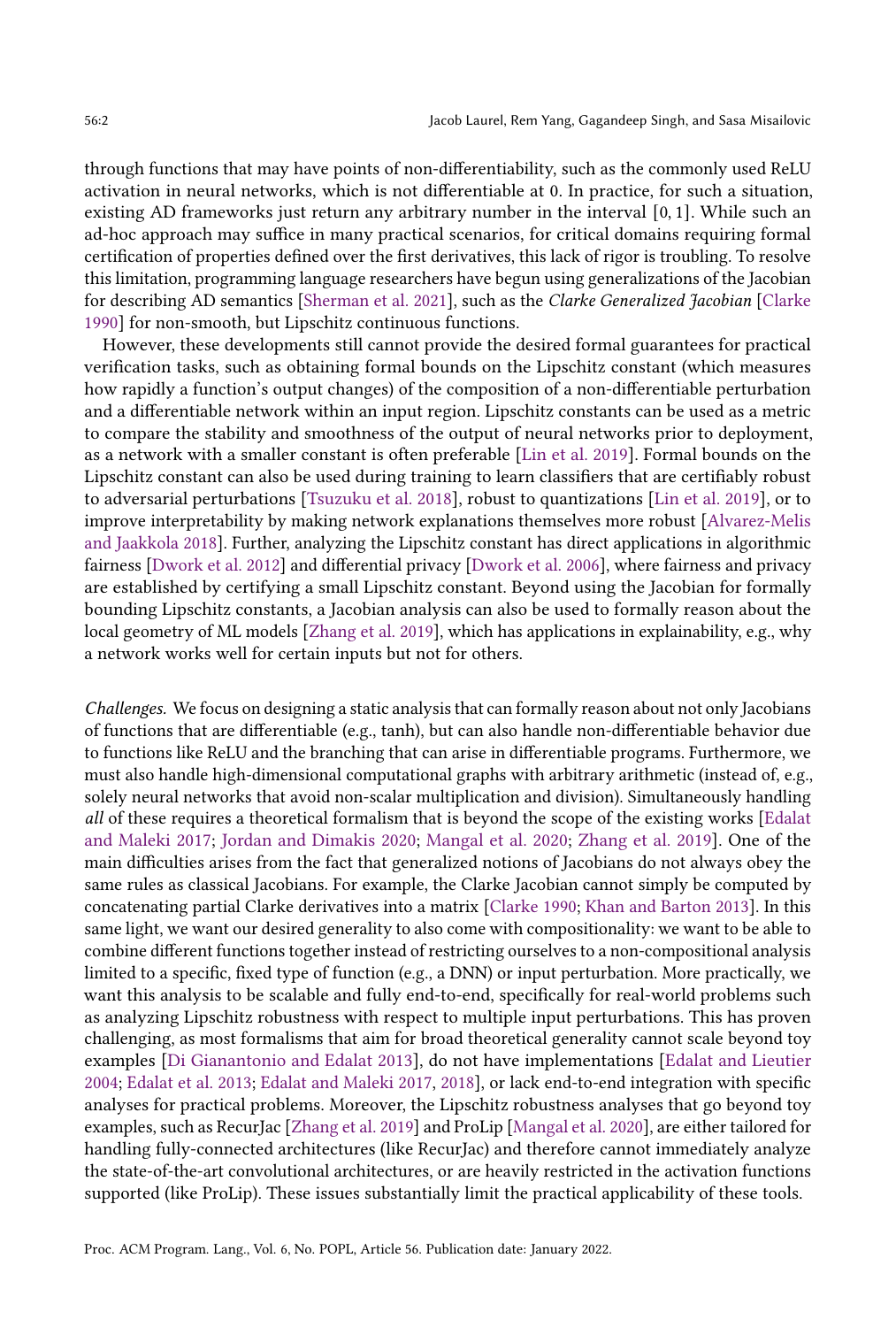This Work. To address these challenges, we propose DeepJ, a forward-mode interval abstraction built atop dual numbers (the canonical number system used for implementing forward-mode AD). A dual number  $a + b\epsilon$  has two components: the *real part a* and the *dual part b*, which in applications will correspond to a function's derivative at  $a$ .

The analysis is adapted to compute an interval over-approximation of the Clarke Jacobian. Our key insight is that formalizing the static analysis on top of dual numbers as a forward-mode analysis represents a general solution suitable for reasoning about Clarke derivatives, which can simultaneously offer both an intuitive and scalable implementation. Hence, we reduce the problem of bounding a Clarke Jacobian in a local region to the problem of bounding results of dual number arithmetic and functions. Forward-mode analysis can be particularly useful for multiple practical problems, such as analyzing Lipschitz robustness with respect to individual input perturbations or their compositions. These problems have small input dimension, for which a forward-mode analysis requires fewer passes than a reverse-mode analysis.

DeepJ analyzes a first-order core (without unbounded loops or recursion) of the language proposed by [Sherman et al.](#page-29-0) [\[2021\]](#page-29-0), which we extend with conditional branch expressions and also show necessary conditions for the well-definedness of the Clarke Jacobian of these branches (Section [4\)](#page-9-0). We then recursively define an interval-domain abstraction of the Clarke Jacobian for sets of points and prove this over-approximation sound (Section [5\)](#page-14-0). Next, we show how to equivalently compute this interval Clarke Jacobian in a forward pass using a novel, interval-domain abstraction of dual numbers (Section [6\)](#page-16-0). Finally, we demonstrate how DeepJ leverages the interval over-approximation of the Clarke Jacobian for multiple practical uses in a fully end-to-end and scalable manner, namely analyzing Lipschitz robustness and local optimization geometry of large neural networks in the face of non-smooth input perturbations (Section [8\)](#page-21-0). DeepJ's implementation also optionally offers floating-point soundness [\[Miné](#page-29-5) [2004\]](#page-29-5), i.e., its result can capture all possible outputs under different rounding modes and under different orders of computations of floating-point operations. This guarantee is not possible with any other existing method.

The novelty in our work lies in the fact that we are the first to formalize a static analysis that is simultaneously (a) defined for the more general Clarke Jacobian, thus supporting both differentiable and non-differentiable, but still Lipschitz functions, (b) extends to all arithmetic operations and is defined for branching beyond just min and max, (c) is fully compositional by leveraging an interval abstraction of forward-mode dual numbers, and (d) is integrated in a fully end-to-end manner for practical tasks that no prior work could tackle.

Results. We implement DeepJ and evaluate it on two tasks:

- Lipschitz Robustness: Certifies bounds on the local Lipschitz constant of a given input region.
- Local Optimization Landscape: Uses the Clarke Jacobian to analyze a function's local geometry in a specified input region to determine the absence of stationary points.

We apply DeepJ to neural networks with both fully-connected and convolutional layers that are trained on the CIFAR10 [\[Krizhevsky et al.](#page-28-11) [2009\]](#page-28-11) and MNIST [\[LeCun et al.](#page-29-6) [1998\]](#page-29-6) datasets. For each of our analyses, we compose the neural networks with three perturbation functions: haze (which models images as foggy), contrast variation (which accentuates the differences between bright and dark pixels), and *rotation* (which rotates the image by a specified angle  $\theta$  with bilinear interpolation). Analyzing the Jacobian of a network with respect to these perturbations is out of reach of the existing techniques.

For each perturbation, DeepJ is able to leverage its fully localized analysis, which computes Clarke Jacobians solely for the specified input region, to obtain local Lipschitz constants that can be up to several orders of magnitude smaller than a baseline analysis based on [Gouk et al.](#page-28-12) [\[2021\]](#page-28-12) (which multiplies a network's global Lipschitz constant by the perturbation's local Lipschitz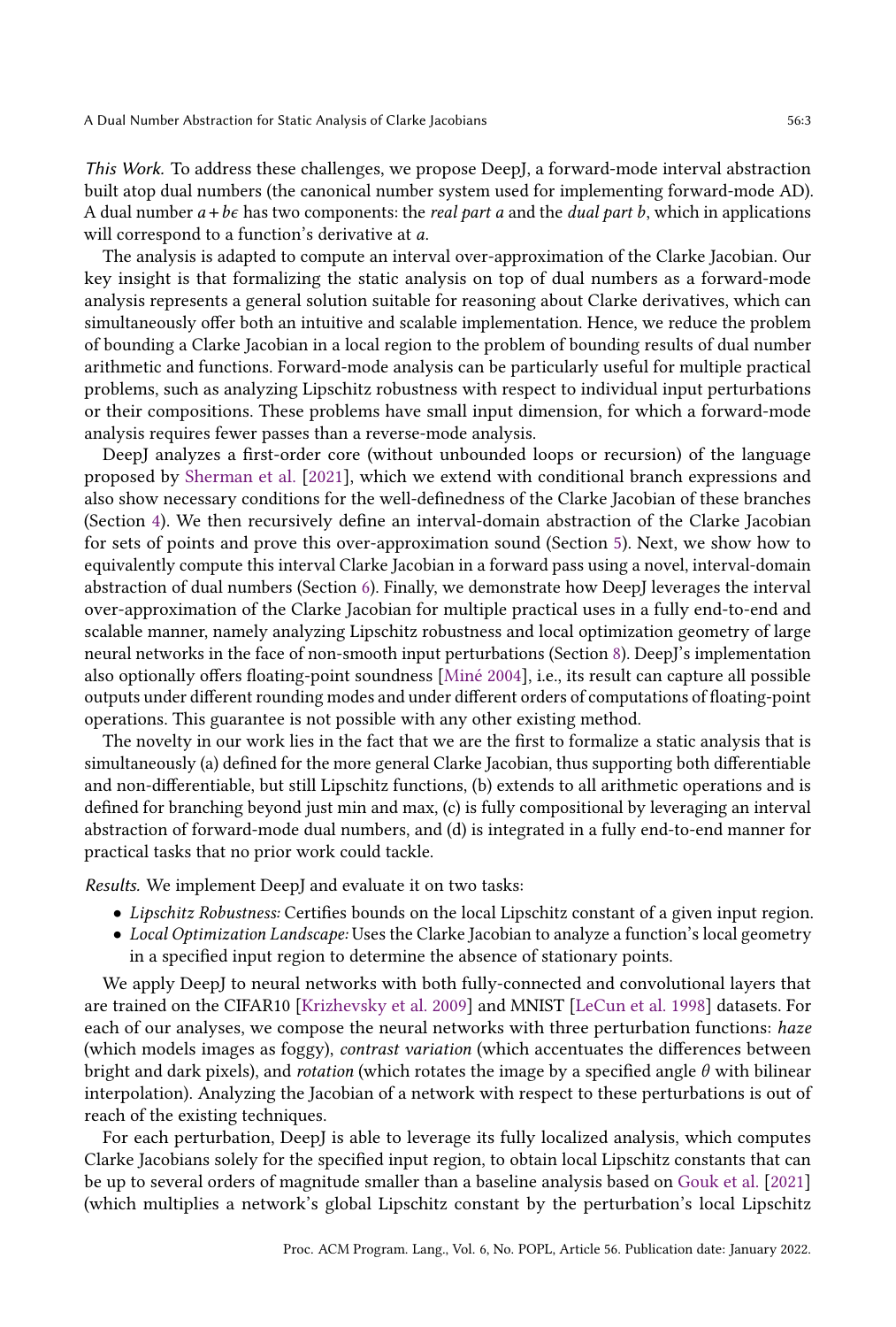constant instead of being fully localized). DeepJ can also extend the analysis to compositions of multiple perturbations. Furthermore, the localized Jacobian analysis can certify the absence of stationary points in a network's optimization landscape. DeepJ's parallel CPU-based implementation is efficient: it can precisely analyze 100 CIFAR10 images on our largest convolutional network containing > 62K neurons within a median time of 15 seconds each for haze and contrast variations, and under 1.4 minutes for rotation. It can also compute precise results for 10 CIFAR10 images on the same network within a median time of 9 seconds for contrast variation composed with haze, and under 51 seconds for contrast variation or haze composed with rotation. Our largest network has the same architecture as the one commonly handled by state-of-the-art CPU-based robustness verifiers [\[Singh et al.](#page-29-7) [2018,](#page-29-7) [2019;](#page-29-8) [Urban and Miné](#page-29-9) [2021\]](#page-29-9). The differences in the computed constants between the DeepJ versions with and without sound floating-point rounding are negligible, with 2.8-4.1x execution time overhead of the sound version.

Contributions. The paper makes the following main contributions:

- (1) A new dual number-based interval abstraction for analyzing Clarke Jacobians. Our domain soundly over-approximates the Clarke Generalized Jacobian of locally Lipschitz and piecewise differentiable functions, allowing it to soundly handle functions like max, ReLU, and limited branches. Furthermore, as our abstraction is defined for sets of points, we can analyze local properties of locally Lipschitz functions beyond the scope of prior work.
- (2) A novel Clarke Jacobian analysis and Lipschitz certification of neural networks composed with non-differentiable perturbations.
- (3) A scalable, optionally floating-point sound, implementation of our method which supports both convolutional and fully-connected neural networks.
- (4) An extensive evaluation against multiple perturbation types on several deep neural networks, showing that DeepJ can (a) achieve orders of magnitude tighter bounds on local Lipschitz constants compared to a baseline analysis and (b) certify the absence of stationary points within a given input region.

DeepJ is available at [https://github.com/uiuc-arc/DeepJ.](https://github.com/uiuc-arc/DeepJ) Our implementation exploits CPU-level parallelism. We believe that DeepJ can be easily parallelized over GPUs to boost the scalability to even larger architectures, such as those considered by GPU-based verifiers [\[Müller et al.](#page-29-10) [2021\]](#page-29-10). The GPU extension of DeepJ may help train networks to be robust to semantic non-differentiable perturbations like rotation and contrast variation, which is beyond the reach of existing robust training methods [\[Balunović et al.](#page-27-2) [2019;](#page-27-2) [Mirman et al.](#page-29-11) [2018,](#page-29-11) [2019;](#page-29-12) [Zhang et al.](#page-29-13) [2021,](#page-29-13) [2020\]](#page-29-14).

## 2 OVERVIEW

In this section, we start with a small illustrative example that showcases a real-world use of our abstraction for a scenario not handled by any prior work.

Running Example: Contrast Variation Perturbation. We consider the simple fully-connected network shown in Fig. [1.](#page-4-0) For simplicity, the network takes two inputs in the input layer, and we assume the network has been fully trained. The network contains a single hidden layer and all activation functions in both the hidden and output layers are tanh (with no biases). Most importantly, we compose the network with a perturbation function modeling contrast variation. We are interested in knowing precisely how sensitive the network's outputs are to inputs that are perturbed by contrast variation, which often arises when the image passed to a network was obtained with a fixed aperture lens [\[Paterson et al.](#page-29-15) [2021\]](#page-29-15). Hence, instead of passing input image pixels  $x_1$  and  $x_2$  directly into the input layer, we pass their *perturbed* values,  $x'_1$  and  $x'_2$ . The contrast variation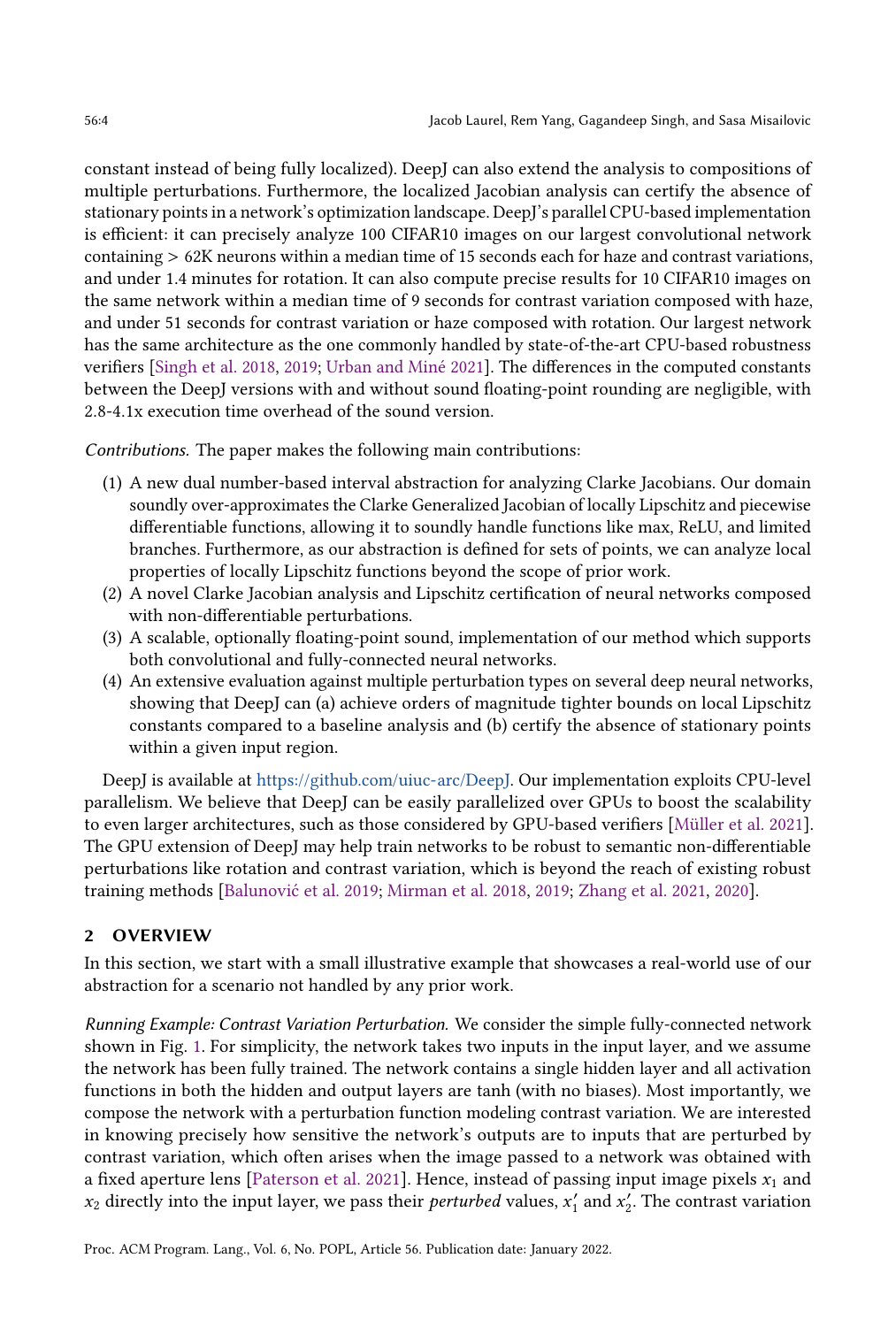<span id="page-4-0"></span>

Fig. 1. Composition of a Neural Network with the Contrast Variation Perturbation

perturbation for a pixel  $x_i$  is given in [Paterson et al.](#page-29-15) [\[2021\]](#page-29-15) as

<span id="page-4-1"></span>
$$
x'_{i} = \max\left(0, \min\left(1, \frac{x_{i} - 0.5 \cdot \alpha}{1 - \alpha}\right)\right) \tag{1}
$$

where  $\alpha$  specifies the amount of contrast variation. We apply this perturbation to every input pixel (there are only two in this example). We can thus think of the perturbation as a function of the perturbation parameter  $\alpha$ .

Jacobian Analysis. We will measure the sensitivity of the network with respect to the perturbation by computing the Jacobian of the composition of the network with the perturbation. This allows us to analyze how sensitive and robust the network's outputs are with respect to a change in  $\alpha$  in some local region. For this example, the local region we are interested in is when  $\alpha \in [0, 0.1]$ . This allows us to analyze what happens when the amount of perturbation ranges from none up to a modest amount. Because of the combination of both non-differentiable (max and min) and differentiable (tanh) functions, as well as the division in the perturbation function, computing a Jacobian for the composition of the network and the perturbation is beyond the capabilities of existing frameworks.

Abstract Domain. To perform the analysis, we need to compute bounds on the Jacobian of the composition of the network and the perturbation. However, this is complicated by the fact that (a) we cannot settle for the derivatives at a single point (as standard automatic differentiation gives) and instead need a bound on the derivatives for an entire input region, (b) max and min are Lipschitz, but not differentiable, thus we need a more general notion of differentiation that works for such functions, and (c) the analysis cannot be restricted to only neural networks, since it needs to be able to compositionally handle arbitrary combinations of functions. As mentioned, prior work cannot address these challenges, thus our solution necessitates a novel abstract domain. The full formalism is described in Sections [5](#page-14-0) and [6.](#page-16-0)

Our abstract domain associates to each variable an interval bounding the variable itself and an interval bounding that variable's Clarke derivative via a *dual interval* of the form  $[a, b] + [c, d] \epsilon$ , where  $a, b, c, d \in \mathbb{R} \cup \{\pm \infty\}, a \leq b$  and  $c \leq d$ . We will call [a, b] the real part and [c, d] the dual part. Dual intervals are an adapted interval-domain abstraction of the canonical dual numbers of forward-mode automatic differentiation. The key benefit of this approach is that we can leverage an existing numerical system to track derivatives instead of relying on non-extensible, ad-hoc approaches as in [Edalat et al.](#page-28-9) [\[2013\]](#page-28-9); [Mangal et al.](#page-29-4) [\[2020\]](#page-29-4); [Zhang et al.](#page-29-3) [\[2019\]](#page-29-3). However, a naive adaptation is not sufficient, as one still has to contend with non-differentiable functions such as max. Furthermore, all primitive operations must be reinterpreted for dual interval arithmetic.

Abstract Interpretation of the Perturbation and Network. We now step through the abstract interpretation of the composition of the neural network and the contrast variation perturbation, which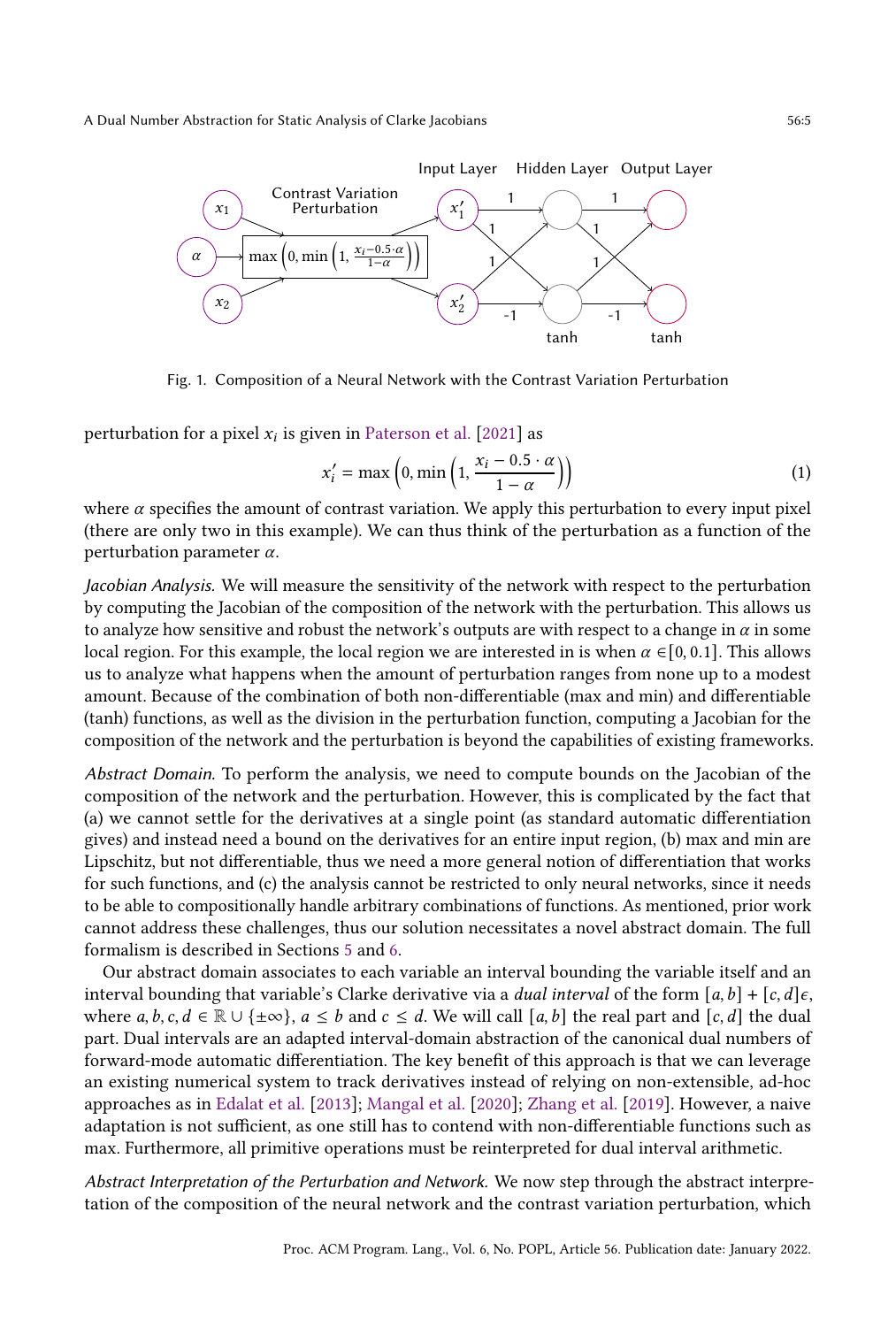<span id="page-5-0"></span>

Fig. 2. The Dual Interval Abstraction of the Neural Network and Perturbation Function from Fig. [1](#page-4-0)

is detailed in Fig. [2.](#page-5-0) As every term in the abstract domain must be a dual interval, to perform the analysis, we first must lift the constant edge weights  $w_i$  to dual intervals of the form  $[w_i, w_i] + [0, 0] \epsilon$ , as shown in Fig. [2.](#page-5-0) Upon lifting all constants and edge weights to the abstract domain, we start from the inputs  $x_1, x_2$  and the perturbation parameter  $\alpha$ . As our goal is to compute the sensitivity solely with respect to  $\alpha$ , we set its dual part to  $[1, 1] \epsilon$ . This means that we treat  $x_1$  and  $x_2$  as constant; since we do not need to compute derivatives with respect to  $x_1$  and  $x_2$ , the analysis sets their dual part to  $[0, 0] \epsilon$ . Furthermore, as  $x_1$  and  $x_2$  are pixel values of some fixed image, their real parts are just the degenerate interval of their pixel intensities: [0.95, 0.95] and [0.2, 0.2], respectively.

We begin by propagating the dual interval inputs through the contrast variation perturbation function in Eq. [1.](#page-4-1) This requires that all arithmetic operations  $(+, -, \cdot, /)$  and function primitives (min and max) be redefined for dual intervals. Section [6](#page-16-0) presents a full formalization of dual intervals.

For each pixel  $x_i$ , we first compute  $\frac{x_i-0.5\cdot\alpha}{1-\alpha}$  inside the min function. Though not shown in the function, the constants 0.5 and 1 are actually interpreted as the dual intervals  $[0.5, 0.5] + [0, 0] \epsilon$  and [1, 1] + [0, 0] $\epsilon$ , respectively. The numerator  $x_1 - 0.5 \cdot \alpha$  abstractly evaluates to [0.9, 0.95] + [-0.5, -0.5] $\epsilon$ and likewise  $x_2 - 0.5 \cdot \alpha$  evaluates to  $[0.15, 0.2] + [-0.5, -0.5] \epsilon$ . These follow from the rules of dual interval arithmetic: scaling by a constant scales a term's real and dual part, and dual interval addition between terms adds their respective real and dual components. Therefore, we have implicitly encoded the notion of linearity of the derivative.

To compute the entire quotient for each variable, we next perform dual interval division (described in Section [6.1\)](#page-16-1). The terms  $\frac{x_1-0.5\cdot\alpha}{1-\alpha}$  and  $\frac{x_2-0.5\cdot\alpha}{1-\alpha}$  ultimately evaluate to [0.9, 1.05]+[0.4, 0.62] $\epsilon$  and  $[0.15, 0.22] + [-0.43, -0.25] \epsilon$ , respectively. Dual interval division implicitly encodes the quotient rule of differentiation.

*Non-Differentiable Functions.* Upon computing  $\frac{x_1-0.5\cdot\alpha}{1-\alpha}$  and  $\frac{x_2-0.5\cdot\alpha}{1-\alpha}$ , we now must take the min of each with  $[1, 1] + [0, 0] \epsilon$ . This is highly challenging as min is not differentiable. To resolve this, we must use a more general notion of differentiation, specifically the Clarke Jacobian [\[Clarke](#page-28-1) [1990\]](#page-28-1), which has also recently emerged in the programming languages literature [\[Di Gianantonio and](#page-28-7) [Edalat](#page-28-7) [2013;](#page-28-7) [Sherman et al.](#page-29-0) [2021\]](#page-29-0). The Clarke Jacobian can compute a generalized derivative for non-differentiable, but Lipschitz functions like min, max, ReLU, abs, and even functions defined by conditional branching statements (provided one proves such functions are continuous and piecewise differentiable). The Clarke Jacobian does so by returning a convex set of points as the "derivative" instead of just a single point. To perform the Clarke differentiation through the min function, one takes the standard derivative of whichever of the min function's two arguments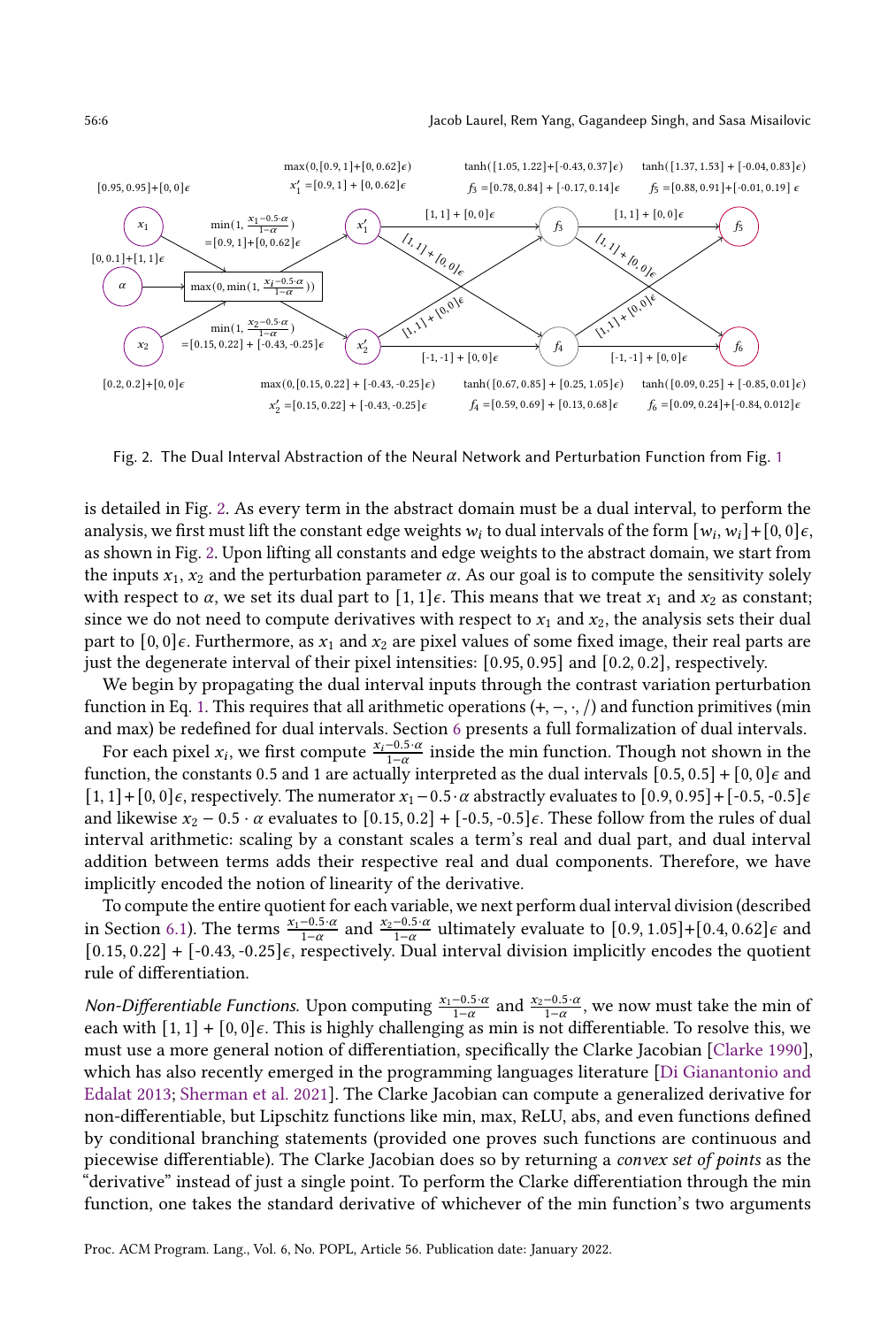attains the minimum. The caveat is that if both arguments attain the minimum, one must take the convex hull of both arguments' derivatives. However, this becomes even more difficult for the interval domain, as due to the inherent uncertainty, when two intervals overlap, it is possible that either could attain the minimum. Thus, if the real parts of two dual intervals overlap, our analysis must take the convex hull of their respective dual parts.

Recall that for  $x_1$  we must take the min of  $[1, 1] + [0, 0] \epsilon$  and  $\frac{x_1 - 0.5 \cdot \alpha}{1 - \alpha} = [0.9, 1.05] + [0.4, 0.62] \epsilon$ . In this case, the real parts overlap, so we must take the convex hull (denoted by co) of their respective dual parts: [0, 0] and [0.4, 0.62], as shown in Eq. [2.](#page-6-0)

$$
\min\left(1, \frac{x_1 - 0.5 \cdot \alpha}{1 - \alpha}\right) = \min([1, 1] + [0, 0]\epsilon, [0.9, 1.05] + [0.4, 0.62]\epsilon) \n= \min([1, 1], [0.9, 1.05]) + \mathbf{co}([0, 0], [0.4, 0.62])\epsilon \n= [0.9, 1] + [0, 0.62]\epsilon
$$
\n(2)

<span id="page-6-0"></span>For  $x_2$ , when computing the min of [1, 1] + [0, 0] $\epsilon$  and  $\frac{x_2-0.5\cdot\alpha}{1-\alpha}$  =[0.15, 0.22] + [-0.43, -0.25] $\epsilon$ , the real parts do not intersect, thus the result is exactly just  $[0.15, 0.22] + [-0.43, -0.25] \epsilon$ .

Finally, as the contrast variation perturbation is also composed with the max function, we must repeat the same procedure, albeit with max instead of min. For  $x_1$  and  $x_2$ , we compute:

$$
x'_1 = \max([0,0] + [0,0]\epsilon, [0.9,1] + [0,0.62]\epsilon) = [0.9,1] + [0,0.62]\epsilon
$$

$$
x'_2 = \max([0, 0] + [0, 0]\epsilon, [0.15, 0.22] + [-0.43, -0.25]\epsilon) = [0.15, 0.22] + [-0.43, -0.25]\epsilon
$$

Propagation through the Network. Upon computing the perturbed inputs  $x'_1$  and  $x'_2$ , we propagate their abstracted values through the network itself. For simplicity in presentation, we give each network node a fresh variable name ( $f_3$ - $f_6$ ). To compute the value of  $f_3$ , we first multiply  $x'_1$  and  $x'_2$ by the corresponding edge weights using dual interval multiplication and sum incoming terms, resulting in the dual interval  $[1.05, 1.22] + [-0.43, 0.37] \epsilon$ . Then, we apply the dual interval lifting of tanh to the argument  $[1.05, 1.22] + [-0.43, 0.37] \epsilon$ . The dual interval lifting of tanh applies the interval lifting of tanh (where tanh( $[a, b]$ ) =  $[\tanh(a), \tanh(b)]$ ) to the real part of its argument, then applies the interval lifting of the closed-form derivative  $(1 - \tanh^2)$  to the dual part.

$$
f_3 = \tanh([1.05, 1.22] + [-0.43, 0.37]\epsilon) = \tanh([1.05, 1.22]) + ((1 - \tanh^2([1.05, 1.22])) \cdot [-0.43, 0.37])\epsilon
$$

$$
= [0.78, 0.84] + [-0.17, 0.14]\epsilon
$$

The dual part of the result is also multiplied by the dual part of the input ([-0.43, 0.37]), implicitly encoding the chain rule. In this example,  $f_3$  evaluates to  $[0.78, 0.84] + [-0.17, 0.14] \epsilon$ .

Likewise for  $f_4$ , the input to the tanh function is the sum of  $x'_1$  and  $x'_2$  scaled by the edge weights, which is just  $[0.67, 0.85] + [0.25, 1.05] \epsilon$ . Hence,  $f_4$  evaluates to  $[0.59, 0.69] + [0.13, 0.68] \epsilon$ . As our analysis is fully compositional, we easily repeat this procedure for the subsequent (final) layer. Multiplying  $f_3$  and  $f_4$  by their respective edge weights, then passing these values to the tanh activations, allows us to determine that  $f_5 = [0.88, 0.91] + [-0.01, 0.19] \epsilon$  and  $f_6 = [0.09, 0.24] + [-0.84, 0.012] \epsilon$ .

Interval Clarke Jacobian. Upon computing the outputs  $f_5$  and  $f_6$ , we take their dual parts as the Interval Clarke Jacobian. This is because we show in Section [6.3](#page-18-0) that abstractly evaluating functions with dual intervals is equivalent to computing the Interval Clarke Jacobian, which in turn soundly over-approximates the true Clarke Jacobian. Since we are modeling the composition of the network and the perturbation as a function of only  $\alpha$  (while holding all other inputs fixed), the Interval Clarke Jacobian is a  $2 \times 1$  interval matrix, as the network has 2 outputs. In this case, it is  $\left[ \left[ -0.01, 0.19 \right], \left[ -0.84, 0.012 \right] \right]^T$ .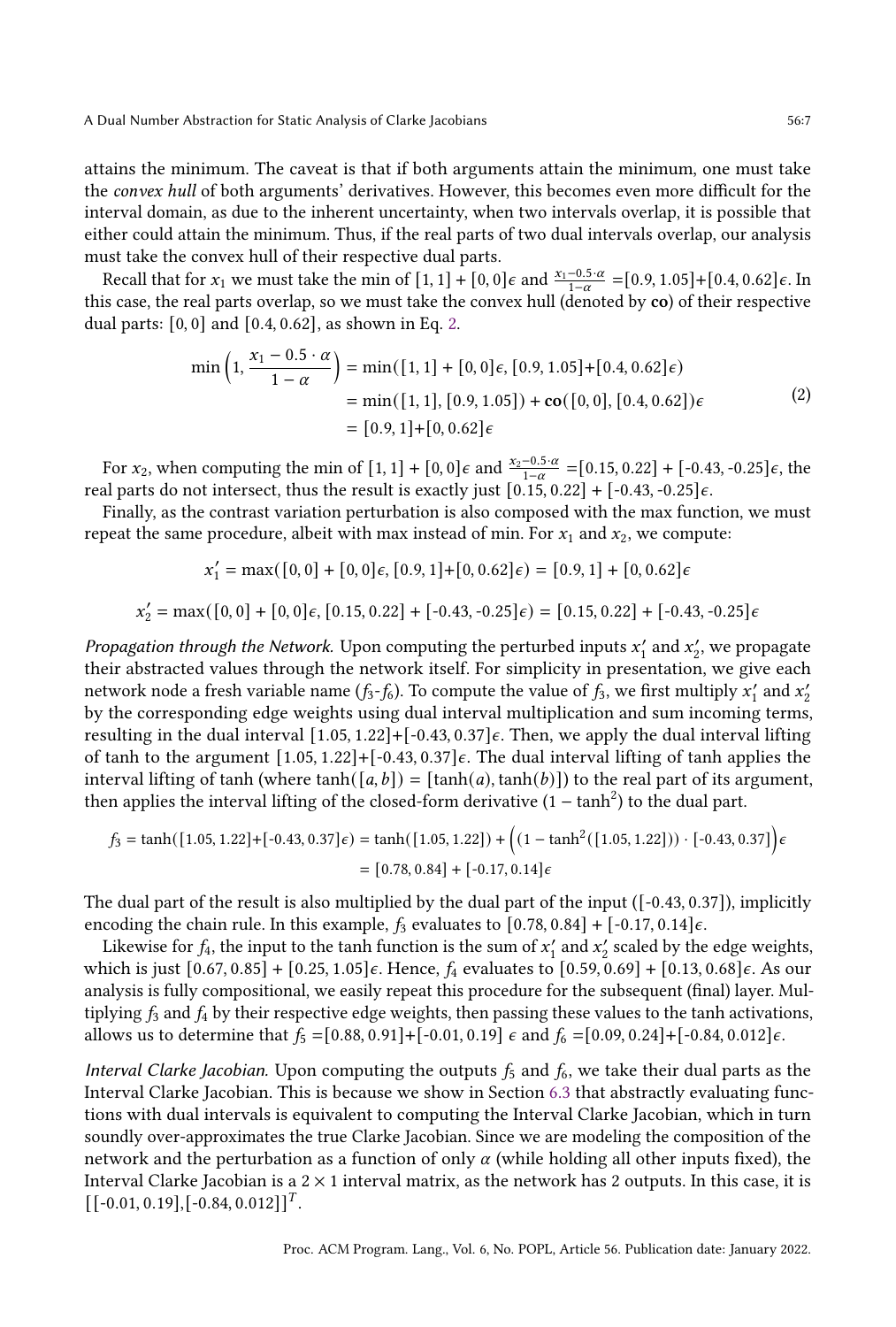Practical Applications. Upon computing this over-approximation of the Clarke Jacobian, we can use it for several practical applications. For instance, we can compute the local Lipschitz constant in the region  $\alpha \in [0, 0.1]$  by taking the maximum norm of the Interval Clarke Jacobian, which intuitively gives us a point summary of the network's sensitivity to perturbations by  $\alpha$  in this local region. For this example, the Lipschitz constant (with respect to the  $\ell_{\infty}$ -norm) evaluates to 0.84.

We can also use the over-approximation of the Clarke Jacobian to analyze the local landscape of the composition of the network and the perturbation for stationary points. If a point is a local extremum, then the Clarke Jacobian at that point contains 0. Therefore, if any entry of the Interval Clarke Jacobian does not contain 0, it certifies that no point in the input range is a local extremum. In this example, as both entries contain 0, the analysis determines that the input region  $\alpha \in [0, 0.1]$ could still contain a local extremum.

#### 3 PRELIMINARIES

We define all the mathematical preliminaries needed to describe automatic differentiation, as well as the Clarke Jacobian. We start with the definition of the standard Jacobian.

*Definition* 3.1. The Jacobian of a function  $f : \mathbb{R}^m \to \mathbb{R}^n$  differentiable at a point  $x_0 \in \mathbb{R}^m$  is

$$
\mathbf{J}(f, \mathbf{x_0}) = \begin{bmatrix} \frac{\partial f_1}{\partial x_1} \mid_{x = x_0} & \dots & \frac{\partial f_1}{\partial x_m} \mid_{x = x_0} \\ \dots & \dots & \dots \\ \frac{\partial f_n}{\partial x_1} \mid_{x = x_0} & \dots & \frac{\partial f_n}{\partial x_m} \mid_{x = x_0} \end{bmatrix}
$$

When  $m = n = 1$ , the Jacobian is merely the classical derivative:  $J(f, x_0) = \frac{df}{dx}|_{x=x_0}$ .

Dual Numbers. The question then arises, how do we automatically compute this Jacobian? The most popular method is via Automatic Differentiation, or AD. AD has two modes: reverse and forward. The former recursively evaluates derivatives of sub-expressions, and can be thought of as a generalization of backpropagation. We focus on the latter, as forward-mode automatic differentiation is much easier to implement and excels when the function's input dimension is small (as will be in our use cases). To implement forward-mode automatic differentiation, one may overload all primitive arithmetic operations to work on dual numbers, which we now describe.

*Definition 3.2.* Dual numbers are numbers of the form  $a + b\epsilon$ , where  $a, b \in \mathbb{R}$  and  $\epsilon$  is a symbolic variable (akin to *i* for imaginary numbers). We denote the set of all dual numbers as  $D$ . Dual number arithmetic is given by the following rules:

$$
(a+b\epsilon) + (c+d\epsilon) = (a+c) + (b+d)\epsilon
$$

$$
(a+b\epsilon) \cdot (c+d\epsilon) = (ac) + (ad+bc)\epsilon
$$

$$
(a+b\epsilon)/(c+d\epsilon) = \left(\frac{a}{c}\right) + \left(\frac{bc-ad}{c^2}\right)\epsilon
$$

The above arithmetic rules for dual numbers implicitly encode linearity, the product rule, and the quotient rule in the computation of their dual part. To access the real part of a dual number, we write  $fst(a + b\epsilon) = a$ , and likewise the dual part is accessed by  $snd(a + b\epsilon) = b$ . For any differentiable function  $f : \mathbb{R} \to \mathbb{R}$ , we use the standard lifting of f to dual numbers  $f : \mathbb{D} \to \mathbb{D}$  given as

$$
f(a+b\epsilon) = f(a) + (f'(a) \cdot b)\epsilon
$$

Therefore, the dual part of a dual number corresponds to the value of the function's derivative evaluated at the real part, a. Further, multiplying the derivative  $f'(a)$  by the existing dual part b implicitly encodes the chain rule of calculus.

Proc. ACM Program. Lang., Vol. 6, No. POPL, Article 56. Publication date: January 2022.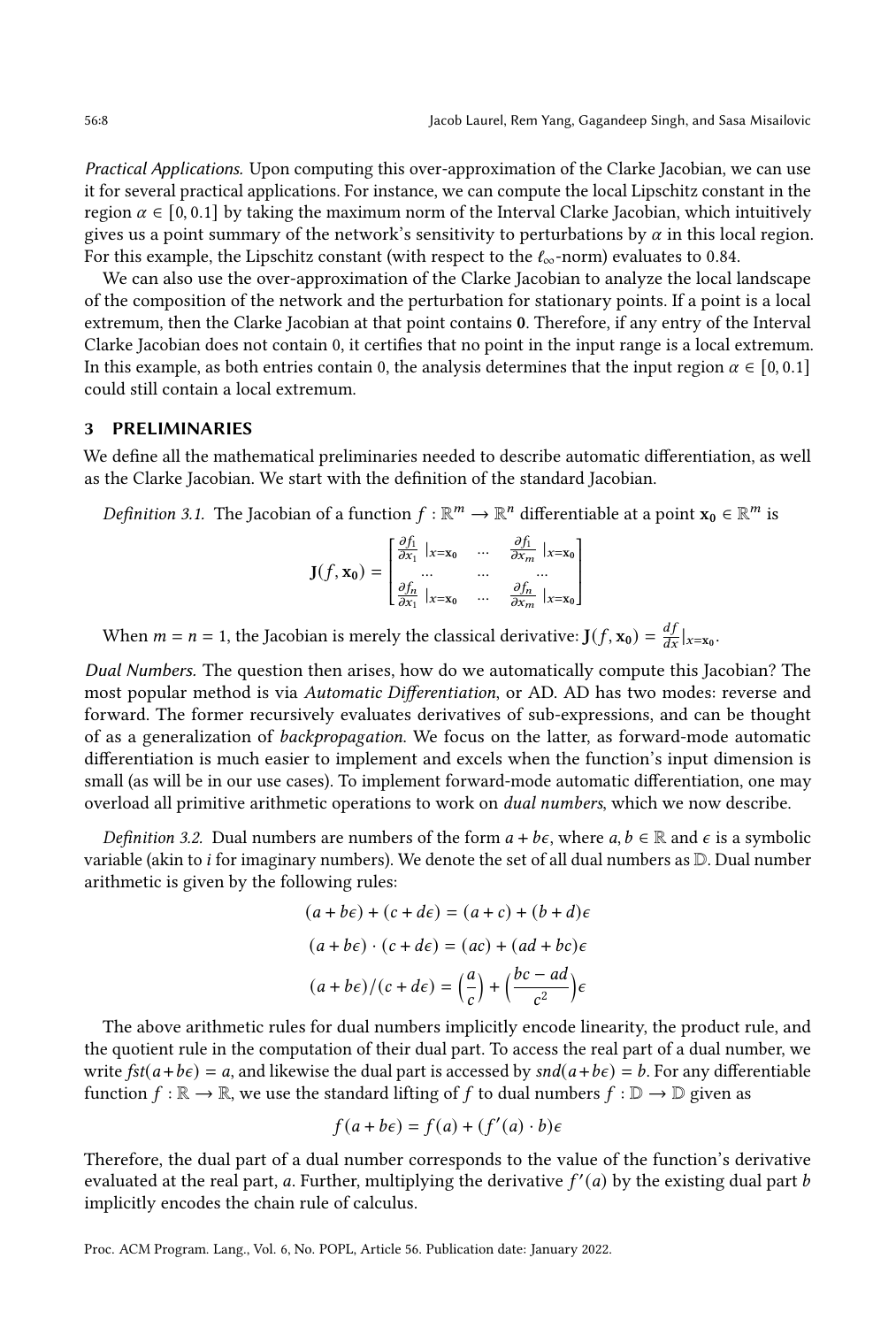## 3.1 Lipschitz Continuity

We subsequently show how to extend the previous concepts to non-differentiable but locally Lipschitz functions. Hence, we first define the local Lipschitz property.

*Definition* 3.3. A function  $f : \mathbb{R}^m \to \mathbb{R}^n$  is locally Lipschitz on  $X \subseteq \mathbb{R}^m$  if there exists a positive constant  $K^{\alpha,\beta} \in \mathbb{R}_{>0}$  such that for any  $x_1, x_2 \in X$  we have

$$
||f(x_1) - f(x_2)||_{\beta} \le K^{\alpha,\beta} ||x_1 - x_2||_{\alpha}
$$

where  $\|\cdot\|_{\alpha}$  and  $\|\cdot\|_{\beta}$  are arbitrary p-norms over  $\mathbb{R}^m$  and  $\mathbb{R}^n$ , respectively. Furthermore, if for a given point  $x_0 \in \mathbb{R}^m$ , there exists a positive real  $\delta > 0$  such that f is locally Lipschitz within a ball of radius  $\delta$  centered at  $x_0$ , we say f is Lipschitz near  $x_0$ .

Lipschitz Constant. The constant  $K^{\alpha,\beta}$  is called the (local) Lipschitz constant, which provides a formal bound on how much a function's output can change (measured by the  $\|\cdot\|_{\beta}$  norm) given a change in input (measured by the  $\|\cdot\|_{\alpha}$  norm). The constant can easily be obtained once one has the Jacobian J. For a Lipschitz function  $f : \mathbb{R}^m \to \mathbb{R}^n$  that is differentiable, one can compute the local Lipschitz constant on a region  $X$  by taking the maximum dual norm of the Jacobian over  $X$ :

$$
K^{\alpha,\beta} = \sup_{x \in X} ||\mathbf{J}(f,x)||_{\alpha,\beta}
$$

where the dual norm of any matrix  $M \in \mathbb{R}^{n \times m}$  is given as  $||M||_{\alpha,\beta} = \sup_{||v||_{\alpha} \leq 1} ||Mv||_{\beta}$ . For common values of  $\alpha$  and  $\beta$ , there is a closed-form expression for  $||M||_{\alpha,\beta}$ . For instance,  $||M||_{1,1}$  =  $\max_{1 \le j \le m} (\sum_{i=1}^n |M_{i,j}|)$ , thus we simply take the norm of the Jacobian (over all points in X) that has the maximum absolute column sum.

## 3.2 Clarke Generalized Jacobian

However, the following question arises: what if we need to compute the derivative at a point where it is not defined, such as ReLU( $x$ ) at  $x = 0$ ? Can one extend Jacobians (and methods to compute them) to non-differentiable functions? We follow recent work by [Sherman et al.](#page-29-0) [\[2021\]](#page-29-0) and employ the notion of the Clarke Generalized Jacobian [\[Clarke](#page-28-1) [1990\]](#page-28-1) for this extension. Intuitively, this generalizes the notion of a Jacobian to non-differentiable, but still Lipschitz-continuous functions.

Convexity. The Clarke Jacobian of a function  $f : \mathbb{R}^m \to \mathbb{R}^n$  evaluates to a convex set of  $n \times m$ matrices, hence we define the following operators. Let  $\text{Co}(\mathbb{R}^{n\times m})$  denote all convex sets of  $n\times m$ real matrices. Further, let  $\mathbf{co}: \mathcal{P}(\mathbb{R}^{n \times m}) \to \mathbf{Co}(\mathbb{R}^{n \times m})$  be the convex hull operator, which given a set of matrices, takes their convex hull. We can now define the Clarke Generalized Jacobian.

*Definition 3.4.* (Clarke Thm. 2.5.1 [\[Clarke](#page-28-1) [1990\]](#page-28-1)) Let  $f : \mathbb{R}^m \to \mathbb{R}^n$  be a function that is locally Lipschitz at  $x_0 \in \mathbb{R}^m$ , where the set of non-differentiable points of f has Lebesgue measure 0 (we denote that set as  $S \subset \mathbb{R}^m$ ). The Clarke Generalized Jacobian of f at the point  $x_0$  is denoted with the following signature  $\partial_c : (\mathbb{R}^m \to \mathbb{R}^n) \times \mathbb{R}^m \to \text{Co}(\mathbb{R}^{n \times m})$ , and is given as:

$$
\partial_c(f, \mathbf{x_0}) = \mathbf{co} \{ \lim_{j \to \infty} \mathbf{J}(f, \mathbf{x}_j) : \lim_{j \to \infty} \mathbf{x}_j = \mathbf{x_0} \text{ and } \mathbf{x}_j \notin S \text{ for all } j \in \mathbb{N} \}
$$
(3)

We first detail this definition when  $x_0$  is a point of non-differentiability of f. Intuitively, since we cannot compute the actual Jacobian J at a point of non-differentiability, we instead take any sequence of points that converges to that point of non-differentiability, such that the Jacobian is defined for all points in that sequence; we then compute what the Jacobians evaluated at those points in the sequence converge to. The Clarke Jacobian is then just the convex hull over all such sequences' respective limiting Jacobians. Thus, we obtain a convex set of matrices. When the function is differentiable at the point  $x_0$ , this limit reduces to exactly the standard Jacobian at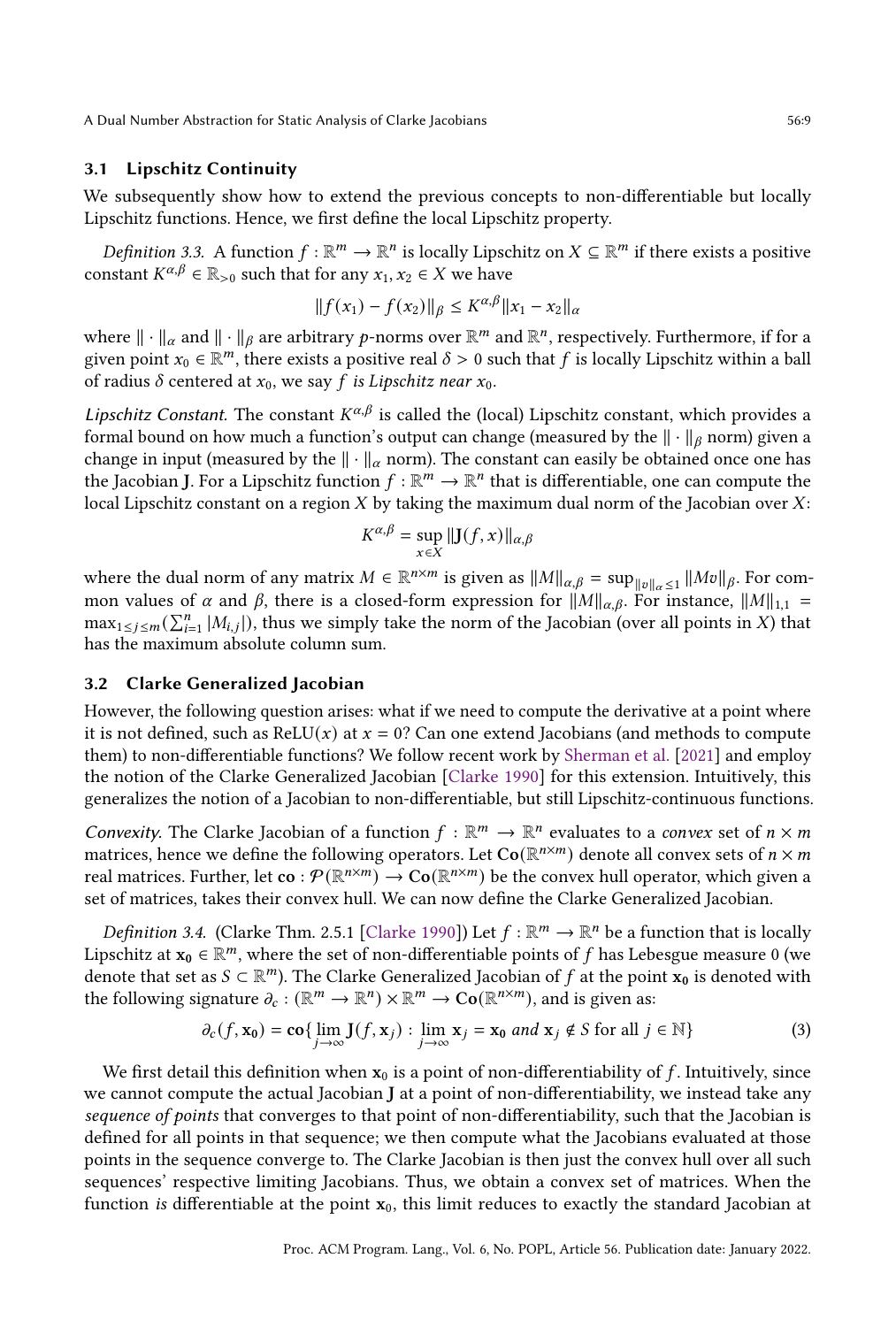56:10 Jacob Laurel, Rem Yang, Gagandeep Singh, and Sasa Misailovic

<span id="page-9-1"></span>

Fig. 3. Locally Lipschitz Function Syntax and Typing Rules

 $\mathbf{x}_0$  (and the convex hull becomes superfluous), hence  $\partial_c(f, \mathbf{x}_0)$  will be a singleton set containing exactly  $J(f, x_0)$ .

*Example 3.5.* Let  $f(x) = \text{ReLU}(x)$ . Then  $\partial_c(f, 0) = \text{co}\{0, 1\} = [0, 1]$ .

# <span id="page-9-0"></span>4 LANGUAGE SYNTAX AND SEMANTICS

We describe our differentiable programming language, which is based upon  $\lambda_S$  [\[Sherman et al.](#page-29-0) [2021\]](#page-29-0) but with additional branching primitives. Our language is first-order and purely functional (no side-effects), yet expressive enough to encode neural networks and locally Lipschitz perturbations.

## 4.1 Syntax

Figure [3](#page-9-1) presents the syntax of the language. DeepJ syntactically supports standard arithmetic operations, differentiable function primitives, and limited branching for encoding Lipschitz but non-differentiable functions like min and max. One can encode neural networks in DeepJ; however, instead of encoding them as a series of edge-weight matrix multiplications, our syntax constructs them inductively via compositions: ◦, Cartesian products: ×, and branching (e.g., for ReLU networks).

Arithmetic Operations. We support all of the key arithmetic primitives: addition, multiplication, and division. While syntactically speaking, these are only defined for functions of a single output variable, one can easily encode multi-variable versions (e.g., vector addition) by also making use of the Cartesian product,  $\times$ , where  $(f_1 \times f_2)(x) = (f_1(x), f_2(x))$ . For example,  $(f_1 \times f_2) + (f_3 \times f_4) =$  $(f_1 + f_3) \times (f_2 + f_4).$ 

Differentiable Functions. Syntactically, we support as primitives all the standard primitive differentiable functions (e.g.,  $e^x$ ,  $\sin(x)$ ,  $\tanh(x)$ , etc.). Hence, we denote these as  $C^1$  because each function is  $C<sup>1</sup>$ -smooth, meaning the function is continuous and differentiable everywhere on its domain, and the first derivative is also continuous everywhere on its domain.

Non-differentiable, Lipschitz Functions. We support a branching primitive,  $f_0 > 0$  ?  $f_1 : f_2$ , to implement Lipschitz, but not necessarily differentiable functions such as abs, ReLU, min, and max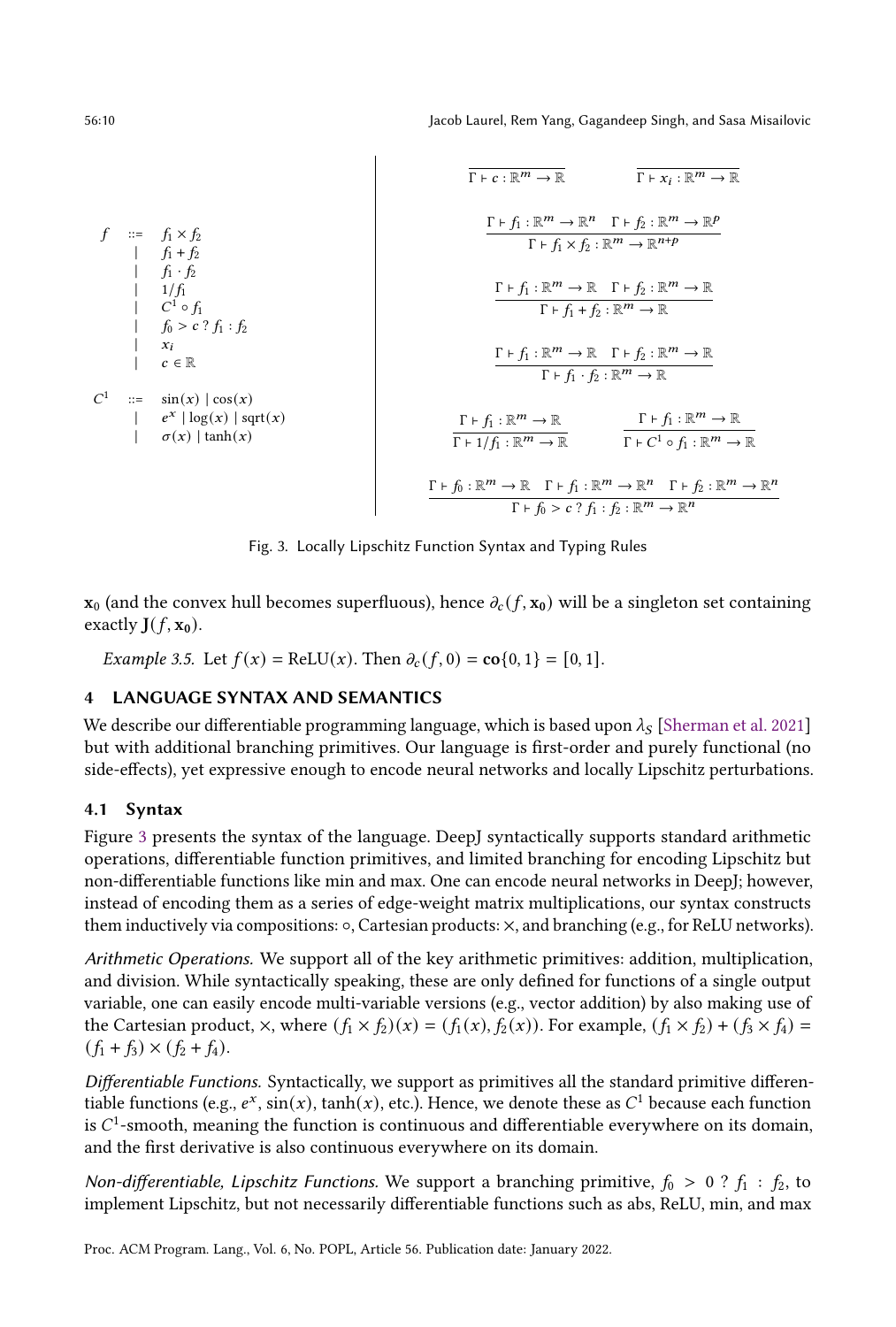<span id="page-10-0"></span>

|                                                                                                                                                   | $\partial_c: \left(\left(\mathbb{R}^m \to \mathbb{R}^n\right) \times \mathbb{R}^m\right) \to \mathrm{Co}\big(\mathbb{R}^{n \times m}\big)$                                                                                                                                                                                                                                                                                   |
|---------------------------------------------------------------------------------------------------------------------------------------------------|------------------------------------------------------------------------------------------------------------------------------------------------------------------------------------------------------------------------------------------------------------------------------------------------------------------------------------------------------------------------------------------------------------------------------|
| $\partial_c(f_1 \times f_2, \mathbf{x_0}) \subseteq \begin{bmatrix} \partial_c(f_1, \mathbf{x_0}) \\ \partial_c(f_2, \mathbf{x_0}) \end{bmatrix}$ | if $f_1 \& f_2$ Lipschitz near $x_0$ , else $\top$                                                                                                                                                                                                                                                                                                                                                                           |
|                                                                                                                                                   | $\partial_c(f_1+f_2,\mathbf{x_0}) \subseteq \partial_c(f_1,\mathbf{x_0}) +_c \partial_c(f_2,\mathbf{x_0})$<br>if $f_1$ & $f_2$ Lipschitz near $x_0$ , else $\top$                                                                                                                                                                                                                                                            |
|                                                                                                                                                   | $\partial_c(f_1 \cdot f_2, \mathbf{x_0}) \subseteq f_1(\mathbf{x_0}) \cdot_c \partial_c(f_2, \mathbf{x_0}) +_c f_2(\mathbf{x_0}) \cdot_c \partial_c(f_1, \mathbf{x_0})$<br>if $f_1 \& f_2$ Lipschitz near $x_0$ , else $\top$                                                                                                                                                                                                |
|                                                                                                                                                   | $\partial_c(1/f_1, x_0) \subseteq -\partial_c(f_1, x_0) /_{c} f_1(x_0)^2$<br>if $f_1$ Lipschitz near $x_0$ and $f_1(x_0) \neq 0$ , else $\top$                                                                                                                                                                                                                                                                               |
|                                                                                                                                                   | $\partial_c(C^1 \circ f_1, x_0) = \mathbf{J}(C^1, f_1(x_0)) \cdot_c \partial_c(f_1, x_0)$<br>if $f_1$ Lipschitz near $x_0$ and $C^1$ differentiable at $f_1(x_0)$ , else $\top$                                                                                                                                                                                                                                              |
|                                                                                                                                                   | $\partial_c(f_0 > c ? f_1 : f_2, \mathbf{x_0}) \subseteq \begin{cases} \partial_c(f_1, \mathbf{x_0}) & \text{if } f_0(\mathbf{x_0}) > c \\ \partial_c(f_2, \mathbf{x_0}) & \text{if } f_0(\mathbf{x_0}) < c \\ \text{co}(\partial_c(f_1, \mathbf{x_0}), \partial_c(f_2, \mathbf{x_0})) & \text{otherwise} \end{cases}$<br>if $f_1 \& f_2$ Lipschitz near $x_0$ and<br>$f_1, f_2$ agree on $\{x : f_0(x) = c\}$ , else $\top$ |
| $\partial_c(x_i, x_0) = \{e_i\}$                                                                                                                  | provided $i \in \{1, , m\}$                                                                                                                                                                                                                                                                                                                                                                                                  |
| $\partial_c(c, x_0) = \{0\}$                                                                                                                      |                                                                                                                                                                                                                                                                                                                                                                                                                              |

Fig. 4. Clarke Jacobian Rules

(and by extension max-pooling). For example, abs can be implemented as  $x > 0$  ?  $x : -x$ . However, one could easily define a discontinuous function such as  $x > 0$  ? 1 : 0 using our syntax. Thus, for the computed Jacobian (and by extension Lipschitz constant) to be semantically meaningful and valid, we restrict the type of branching we support. We will later show that checking for these restrictions is undecidable in Section [4.2,](#page-11-0) and thus the responsibility of ensuring that the restrictions are satisfied rests upon the programmer or an (incomplete) program analysis.

Lastly, even though we restrict the type of branches we support, more complex branches with arbitrary Boolean predicates can be systematically desugared into simpler ones. For example, the branch  $(c_1 < x \wedge x < c_2)$  ?  $f_1 : f_2$  can be desugared into  $c_1 < x$  ?  $(x < c_2$  ?  $f_1 : f_2) : f_2$ . Disjunctions and negations of Booleans can be encoded similarly.

Type System. As our language only employs real-valued functions, the typing rules for a function are simple and based on standard real-valued arithmetic. For instance, when adding two functions, their dimensions must agree. Likewise, when dividing by a function  $f_1$  (as in  $1/f_1$ ), the output dimension of the function  $f_1$  must be 1. The full typing rules can be seen in Fig. [3,](#page-9-1) where Γ corresponds to the typing context that maps all arithmetic expressions (including intermediate ones) to their types.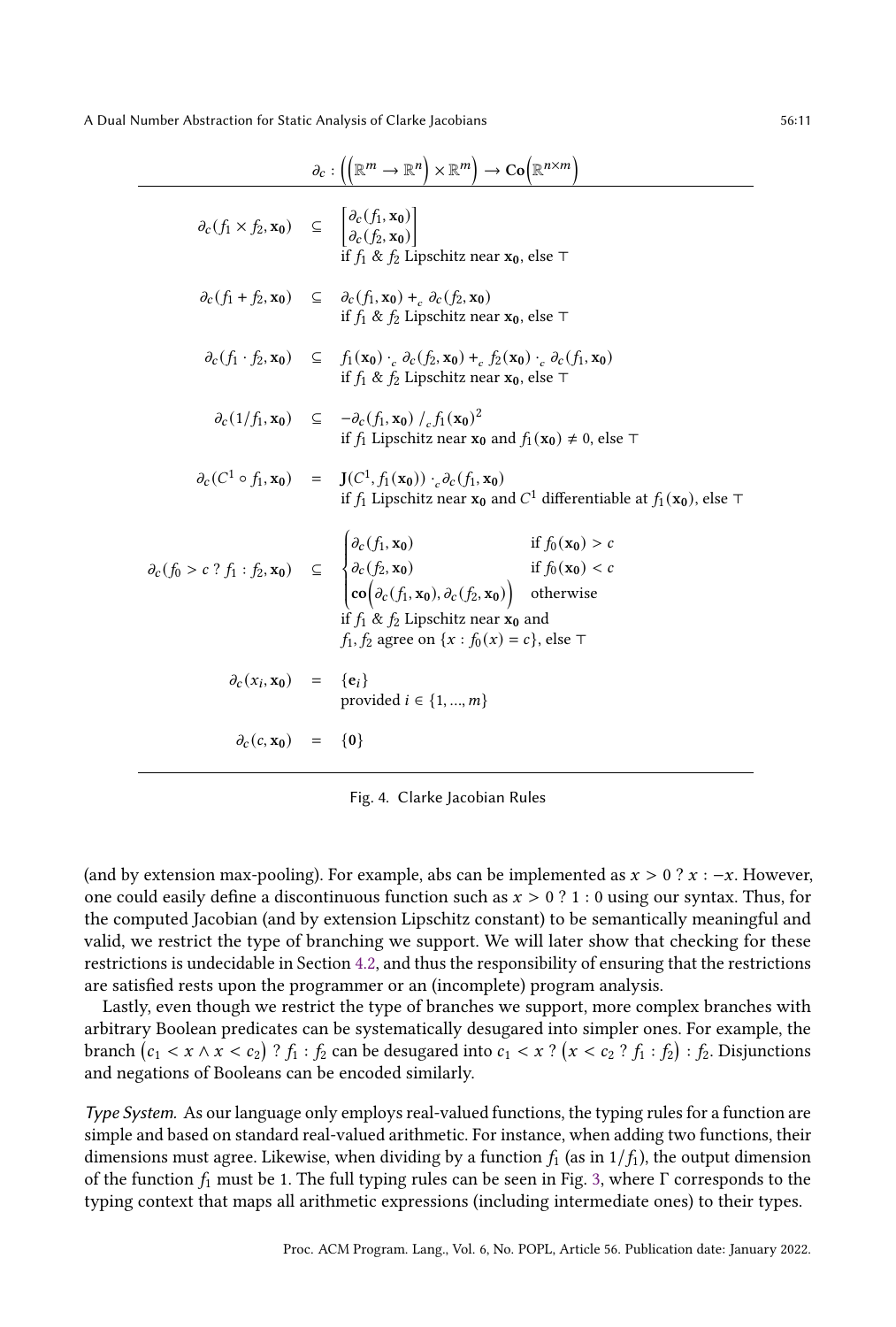# <span id="page-11-0"></span>4.2 Standard Interpretation

As our language is an augmented differentiable programming language, the semantic interpretation of a function  $f$  is its derivative, which in our case corresponds to its Clarke Generalized Jacobian  $\partial_c(f, \cdot)$ . Our language is inspired by [Sherman et al.](#page-29-0) [\[2021\]](#page-29-0), hence we follow their convention of lifting the Clarke Jacobian to become a *total* function by defining the result to be ⊤ whenever  $\partial_c$ would be undefined, such as trying to evaluate the Clarke Jacobian of  $log(x)$  at  $x = 0$ . Because of this, ⊤ corresponds to the entire space of all real  $n \times m$  matrices ( $\mathbb{R}^{n \times m}$ ).

The semantic rules for recursively defining the Clarke Generalized Jacobian of each language primitive are shown in Figure [4.](#page-10-0) Unlike the regular Jacobian, these rules use  $\subseteq$  instead of equality. This means that the exact Clarke Jacobian is not computable; however, our end goal is to compute a sound over-approximation.

Convex Arithmetic Operations. We denote  $+_c : \text{Co}(\mathbb{R}^{n \times m}) \times \text{Co}(\mathbb{R}^{n \times m}) \to \text{Co}(\mathbb{R}^{n \times m})$  to be the addition of two convex sets (Minkowksi addition), where  $A +_{c} B = \{a + b : a \in A, b \in B\}$ . Likewise, we denote  $\cdot_c : \mathbb{R} \times \text{Co}(\mathbb{R}^{n \times m}) \to \text{Co}(\mathbb{R}^{n \times m})$  where  $v \cdot_c A = \{v \cdot a : a \in A\}$  and  $\mathcal{A}_c$ :  $\text{Co}(\mathbb{R}^{n \times m}) \times \mathbb{R}_{\neq 0} \to \text{Co}(\mathbb{R}^{n \times m})$  where  $A/c$   $v = \{\frac{1}{v} \cdot a : a \in A\}$  to be convex scalar multiplication and division, respectively. Lastly, as mentioned, we let  $\mathbf{co}: \mathcal{P}(\mathbb{R}^{n \times m}) \to \mathbf{Co}(\mathbb{R}^{n \times m})$  be the convex hull operator that takes the convex hull of a set of matrices. We now detail the rules of Fig. [4.](#page-10-0)

Variables and Constants. The Clarke Jacobian of a single variable  $x_i$  is  $\{1\}$ , but if we compute it with respect to  $x_0 \in \mathbb{R}^m$ , the Clarke Jacobian will be *m*-dimensional, hence denoted as  $\{e_i\}$ , where the *i*<sup>th</sup> entry of  $e_i$  is 1 and all other  $m-1$  entries are 0. Equivalently,  $f \triangleq x_i$  can be thought of as a projection function going from  $\mathbb{R}^m\to\mathbb{R}$  that takes the  $i^{\hat{th}}$  component of  $\mathbf{x}_0$ . Similarly, the Clarke Jacobian of any constant is just the vector of  $m$  zeroes, denoted as  $\{0\}$ .

Cartesian Product. The Clarke Jacobian of the Cartesian product of two functions (defined over the same input) is a subset of the matrix concatenation of each function's respective Clarke Jacobians. This follows directly from proposition 2.6.2 (e) of [Clarke](#page-28-1) [\[1990\]](#page-28-1).

Addition. The Clarke Jacobian does not obey exact linearity; however, the Clarke Jacobian of the sum of two functions is contained in the Minkowski sum of each function's respective Clarke Jacobian. This rule follows directly from Proposition 2.3.3 of [Clarke](#page-28-1) [\[1990\]](#page-28-1).

Multiplication and Division. The Clarke Jacobian follows both a product and quotient rule, but as with the other rules, the relationship is of containment instead of strict equality. These follow directly from Propositions 2.3.13 and 2.3.14 of [Clarke](#page-28-1) [\[1990\]](#page-28-1).

Composition. To ensure our language is fully compositional, we can exploit the fact that the Clarke  $Jacobian follows a chain rule, when the outermost function is  $C^1$ -smooth. This result follows directly$ from Theorems 2.3.9 and 2.6.6 of [Clarke](#page-28-1) [\[1990\]](#page-28-1).

 $C<sup>1</sup>$  Functions. For the  $C<sup>1</sup>$  primitive functions, the Clarke Jacobian reduces to the standard Jacobian  $J(C<sup>1</sup>, \cdot)$ . Furthermore, one can catch erroneous behavior by leveraging knowledge about the known domain of each  $C^1$  primitive function. For instance, if one tries to evaluate  $\partial_c$  (sqrt( $-ReLU(x_i)$ ), 1), this would require evaluating J(sqrt, −1). However, since -1 lies outside the domain of sqrt, this result is undefined; thus, the expression will evaluate to ⊤, and errors will be caught at this step. One can then propagate ⊤ up the remainder of a function's expression tree, since all other rules in Fig. [4](#page-10-0) first check if any sub-expression evaluates to ⊤ (in which case they will also evaluate to ⊤).

Branching. Branching is absent in Clarke's original formulation. Furthermore,  $\lambda_S$  [\[Sherman et al.](#page-29-0) [2021\]](#page-29-0) and [Di Gianantonio and Edalat](#page-28-7) [\[2013\]](#page-28-7) also do not support a branching primitive. This is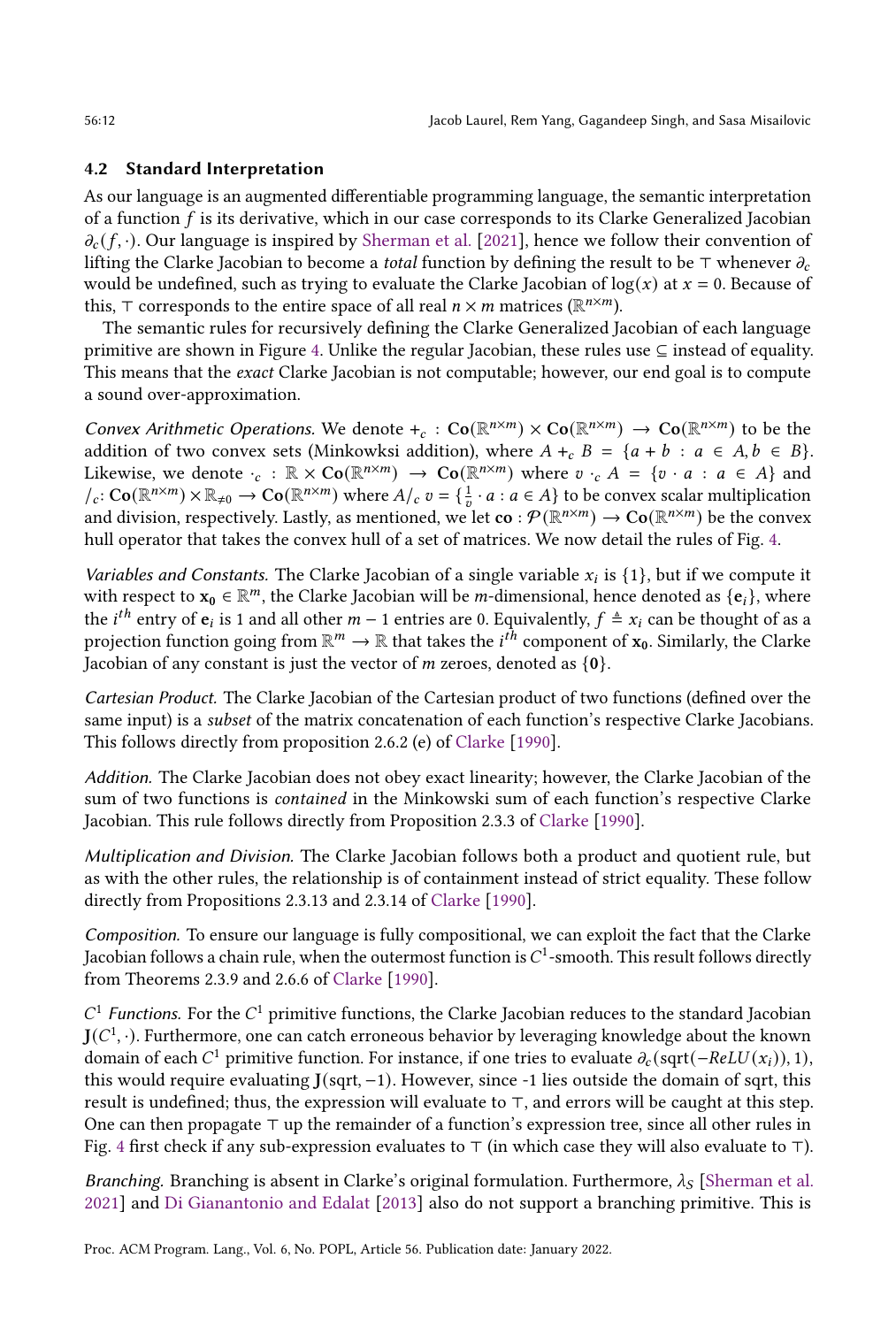because a branch can introduce the possibility of encoding a discontinuous function, such as  $f(x) = x > 0$  ? 1 : 0. As a branch can be thought of as "splitting" a function into two separate pieces, we need to ensure that the entire function is still locally Lipschitz continuous (on the region of interest containing  $x_0$ ) for it to have a well-defined Clarke Jacobian at  $x_0$ . Thus, to formally establish the necessary conditions for the well-definedness of the Clarke Jacobian of a branching function, we use results from the theory of piecewise differentiable functions [\[Khan and Barton](#page-28-6) [2013;](#page-28-6) [Scholtes](#page-29-16) [2012\]](#page-29-16). We first state a useful lemma.

<span id="page-12-0"></span>LEMMA 4.1. Let  $f : \mathbb{R}^m \to \mathbb{R}^n$  be a function expressible using the syntax of Figure [3](#page-9-1) that does not contain branches. For any  $x_0$  where  $J(f, x_0)$  is defined, we have that  $\partial_c(f, x_0) = \{J(f, x_0)\}\.$ 

PROOF. (Sketch) Since a function that does not have branches is a constant or only uses addition, composition with a  $C^1$  function, multiplication, division, or the Cartesian product, one can directly compute  $J(f, x_0)$  using linearity, chain rule, product or quotient rule, or the direct computation of the derivative (for  $C^1$  functions and constants), provided  $J(f, x_0)$  is well-defined (e.g., there is no division by 0). Furthermore, by Proposition 2.2.4 of Clarke [\[Clarke](#page-28-1) [1990\]](#page-28-1), if a function has a well-defined Jacobian at a point, the Clarke Jacobian reduces to that value. □

We now formally define piecewise differentiability.

Definition 4.2. (Piecewise Differentiability [\[Scholtes](#page-29-16) [2012\]](#page-29-16)) A function  $f : \mathbb{R}^m \to \mathbb{R}^n$  is piecewise differentiable on an open set  $X \subseteq \mathbb{R}^m$  if f is continuous on X and for every  $x \in X$  there exists an open neighborhood  $O \subseteq X$  and a finite number of differentiable functions, denoted  $\{g_1, ..., g_k\}$ , such that for any  $x_o \in O$ ,  $f(x_o) \in \{g_1(x_o), ..., g_k(x_o)\}\)$ . We will refer to the set of differentiable functions  ${q_1, ..., q_k}$  as the selection set.

Any function  $f$  that is differentiable on a set  $X \subseteq \mathbb{R}^m$  (meaning  $J(f, \cdot)$  exists) is trivially piecewise differentiable on  $X$ , albeit with a single piece. A piecewise differentiable function has a well-defined Clarke Jacobian that can be given in terms of the convex hull of the standard Jacobian of constituent pieces, provided an *active set* is known a priori [\[Scholtes](#page-29-16) [2012\]](#page-29-16). If  $f$  has the selection set of differentiable functions  $\{g_1, ..., g_k\}$ , then (by Proposition 4.3.1 of [Scholtes](#page-29-16) [\[2012\]](#page-29-16)):

<span id="page-12-1"></span>
$$
\partial_c(f, \mathbf{x}_0) = \mathbf{co} \{ \mathbf{J}(g_i, \mathbf{x}_0) \mid i \in A(f, \mathbf{x}_0) \}
$$
 (4)

where  $A(f, x_0) \subseteq \{1, ..., k\}$  is the *active set*, which denotes at  $x_0$  which of the k selection functions satisfy  $q_i(\mathbf{x}_0) = f(\mathbf{x}_0)$ . To adapt this to our setting, we start with the simplest branching function  $f \triangleq f_0 > c$ ?  $f_1 : f_2$  where  $f_1, f_2$  are branch-free (meaning they are compositions, sums, or products of  $C^1$  functions). Since  $f_1$  and  $f_2$  do not contain branches, one can compute  $J(f_i, x_0)$  directly in accordance with Lemma [4.1.](#page-12-0) Hence,  $f_1$  and  $f_2$  are the selection set, as they are differentiable (by assumption) and the value of  $f_0 > c$ ?  $f_1 : f_2$  for some  $x_0$  will necessarily be in  $\{f_1(x_0), f_2(x_0)\}$ . Therefore, when writing a branch, the selection set is known by construction. So all that remains for f to be piecewise differentiable (and have a well-defined  $\partial_c$ ) is to ensure that it is continuous, which is true provided  $f_1(x) = f_2(x)$  for  $\{x : f_0(x) = c\}.$ 

We do not need to restrict to cases where  $f_1$  and  $f_2$  are branch-free. We can nest branches arbitrarily deeply, provided they agree on the decision boundary  $\{x : f_0(x) = c\}$ , as all this does is increase the number of selection functions (or pieces) by finitely many. This is because we do not allow infinite recursion or while loops that would permit expressing countably infinite possible branches. Intuitively, we recursively "unroll" the nested branches into all possible innermost functions (which themselves will no longer contain branches). This ultimately yields a finite set of branch-free functions  $f_i$  for which we can compute  $J(f_i, \cdot)$  directly (as in Lemma [4.1\)](#page-12-0). Using these notions, we can now formally describe necessary conditions for the Clarke Jacobian of the branching primitive to be well-defined.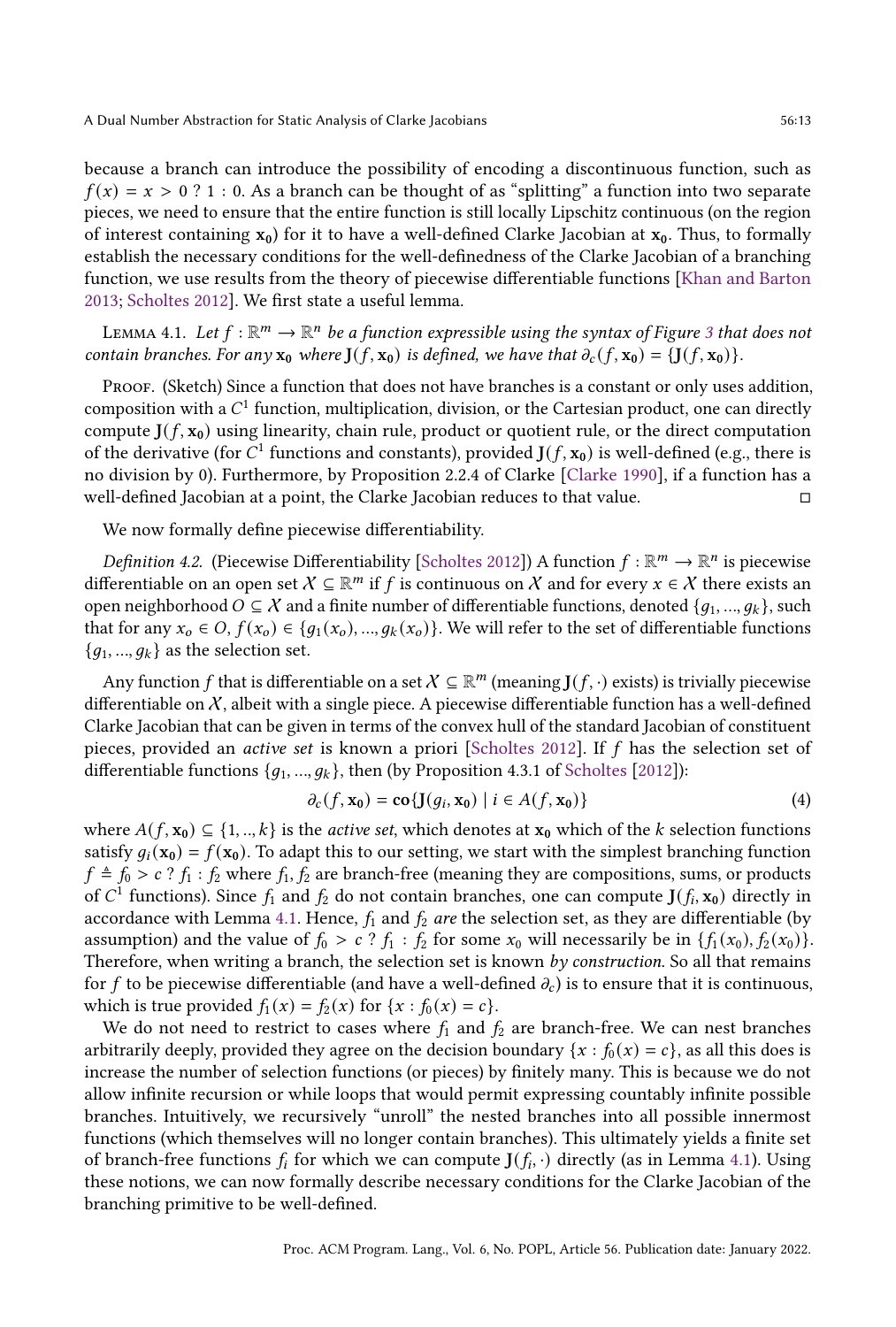Theorem 4.3. (Well-Definedness of the Clarke Jacobian of a Branch) The function given by the branch  $f_0 > c$  ?  $f_1$  :  $f_2$  is piecewise differentiable on an open set  $X \subseteq \mathbb{R}^m$  if  $f_1$  is piecewise differentiable on  $\{x \in X : f_0(x) \ge c\}$ ,  $f_2$  is piecewise differentiable on  $\{x \in X : f_0(x) \le c\}$ , and  $f_1(x_0) = f_2(x_0)$  for all  $x_0 \in \{x \in \mathcal{X} : f_0(x) = c\}.$ 

PROOF. (Sketch) Since  $f_1$  is piecewise differentiable on  $\{x \in X : f_0(x) \ge c\}$ , it has some selection set  $\{g_1, ..., g_k\}$ , hence  $f_0 > c$  ?  $f_1 : f_2$  is also piecewise differentiable on  $\{x \in \mathcal{X} : f_0(x) \geq c\}$ , with the same selection set on that region. Likewise, since  $f_2$  is piecewise differentiable on { $x \in \mathcal{X}$  :  $f_0(x) \leq c$ , it has some selection set  $\{h_1, ..., h_l\}$  thus  $f_0 > c$  ?  $f_1 : f_2$  is also piecewise differentiable on  $\{x \in X : f_0(x) \leq c\}$ , with the same selection set. Furthermore, since  $\{x \in X : f_0(x) =$  $c$ }  $\subseteq$  { $x \in X : f_0(x) \ge c$ } and { $x \in X : f_0(x) = c$ }  $\subseteq$  { $x \in X : f_0(x) \le c$ }, the selection set for  $\{x \in X : f_0(x) = c\}$  is  $\{g_1, ..., g_k, h_1, ..., h_l\}$ . Lastly, since  $x_0 \in \{x \in X : f_0(x) = c\}$  implies  $f_1(x_0) = f_2(x_0)$ , then  $f_0 > c$ ?  $f_1 : f_2$  is continuous on its entire domain.  $\Box$ 

We now present the rule for computing the Clarke Jacobian for a branching function, using the notions of piecewise differentiability. Formally, for  $f_0 : \mathbb{R}^m \to \mathbb{R}$ ,  $f_1, f_2 : \mathbb{R}^m \to \mathbb{R}^n$ , and  $\mathbf{x}_0 \in \mathbb{R}^m$ .

<span id="page-13-0"></span>
$$
\partial_c(f_0 > c ? f_1 : f_2, \mathbf{x}_0) \subseteq \begin{cases} \partial_c(f_1, \mathbf{x}_0) & \text{if } f_0(\mathbf{x}_0) > c \\ \partial_c(f_2, \mathbf{x}_0) & \text{if } f_0(\mathbf{x}_0) < c \\ \cos(\partial_c(f_1, \mathbf{x}_0), \partial_c(f_2, \mathbf{x}_0)) & \text{otherwise} \end{cases}
$$
(5)

When  $f_0(\mathbf{x_0}) > c$ , the active set is  $A(f_0, \mathbf{x_0}) = \{f_1\}$ ; similarly, when  $f_0(\mathbf{x_0}) < c$ , the active set is  $A(f_0, x_0) = \{f_2\}$ . Along the decision boundary, both  $f_1$  and  $f_2$  are in the active set, hence the Clarke Jacobian is the convex hull, co, of both of their respective Clarke Jacobians. In the rule shown in Eq. [5,](#page-13-0) we evaluate  $\partial_c(f_1, \mathbf{x_0})$  and  $\partial_c(f_2, \mathbf{x_0})$  instead of  $\mathbf{J}(f_1, \mathbf{x_0})$  and  $\mathbf{J}(f_2, \mathbf{x_0})$  as in Eq. [4.](#page-12-1) This recursive definition allows us to capture the notion of unrolling a nested branch, as once  $f_1$ and  $f_2$  are themselves branch free,  $\partial_c(f_i, \mathbf{x_0})$  and  $\mathbf{J}(f_i, \mathbf{x_0})$  become equivalent (by Lemma [4.1\)](#page-12-0); thus, this equation would coincide with Eq. [4.](#page-12-1)

*Example 4.4.* We can encode ReLU(x)  $\triangleq x > 0$  ?  $x : 0$ , and hence  $\partial_c(x > 0$  ?  $x : 0, 0) =$  $\mathbf{co}(\partial_c(x, 0), \partial_c(0, 0)) = \mathbf{co}(\{1, 0\}) = [0, 1].$ 

Despite the elegant theory of [Scholtes](#page-29-16) [\[2012\]](#page-29-16) allowing us to characterize the conditions and well-definedness of the Clarke Jacobian of a piecewise differentiable function (or branch in our language), the problem of statically checking that these conditions are satisfied is undecidable. This is because even the smaller problem of ensuring that a branch is continuous along the decision boundary is known to be undecidable [\[Chaudhuri et al.](#page-28-13) [2010;](#page-28-13) [Di Gianantonio and Edalat](#page-28-7) [2013;](#page-28-7) [Griewank](#page-28-14) [2013\]](#page-28-14). As those works do not target the exact framework we focus on, we offer a short self-contained result:

LEMMA 4.5. (Undecidability of Ensuring Piecewise Differentiability) Let  $f_1 : \mathbb{R}^m \to \mathbb{R}^n$  and  $f_2$  :  $\mathbb{R}^m \to \mathbb{R}^n$  be arbitrary functions in the language, and let  $X \subseteq \mathbb{R}^m$  be an arbitrary set on which  $f_1$  and  $f_2$  are both defined. Checking if  $f_1(x) = f_2(x)$  for all  $x \in X$  where  $f_0(x) = c$  is undecidable.

Proof. (Sketch) Reduction using Richardson's Theorem [\[Richardson](#page-29-17) [1969\]](#page-29-17). □

Existing works can heuristically check for this condition using SMT solvers [\[Chaudhuri et al.](#page-28-13) [2010\]](#page-28-13), or restrict the language to only pre-specified operators (e.g., max, min, ReLU and abs) [\[Beck](#page-27-3) [and Fischer](#page-27-3) [1994;](#page-27-3) [Di Gianantonio and Edalat](#page-28-7) [2013;](#page-28-7) [Sherman et al.](#page-29-0) [2021\]](#page-29-0). Despite the difficulties introduced by a branching primitive, it will prove immensely useful in making the static analysis more precise, particularly for functions such as bilinear interpolation.

Proc. ACM Program. Lang., Vol. 6, No. POPL, Article 56. Publication date: January 2022.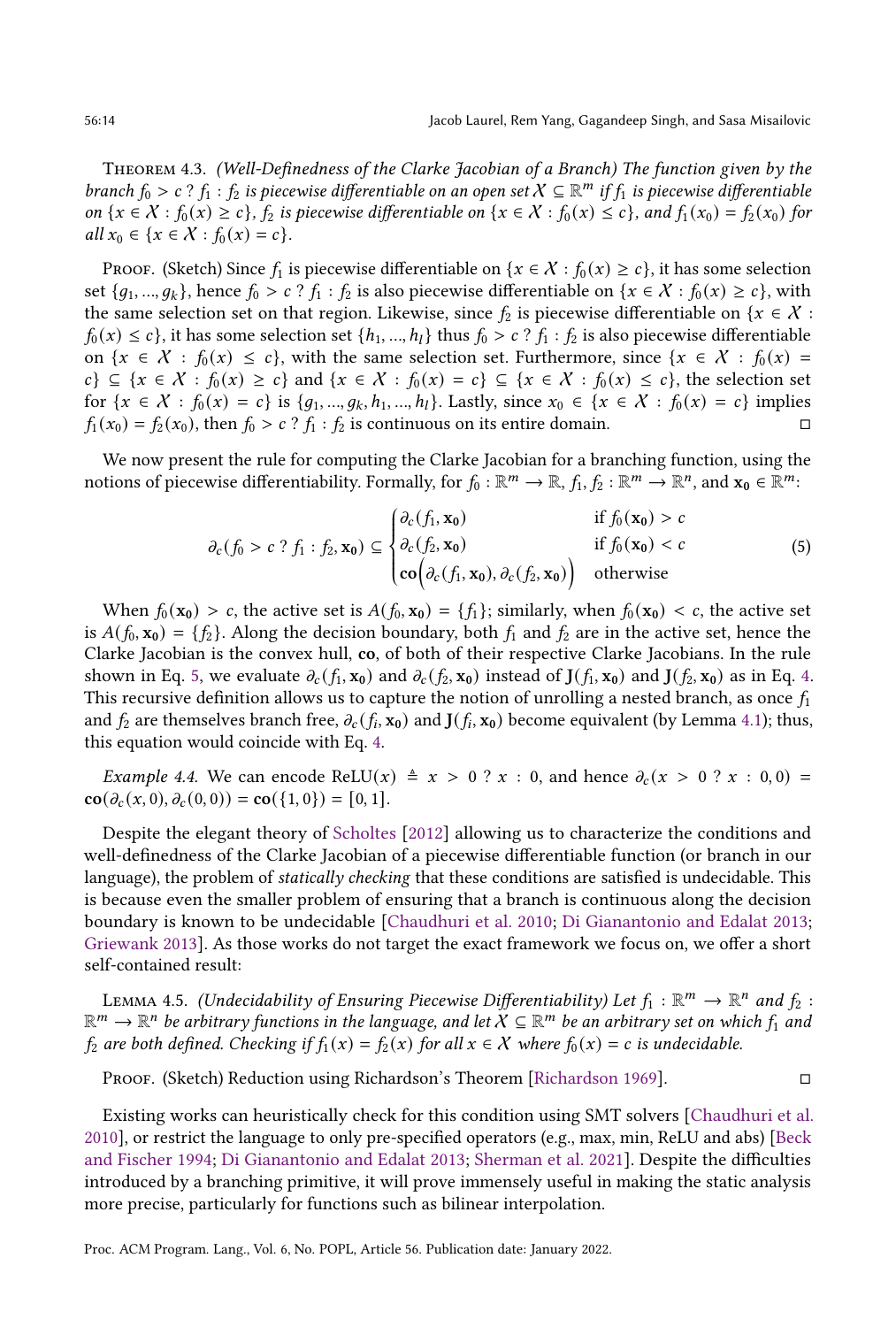# <span id="page-14-0"></span>5 INTERVAL CLARKE JACOBIAN

Having now defined the syntax and the standard Clarke Jacobian, we now formalize a computable, sound over-approximation: the Interval Clarke Jacobian,  $\partial^{Int}$ . We will then show how to scalably implement our abstraction with an equivalent formulation that leverages a sound abstraction of forward-mode automatic differentiation.

# 5.1 Interval Domain

To soundly approximate the Clarke Jacobian, we use the interval domain as it is fully computable and can soundly abstract the convex set of matrices corresponding to the original Clarke Generalized Jacobian, since interval matrices are necessarily convex sets.

*Preliminaries.* Denote the set of real-valued intervals of the form [ $a, b$ ] where  $a, b \in \mathbb{R} \cup \{\pm \infty\}$  and  $a \leq b$  as IR. The set of  $n \times m$  matrices of intervals is denoted as IR<sup>n $\times m$ </sup>. We will use the notation  $\widehat{x_0}$  instead of  $x_0$  to distinguish matrices and vectors whose entries are intervals instead of scalars. Similarly, to denote the evaluation of a function  $f$  where all of its operations are lifted to interval arithmetic, we will write  $f(\widehat{x_0})$ . To denote the lower and upper bounds of an interval  $\widehat{x_0} = [a, b]$ , we will write  $lb(\hat{x_0})$  and  $ub(\hat{x_0})$ , respectively. We denote  $+_{\text{IR}}$ ,  $\cdot_{\text{IR}}$ , and  $/_{\text{IR}}$  as the interval arithmetic various of addition multiplication and division respectively. Likewise, we denote  $\vdash \vdash \text{IP}$ versions of addition, multiplication, and division, respectively. Likewise, we denote ⊔ : IR×IR → IR to be the standard interval join, which returns the smallest interval enclosing both arguments. We may also apply ⊔ element-wise to matrices in I $\mathbb{R}^{n \times m}$ . Lastly, we denote  $\top = \mathbb{IR}^{n \times m}$ , thus  $\top$  is the entire space of  $n \times m$  interval matrices. We now define the Interval Clarke Jacobian  $\partial^{Int}$ .

*Definition 5.1.* The Interval Clarke Jacobian  $\partial^{Int}: ((\mathbb{R}^m \to \mathbb{R}^n) \times \mathbb{IR}^m) \to \mathbb{IR}^{n \times m}$  for a function  $f: \mathbb{R}^m \to \mathbb{R}^n$  and interval vector  $\widehat{\mathbf{x}} \in \mathbb{IR}^m$  is denoted  $\partial^{Int}(f, \widehat{\mathbf{x}_0})$  and is given by the rules of Fig. [5.](#page-15-0)

The interpretation of the Jacobian of a function  $f$  is now an interval matrix that over-approximates the convex set of matrices corresponding to the original Clarke Jacobian. This will be necessary to be able to define the local neighborhood of points for which we want to abstractly analyze or compute a Lipschitz constant. We now detail each abstract transformer.

Constants and Variables. The Interval Clarke Jacobian of a constant function is nearly identical to the respective Clarke Jacobian (in that  $\partial^{Int}$  of a constant is 0); it is lifted to become the constant interval [0, 0] of the same dimension as  $\hat{x}_0$ , which we denote as  $\hat{0} \in \mathbb{R}^m$ . Likewise, the Interval Clarke Jacobian of a single variable  $x_i$  is also the constant vector where the *i*<sup>th</sup> component is 1 and all other  $m - 1$  components are 0, again lifted to become a constant interval, which we denote as  $\widehat{\mathbf{e}}_i \in \mathbb{IR}^m$ .

Cartesian Product. The Interval Clarke Jacobian of a Cartesian product of functions is just the concatenation of their respective Interval Clarke Jacobians.

Addition. The Interval Clarke Jacobian obeys linearity exactly.

Multiplication and Division. The Interval Clarke Jacobian satisfies a lifted interval arithmetic version of the product and quotient rules.

Composition. For compositions with  $C^1$ -smooth functions, the Interval Clarke Jacobian satisfies a chain rule as well, where  $J^{Int}$  is the classical Jacobian of the  $C^1$ -smooth function, just interpreted using interval arithmetic instead of ordinary arithmetic.

*Example 5.2.*  $J^{Int}(\sin, [x_0^{\ell}, x_0^u]) = \cos([x_0^{\ell}, x_0^u])$  and  $J^{Int}(\tanh, [x_0^{\ell}, x_0^u]) = [1, 1] -_{\mathbb{R}} [\tanh(x_0^{\ell}), \tanh(x_0^u)]^2$ .

Just as with  $\partial_c$ , primitive  $C^1$  functions are where we can check if the Jacobian is undefined (in which case  $\partial^{Int}$  evaluates to ⊤), which we likewise propagate up the function's expression tree.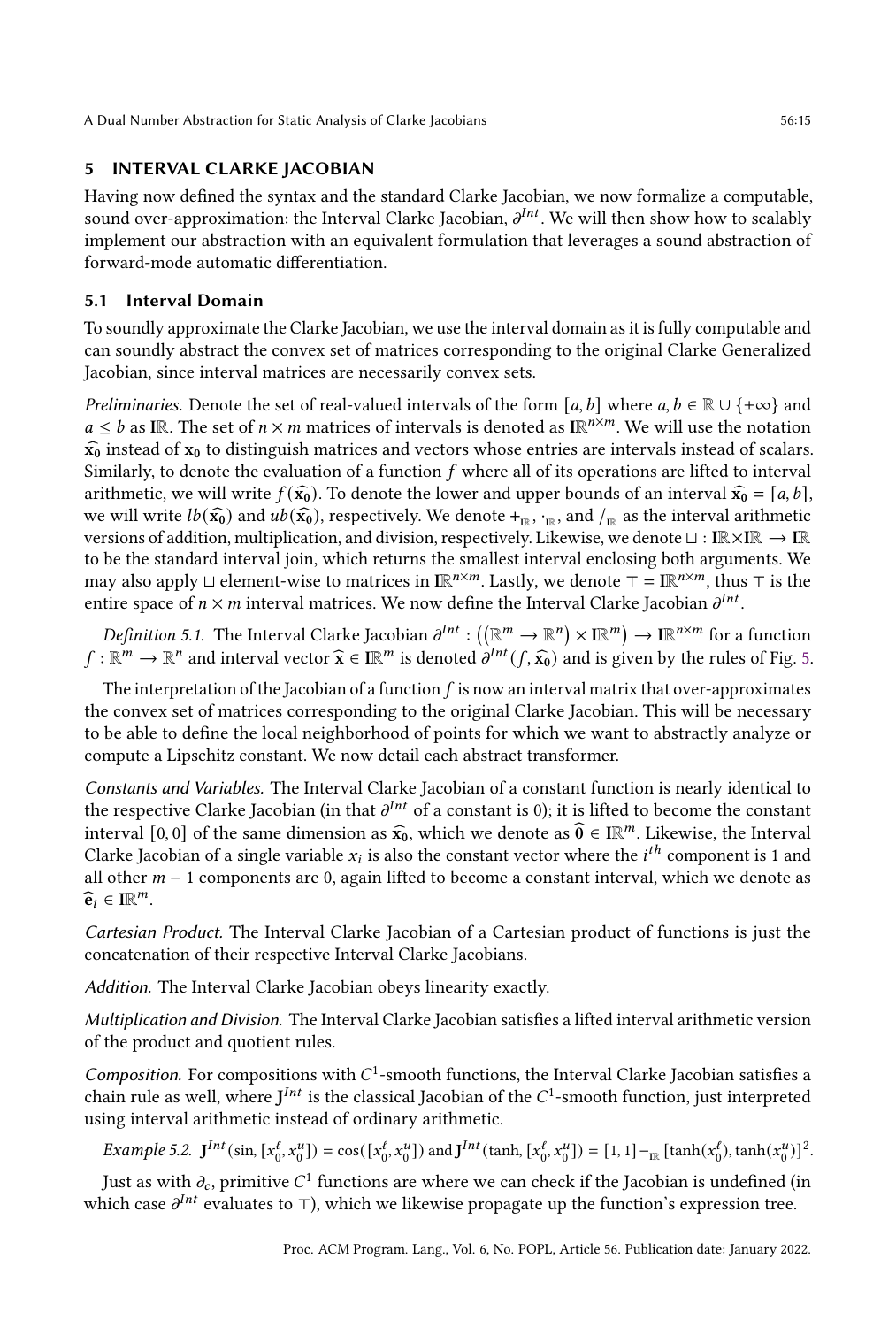<span id="page-15-0"></span>

|                                                                                                                                                | $\partial^{Int}: ((\mathbb{R}^m \to \mathbb{R}^n) \times \mathbb{R}^m) \to \mathbb{R}^{n \times m}$                                                                                                                                                                             |                                                                    |
|------------------------------------------------------------------------------------------------------------------------------------------------|---------------------------------------------------------------------------------------------------------------------------------------------------------------------------------------------------------------------------------------------------------------------------------|--------------------------------------------------------------------|
| $\partial^{Int}(f_1 \times f_2, \widehat{x_0}) = \left  \frac{\partial^{Int}(f_1, \widehat{x_0})}{\partial^{Int}(f_2, \widehat{x_0})} \right $ | if $f_1$ & $f_2$ Lipschitz on $\widehat{x_0}$ , else $\top$                                                                                                                                                                                                                     |                                                                    |
|                                                                                                                                                | $\partial^{Int}(f_1+f_2,\widehat{\mathbf{x_0}}) \quad = \quad \partial^{Int}(f_1,\widehat{\mathbf{x_0}}) \,+_{\textrm{IR}} \partial^{Int}(f_2,\widehat{\mathbf{x_0}})$<br>if $f_1 \& f_2$ Lipschitz on $\widehat{x_0}$ , else $\top$                                            |                                                                    |
|                                                                                                                                                | $\partial^{Int}(f_1 \cdot f_2, \widehat{x_0}) = f_1(\widehat{x_0}) \cdot_{\mathbb{R}} \partial^{Int}(f_2, \widehat{x_0}) +_{\mathbb{R}} f_2(\widehat{x_0}) \cdot_{\mathbb{R}} \partial^{Int}(f_1, \widehat{x_0})$<br>if $f_1 \& f_2$ Lipschitz on $\widehat{x_0}$ , else $\top$ |                                                                    |
|                                                                                                                                                | $\partial^{Int} (1/f_1, \widehat{\mathbf{x_0}}) = -\partial^{Int} (f_1, \widehat{\mathbf{x_0}}) /_{\text{TR}} f_1(\widehat{\mathbf{x_0}})^2$<br>if $f_1$ Lipschitz on $\widehat{x_0}$ and $0 \notin f_1(\widehat{x_0})$ , else $\top$                                           |                                                                    |
|                                                                                                                                                | $\partial^{Int}(C^1 \circ f_1, \widehat{x_0}) = J^{Int}(C^1, f_1(\widehat{x_0})) \cdot_{\mathbb{R}} \partial^{Int}(f_1, \widehat{x_0})$<br>if $f_1$ Lipschitz on $\widehat{\mathbf{x}_0}$ and $C^1$ differentiable on $f_1(\widehat{\mathbf{x}_0})$ , else $\top$               |                                                                    |
|                                                                                                                                                | if $f_1 \& f_2$ Lipschitz on $\widehat{x_0}$ and<br>$f_1(x) = f_2(x)$ for $x \in \{x' : f_0(x') = c \land x' \in \widehat{x_0}\}\)$ , else $\top$                                                                                                                               | if $lb(f_0(\widehat{x_0})) > c$<br>if $ub(f_0(\widehat{x_0})) < c$ |
| $\partial^{Int}(x_i,\widehat{x_0}) = \widehat{e}_i$                                                                                            |                                                                                                                                                                                                                                                                                 |                                                                    |
| $\partial^{Int}(c,\hat{x_0}) = \hat{0}$                                                                                                        |                                                                                                                                                                                                                                                                                 |                                                                    |

 $\overline{1}$ 

Fig. 5. Interval Clarke Jacobian Rules

*Branching.* If the lower bound of  $f_0(\hat{x_0})$  is larger than c, we definitively know that  $f_1$  is the only possible function of the active set. Similarly, if the upper bound of  $f_0(\widehat{x_0})$  is smaller than c, we definitively know that  $f_2$  is the only possible function of the active set. If  $c \in f_0(\widehat{x_0})$ , then it is possible that both  $f_1$  and  $f_2$  are in the active set, thus we have to consider both possibilities.

In either case, we can also refine our information about  $\hat{x}_0$ . For example, when evaluating  $\partial^{Int}$ <br>the function  $f(x) = x > 0.2$  f  $\cdot$  f on the interval  $\hat{x} = \begin{bmatrix} 1 & 1 & 1 \end{bmatrix}$  conditional upon origing the of the function  $f(x) \triangleq x > 0$  ?  $f_1 : f_2$  on the interval  $\hat{x_0} = [-1, 1]$ , conditional upon entering the true branch, we should only evaluate  $\partial^{Int}(f_1, [0, 1])$ . Likewise, conditional upon entering the false branch, we should only evaluate  $\partial^{Int}(f_2, [-1, 0])$ . We denote the refinement of  $\hat{x_0}$  for a Boolean guard of the form  $f > \cos \left( f \right) > \sin \left( \hat{x} \right)$ . However, the general problem of determining how to guard of the form  $f_0 > c$  as  $[[f_0 > c]](\widehat{x_0})$ . However, the general problem of determining how to optimally refine the input  $\hat{x_0}$ , conditioned on the information of the branch  $f_0 > c$ , is undecidable. Therefore, we follow the approach of Miné [\[Miné](#page-29-18) [2017\]](#page-29-18) and refine  $\hat{x_0}$  when the function  $f_0$  in the Boolean guard has a simple form: a single variable  $x_i$ , and then use the fallback transformer (the identity function) for all other cases (which can then be simplified to get the rule from Fig. [5\)](#page-15-0):

$$
\llbracket f_0 \text{ op } c \rrbracket (\widehat{\mathbf{x}_0}) = \begin{cases} \widehat{\mathbf{x}_0} \cap \left( [-\infty, \infty] \times ... \times [-\infty, c] \times ... \times [-\infty, \infty] \right) & \text{if } f_0 = x_i \land \text{ op } \in \{ <, \leq \} \\ \widehat{\mathbf{x}_0} \cap \left( [-\infty, \infty] \times ... \times [c, \infty] \times ... \times [-\infty, \infty] \right) & \text{if } f_0 = x_i \land \text{ op } \in \{ >, \geq \} \\ \widehat{\mathbf{x}_0} & \text{otherwise} \end{cases}
$$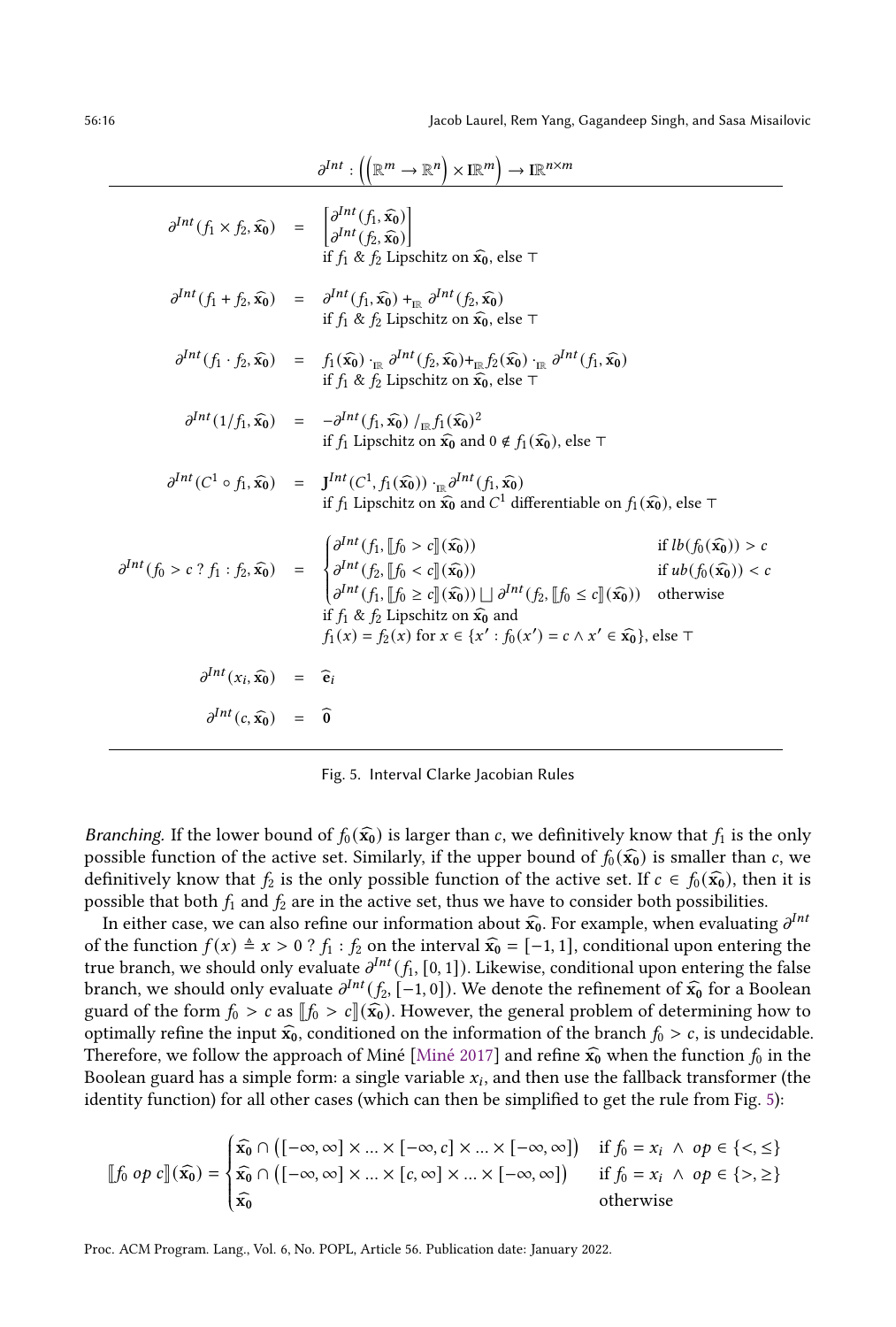#### 5.2 Soundness of the Abstraction

We now state the soundness of  $\partial^{Int}$ . We first define the concretization v.

*Definition 5.3.* Define the concretization  $\gamma : \mathbb{R}^{n \times m} \to \mathbb{C}\mathfrak{o}(\mathbb{R}^{n \times m})$  for an interval matrix  $S \in \mathbb{R}^{n \times m}$ as follows:

$$
\gamma(S) = \{ s \in \mathbb{R}^{n \times m} \mid s \in S \}
$$

This is because an interval matrix is already by definition a convex set of matrices. The soundness theorem is now given as follows.

THEOREM 5.4. (Soundness) Let  $f : \mathbb{R}^m \to \mathbb{R}^n$  be any function constructible according to Fig. [3](#page-9-1) and  $\mathbf{x}_0 \in \mathbb{R}^m$ ,  $\widehat{\mathbf{x}_0} \in \mathbb{IR}^m$  with  $\mathbf{x}_0 \in \widehat{\mathbf{x}_0}$ . Then

$$
\partial_c(f, \mathbf{x_0}) \subseteq \gamma(\partial^{Int}(f, \widehat{\mathbf{x_0}}))
$$

Proof. See Appendix [A.2](#page--1-1) [\(Laurel et al.](#page-29-19) [\[2022\]](#page-29-19)). □

## <span id="page-16-0"></span>6 DUAL INTERVAL DOMAIN

While we could compute  $\partial^{Int}$  recursively in a reverse-mode pass, a key contribution of our work is to provide an equivalent, forward-mode version of the static analysis based on dual numbers.

#### <span id="page-16-1"></span>6.1 Dual Interval Arithmetic

Definition 6.1. The set of dual intervals, denoted as ID, are tuples of the form  $[a, b] + [c, d] \epsilon$ , where  $a, b, c, d \in \mathbb{R} \cup \{\pm \infty\}, a \leq b$  and  $c \leq d$ . Intuitively, a dual interval represents a set of dual numbers where the real part is within [a, b] and the dual part is within  $[c, d]$ . To access the real part [a, b] of a dual interval, we will write  $fst([a, b] + [c, d] \epsilon)$ ; to access the coefficients of the dual part  $[c, d]$ , we will write  $snd([a, b] + [c, d] \epsilon)$ . We will denote the set of *m*-dimensional vectors of dual intervals as  $\mathbb{D}^m$  and the set of  $n \times m$  dimensional matrices as  $\mathbb{D}^{n \times m}$ . Lastly, we denote  $T = ID^{n \times m}$  (the entire space of dual interval matrices).

We can lift the ordinary arithmetic operators to dual intervals. We define dual interval addition,  $+_{\text{ID}} : \text{ID} \times \text{ID} \rightarrow \text{ID}$  as follows:

$$
([a,b]+[c,d]\epsilon) +_{\mathbb{D}}([e,f]+[g,h]\epsilon) = ([a,b]+_{\mathbb{R}}[e,f]) + ([c,d]+_{\mathbb{R}}[g,h])\epsilon
$$

We define dual interval multiplication,  $\cdot_{\mathbb{D}} : \mathbb{ID} \times \mathbb{ID} \to \mathbb{ID}$  as

$$
([a,b]+[c,d]\epsilon) \cdot_{\mathbb{D}} ([e,f]+[g,h]\epsilon) = ([a,b] \cdot_{\mathbb{R}} [e,f]) + ([a,b] \cdot_{\mathbb{R}} [g,h]+_{\mathbb{R}} [c,d] \cdot_{\mathbb{R}} [e,f]) \epsilon
$$

And dual interval division,  $/_{\mathbb{D}} : \mathbb{ID} \times \mathbb{ID} \to \mathbb{ID}$  as

$$
([a,b]+[c,d]\epsilon)/_{\mathbb{D}}([e,f]+[g,h]\epsilon)=([a,b]/_{\mathbb{R}}[e,f])+(([c,d]\cdot_{\mathbb{R}}[e,f]-_{\mathbb{R}}[a,b]\cdot_{\mathbb{R}}[g,h])/_{\mathbb{R}}[e,f]^2)\epsilon
$$

It will also be useful to define a join for dual intervals,  $\sqcup_{\mathbb{D}} : \mathbb{D} \times \mathbb{D} \to \mathbb{D}$  as

$$
([a, b] + [c, d] \epsilon) \sqcup_{\mathbb{D}} ([e, f] + [g, h] \epsilon) = ([a, b] \sqcup [e, f]) + ([c, d] \sqcup [g, h]) \epsilon
$$

#### 6.2 Forward-Mode Abstract Evaluation with Dual Intervals

We now describe how to perform a forward-mode abstract evaluation where all operations are lifted to operate on dual intervals using the abstract interpreter  $Eval_{ID}$ .

*Definition 6.2.* The abstract interpreter  $Eval_{\mathbb{ID}} : ((\mathbb{R}^m \to \mathbb{R}^n) \times \mathbb{ID}^m) \to \mathbb{ID}^n$  takes a real-valued function  $f : \mathbb{R}^m \to \mathbb{R}^n$  and evaluates it abstractly by lifting the interpretation of all operations to dual interval arithmetic, as shown in Fig. [6.](#page-17-0)

Because our language is functional, there is no "state." However, the second argument to  $Eval_{ID}$ is the input, which serves the same purpose. We now detail the rules shown in Fig. [6.](#page-17-0)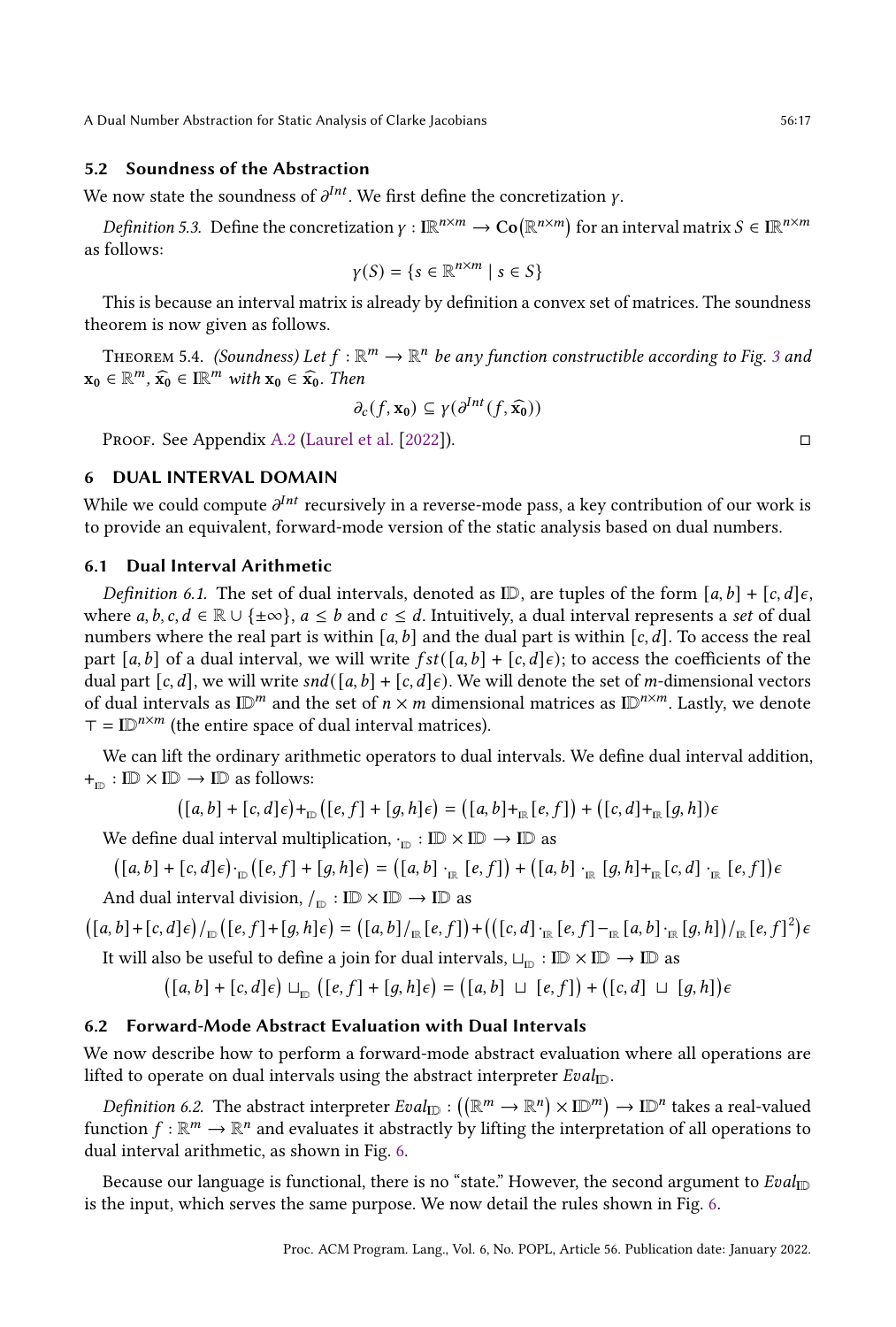56:18 Jacob Laurel, Rem Yang, Gagandeep Singh, and Sasa Misailovic

<span id="page-17-0"></span>

|                                                                                         | $\text{Eval}_{\mathbb{ID}} : ((\mathbb{R}^m \to \mathbb{R}^n) \times \mathbb{ID}^m) \to \mathbb{ID}^n$                                                                                                                                                                                                                                                                                                                                                                                                                                                                                                                                                                              |  |  |  |  |  |
|-----------------------------------------------------------------------------------------|-------------------------------------------------------------------------------------------------------------------------------------------------------------------------------------------------------------------------------------------------------------------------------------------------------------------------------------------------------------------------------------------------------------------------------------------------------------------------------------------------------------------------------------------------------------------------------------------------------------------------------------------------------------------------------------|--|--|--|--|--|
|                                                                                         | $\text{Eval}_{\text{ID}}(f_1 \times f_2, \hat{x_0} + \hat{y_0} \epsilon) = \text{Eval}_{\text{ID}}(f_1, \hat{x_0} + \hat{y_0} \epsilon) \times \text{Eval}_{\text{ID}}(f_2, \hat{x_0} + \hat{y_0} \epsilon)$<br>if $f_1 \& f_2$ Lipschitz on $\widehat{x_0}$ , else $\top$                                                                                                                                                                                                                                                                                                                                                                                                          |  |  |  |  |  |
|                                                                                         | $\textit{Eval}_{\text{ID}}(f_1+f_2,\widehat{\mathbf{x_0}}+\widehat{\mathbf{y_0}}\epsilon) \quad = \quad \textit{Eval}_{\text{ID}}(f_1,\widehat{\mathbf{x_0}}+\widehat{\mathbf{y_0}}\epsilon)+_{\text{ID}}\textit{Eval}_{\text{ID}}(f_2,\widehat{\mathbf{x_0}}+\widehat{\mathbf{y_0}}\epsilon)$<br>if $f_1$ & $f_2$ Lipschitz on $\widehat{\mathbf{x}_0}$ , else $\top$                                                                                                                                                                                                                                                                                                              |  |  |  |  |  |
|                                                                                         | $\textit{Eval}_{\text{ID}}(f_1\cdot f_2, \widehat{\mathbf{x_0}} + \widehat{\mathbf{y_0}}\epsilon) \quad = \quad \textit{Eval}_{\text{ID}}(f_1, \widehat{\mathbf{x_0}} + \widehat{\mathbf{y_0}}\epsilon) \cdot_{\text{ID}} \textit{Eval}_{\text{ID}}(f_2, \widehat{\mathbf{x_0}} + \widehat{\mathbf{y_0}}\epsilon)$<br>if $f_1 \& f_2$ Lipschitz on $\widehat{x_0}$ , else $\top$                                                                                                                                                                                                                                                                                                    |  |  |  |  |  |
|                                                                                         | $\text{Eval}_{\text{ID}}(1/f_1, \widehat{\mathbf{x}_0} + \widehat{\mathbf{y}_0} \epsilon) = (\big[1, 1\big] + \big[0, 0\big] \epsilon\big) /_{\text{ID}} \text{Eval}_{\text{ID}}(f_1, \widehat{\mathbf{x}_0} + \widehat{\mathbf{y}_0} \epsilon)$<br>if $f_1$ Lipschitz on $\widehat{x_0}$ , else $\top$                                                                                                                                                                                                                                                                                                                                                                             |  |  |  |  |  |
|                                                                                         | $\text{Eval}_{\text{ID}}(C^1 \circ f_1, \widehat{x_0} + \widehat{y_0} \epsilon) = \text{Eval}_{\text{ID}}(C^1, \text{Eval}_{\text{ID}}(f_1, \widehat{x_0} + \widehat{y_0} \epsilon))$<br>if $f_1$ Lipschitz on $\widehat{x_0}$ and $C^1$ differentiable on $f_1(\widehat{x_0})$ , else $\top$                                                                                                                                                                                                                                                                                                                                                                                       |  |  |  |  |  |
|                                                                                         | $\mathcal{L}[\text{Eval}_{ID}(f_1, \mathcal{b}] \circ c \mathcal{b}](\hat{\mathbf{x}_0}) + \hat{\mathbf{y}_0} \epsilon) \quad \text{lb}(\text{fst}(\text{Eval}_{ID}(f_0, \hat{\mathbf{x}_0} + \hat{\mathbf{y}_0} \epsilon))) > c$<br>$\text{Eval}_{\text{ID}}(f_0 > c^2 f_1 : f_2, \widehat{x_0} + \widehat{y_0} \epsilon) = \begin{cases} \text{Eval}_{\text{ID}}(f_2, \llbracket f_0 < c \rrbracket(\widehat{x_0}) + \widehat{y_0} \epsilon) & \text{ub}(fst(\text{Eval}_{\text{ID}}(f_0, \widehat{x_0} + \widehat{y_0} \epsilon))) < c \\ \text{Eval}_{\text{ID}}(f_1, \llbracket f_0 \geq c \rrbracket(\widehat{x_0}) + \widehat{y_0} \epsilon) & \text{otherwise} \end{cases}$ |  |  |  |  |  |
| $Eval_{ID}(x_i, \hat{x_0} + \hat{y_0} \epsilon) = \hat{x_0}[i] + \hat{y_0}[i] \epsilon$ |                                                                                                                                                                                                                                                                                                                                                                                                                                                                                                                                                                                                                                                                                     |  |  |  |  |  |
| $Eval_{\text{ID}}(c, \hat{x_0} + \hat{y_0} \epsilon) = [c, c] + [0, 0] \epsilon$        |                                                                                                                                                                                                                                                                                                                                                                                                                                                                                                                                                                                                                                                                                     |  |  |  |  |  |
|                                                                                         | $\label{eq:2.1} \begin{array}{lll} \displaystyle \mathit{Eval}_{\mathrm{ID}}(C^1, [x_0^\ell, x_0^u] + [y_0^\ell, y_0^u] \epsilon) & = & \displaystyle C^1([x_0^\ell, x_0^u]) + \left(J^{Int}(C^1, [x_0^\ell, x_0^u]) \cdot_{\mathbb{R}} [y_0^\ell, y_0^u] \right) \epsilon \end{array}$<br>if $C^1$ differentiable on $[x_0^{\ell}, x_0^{\mu}]$ , else $\top$                                                                                                                                                                                                                                                                                                                       |  |  |  |  |  |

Fig. 6. Dual Interval Forward Mode Abstract Evaluation

Constants and Variables. The abstract evaluation of a constant is that constant, albeit abstracted to a (degenerate) dual interval. Likewise, the evaluation of a single variable  $x_i$  is the *i*<sup>th</sup> element of the input dual interval (denoted by the  $[i]$  accessor).

Cartesian Product. To abstractly evaluate the Cartesian product of two functions  $f_1$  and  $f_2$  on a given input  $\hat{x_0} + \hat{y_0}\epsilon$ , we abstractly evaluate each one, then take the Cartesian product of the results.

Addition. To abstractly evaluate the sum of two functions, we abstractly evaluate each on the given input  $\widehat{x_0} + \widehat{y_0} \epsilon$ , then take the dual interval sum  $+_{\text{ID}}$  of the respective results.

Multiplication and Division. As with addition, to abstractly evaluate the product of two functions or their quotient, we first abstractly evaluate the individual functions on the input, then use the dual interval forms of multiplication  $\cdot_\mathrm{ID}$  and division  $/_\mathrm{ID}$ 

Composition. The abstract evaluation of the composition of any function  $f_1$  with a  $C^1$  function for an input dual interval  $\hat{x_0} + \hat{y_0}\epsilon$ , is the composition of the successive abstract evaluations:  $f_1$  is abstractly evaluated on the input, then the  $C^1$  function is abstractly evaluated on that result.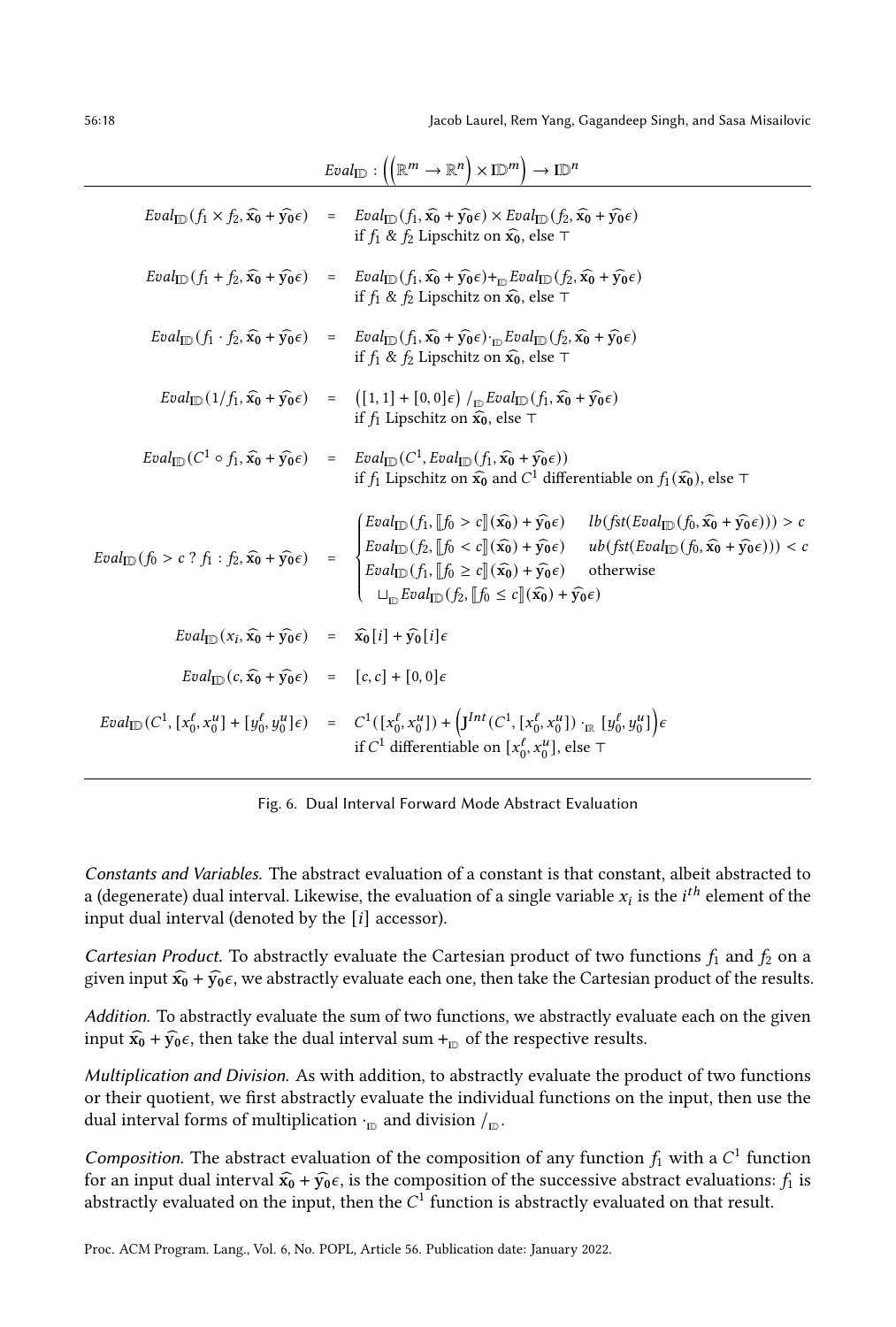Branching. When evaluating a branch abstractly, we only use the real part of the dual interval, denoted  $fst(Eval_{ID}(f_0, \hat{x_0} + \hat{y_0}\epsilon))$ , to select which branch to take (or whether to abstractly evaluate both). While this may seem strange, one will note that in Eq. [5,](#page-13-0) the Clarke Jacobian is only computed for the piece that is ultimately chosen –  $f_1$  or  $f_2$  (possibly both) – and not the threshold function  $f_0$ . In fact,  $f_0$  is only used to select which branch to take, hence its derivative information (which corresponds to its dual part) is unnecessary. If the lower bound  $lb(fst(Eval_{ID}(f_0, \hat{x_0} + \hat{y_0}\epsilon)))$  is larger than  $c$ , we definitively know to take only the true branch. Conversely, if the upper bound of the real part  $ub(fst(Eval_{\text{ID}}(f_0, \hat{x_0} + \hat{y_0}\epsilon)))$  is less than c, we only take the false branch. Otherwise, we abstractly evaluate both branches then take their join  $\sqcup_{\rm m}$  . In all cases, we can refine the information of the real part  $\hat{x_0}$  but not the dual part  $\hat{y_0}$ , as there is no way of knowing which sub-regions of  $\hat{x_0}$ correspond to which sub-regions in  $\hat{y}_0$ , since the interval domain is non-relational.

#### <span id="page-18-0"></span>6.3 Equivalence

We now prove that  $Eval_{\text{ID}}$  can be used to compute exactly the same result as  $\partial^{Int}$ .

<span id="page-18-1"></span>THEOREM 6.3. (Equivalence of  $\partial^{Int}$  and  $Eval_{ID}$ ) Let  $f : \mathbb{R}^m \to \mathbb{R}^n$  and let  $\widehat{\mathbf{x}_0} \in \mathbb{IR}^m$ . Then

$$
\partial^{Int}(f,\widehat{\mathbf{x_0}}) = \mathit{snd}\Big( \mathit{Eval}_{\mathbb{ID}}(f,\widehat{\mathbf{x_0}} + \widehat{\mathbf{e}}_1 \epsilon)^T \times ... \times \mathit{Eval}_{\mathbb{ID}}(f,\widehat{\mathbf{x_0}} + \widehat{\mathbf{e}}_m \epsilon)^T \Big)
$$

PROOF. We show the sketch for select cases; the full proof is in Appendix [A.4.](#page--1-2) Base Cases. Constants and single variables are straightforward.

$$
snd \left(Eval_{\mathbb{ID}}(c, \widehat{x_0} + \widehat{e}_1 \epsilon)^T \times ... \times eval_{\mathbb{ID}}(c, \widehat{x_0} + \widehat{e}_m \epsilon)^T \right) = [0, 0] \times ... \times [0, 0] = \partial^{Int}(c, \widehat{x_0})
$$

 $\mathfrak{End}\Big( \text{Eval}_{\mathbb{ID}}(x_i, \widehat{x_0} + \widehat{\mathbf{e}}_1 \epsilon)^T \times ... \times \text{Eval}_{\mathbb{ID}}(x_i, \widehat{x_0} + \widehat{\mathbf{e}}_m \epsilon)^T \Big) = [0, 0] \times ... \times [1, 1] \times ... \times [0, 0] = \widehat{\mathbf{e}}_i = \partial^{Int}(x_i, \widehat{x_0})$ 

Arithmetic Operations. Equivalence for arithmetic primitives is straightforward, though it requires the inductive hypothesis and using the definitions of  $+_{D}$ ,  $+_{D}$ ,  $\sqrt{D}$ . We now detail addition:

$$
\partial^{Int}(f_1 + f_2, \widehat{x_0}) = \partial^{Int}(f_1, \widehat{x_0}) +_{\mathbb{IR}} \partial^{Int}(f_2, \widehat{x_0})
$$
\n
$$
= \operatorname{snd} \Big( \operatorname{Eval}_{\mathbb{ID}}(f_1, \widehat{x_0} + \widehat{e}_1 \epsilon)^T \times \dots \times \operatorname{Eval}_{\mathbb{ID}}(f_1, \widehat{x_0} + \widehat{e}_m \epsilon)^T \Big) \qquad (\text{Ind. Hyp.})
$$
\n
$$
+_{\mathbb{IR}} \operatorname{snd} \Big( \operatorname{Eval}_{\mathbb{ID}}(f_2, \widehat{x_0} + \widehat{e}_1 \epsilon)^T \times \dots \times \operatorname{Eval}_{\mathbb{ID}}(f_2, \widehat{x_0} + \widehat{e}_m \epsilon)^T \Big) \qquad (\text{Def. of } +_{\mathbb{ID}})
$$
\n
$$
= \operatorname{snd} \Big( \operatorname{Eval}_{\mathbb{ID}}(f_1 + f_2, \widehat{x_0} + \widehat{e}_1 \epsilon)^T \times \dots \times \operatorname{Eval}_{\mathbb{ID}}(f_1 + f_2, \widehat{x_0} + \widehat{e}_m \epsilon)^T \Big) \qquad (\text{Def. of } +_{\mathbb{ID}})
$$
\n
$$
= \operatorname{snd} \Big( \operatorname{Eval}_{\mathbb{ID}}(f_1 + f_2, \widehat{x_0} + \widehat{e}_1 \epsilon)^T \times \dots \times \operatorname{Eval}_{\mathbb{ID}}(f_1 + f_2, \widehat{x_0} + \widehat{e}_m \epsilon)^T \Big) \qquad \begin{array}{c} \text{(Def. of } +_{\mathbb{ID}}) \\ \times \text{ distributes } \\ \text{with } \operatorname{snd} \end{array}
$$

The case for the Cartesian product proceeds analogously. Composition also uses the inductive hypothesis and relies upon the fact that  $\textit{snd}(\textit{Eval}_{\text{ID}}(C^1, [x_0^I, x_0^u] + [1, 1]\epsilon)^T) = \mathbf{J}^{Int}(C^1, [x_0^I, x_0^u])$ .

Branching. As stated in Lemma [4.1,](#page-12-0) up to this point, without branching the language is just a standard differentiable programming language, thus the result is not surprising. However, with branching, establishing this equivalence is more challenging. We split the proof into three cases: (1)  $lb(f(\widehat{x_0})) > c$ , (2)  $ub(f(\widehat{x_0})) < c$ , and (3)  $c \in f(\widehat{x_0})$ . Starting with  $lb(f_0(\widehat{x_0})) > c$ :

$$
\partial^{Int}(f_0 > c \circ f_1 : f_2, \widehat{\mathbf{x}_0}) = \partial^{Int}(f_1, \llbracket f_0 > c \rrbracket(\widehat{\mathbf{x}_0})
$$

And for any  $i \in \{1, ..., m\}$ ,  $lb(f_0(\hat{x_0})) > c$  iff  $lb(fst(Eval_{ID}(f_0, \hat{x_0} + \hat{e_i}\epsilon))) > c$ , hence:

$$
Eval_{\mathbb{ID}}(f_0 > c \ ? \ f_1 : f_2, \widehat{\mathbf{x}_0} + \widehat{\mathbf{e}_i} \epsilon) = \text{Eval}_{\mathbb{ID}}(f_1, [\![f_0 > c]\!](\widehat{\mathbf{x}_0}) + \widehat{\mathbf{e}_i} \epsilon)
$$

By induction and the definitions of  $Eval_{ID}(f_0 > c ? f_1 : f_2, \widehat{x_0} + \widehat{e_i} \epsilon)$  and  $\partial^{Int}(f_1, [f_0 > c](\widehat{x_0}))$ :

$$
\partial^{Int}(f_1, [\![f_0 > c]\!](\widehat{x_0})) = \operatorname{snd} \Big( \operatorname{Eval}_{\mathbb{ID}}(f_1, [\![f_0 > c]\!](\widehat{x_0}) + \widehat{\varepsilon_1} \varepsilon)^T \times \dots \times \operatorname{Eval}_{\mathbb{ID}}(f_1, [\![f_0 > c]\!](\widehat{x_0}) + \widehat{\varepsilon}_m \varepsilon)^T \Big) \text{ (Ind.)}
$$

$$
\partial^{Int}(f_0 > c^2 f_1 : f_2, \widehat{x_0}) = \operatorname{snd} \Big( \operatorname{Eval}_{\mathbb{ID}}(f_0 > c^2 f_1 : f_2, \widehat{x_0} + \widehat{\epsilon_1} \epsilon)^T \times \dots \times \operatorname{Eval}_{\mathbb{ID}}(f_0 > c^2 f_1 : f_2, \widehat{x_0} + \widehat{\epsilon}_m \epsilon)^T \Big) \quad \text{(Def.)}
$$

,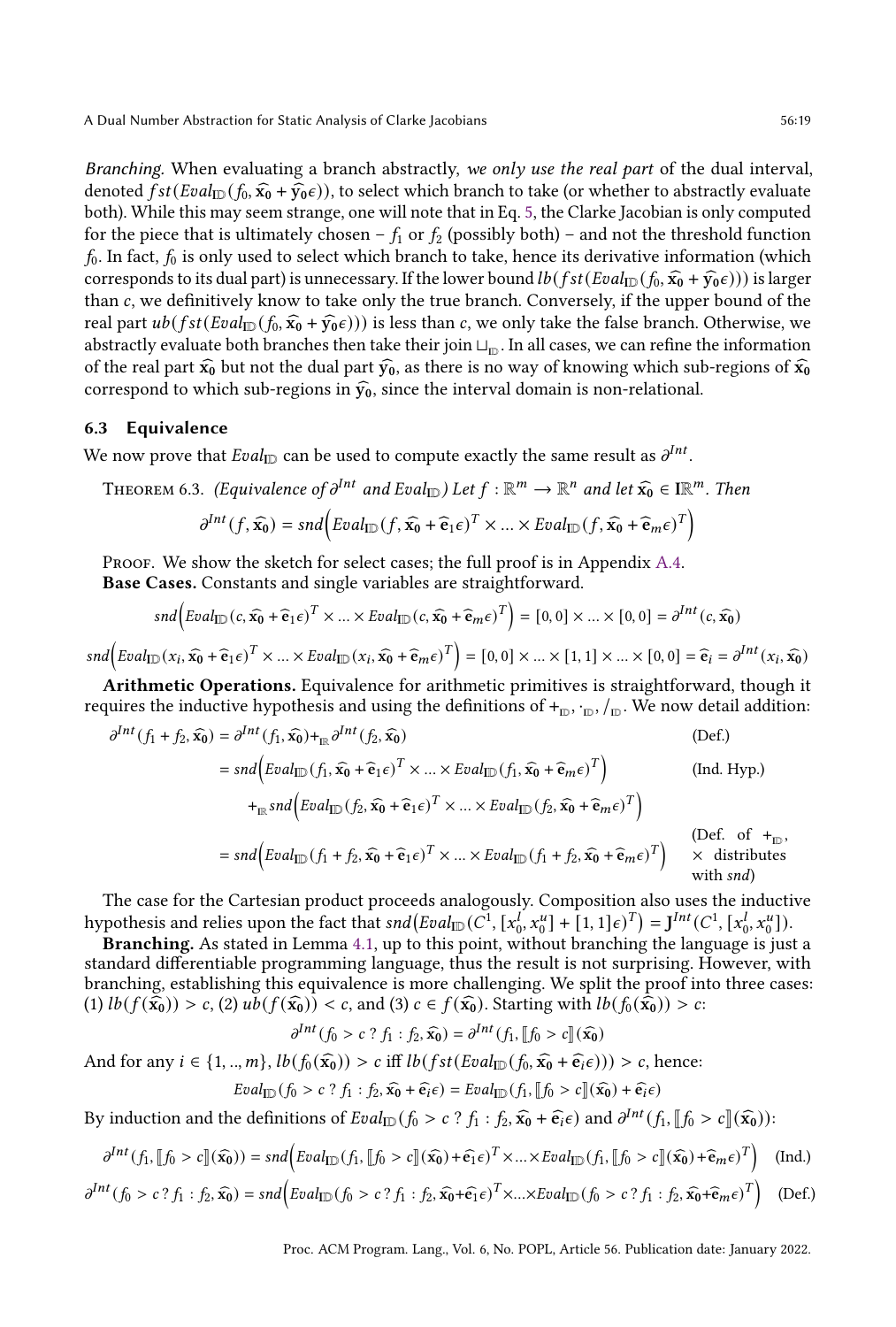The case where  $ub(f_0(\hat{x}_0)) < c$  proceeds exactly the same by symmetry. When we assume  $c \in f_0(\widehat{\mathbf{x}_0})$ , we must take the join. Starting from the desired right-hand side:

$$
snd\left(Eval_{ID}(f_{0} > c ? f_{1} : f_{2}, \widehat{x_{0}} + \widehat{e_{1}} \epsilon)^{T} \times ... \times Real_{ID}(f_{0} > c ? f_{1} : f_{2}, \widehat{x_{0}} + \widehat{e}_{m} \epsilon)^{T}\right) \qquad \text{(Desired RHS)}
$$
\n
$$
= sad\left(Eval_{ID}(f_{1}, [f_{0} \ge c](\widehat{x_{0}}) + \widehat{e}_{1} \epsilon)^{T} \cup_{ID}Eval_{ID}(f_{2}, [f_{0} \le c](\widehat{x_{0}}) + \widehat{e}_{1} \epsilon)^{T} \times ... \times Edu_{ID}(f_{1}, [f_{0} \ge c](\widehat{x_{0}}) + \widehat{e}_{m} \epsilon)^{T} \cup_{ID}Eval_{ID}(f_{2}, [f_{0} \le c](\widehat{x_{0}}) + \widehat{e}_{m} \epsilon)^{T}\right)
$$
\n
$$
= sad\left(Eval_{ID}(f_{1}, [f_{0} \ge c](\widehat{x_{0}}) + \widehat{e}_{1} \epsilon)^{T} \times ... \times Real_{ID}(f_{1}, [f_{0} \ge c](\widehat{x_{0}}) + \widehat{e}_{m} \epsilon)^{T}\right)
$$
\n
$$
\cup \text{ }snd\left(Eval_{ID}(f_{2}, [f_{0} \le c](\widehat{x_{0}}) + \widehat{e}_{1} \epsilon)^{T} \times ... \times eval_{ID}(f_{2}, [f_{0} \le c](\widehat{x_{0}}) + \widehat{e}_{m} \epsilon)^{T}\right) \qquad \text{(Def. of } \sqcup_{ID}, \times \text{ dis-}
$$
\n
$$
= \partial^{Int}(f_{1}, [f_{0} \ge c](\widehat{x_{0}})) \cup \partial^{Int}(f_{2}, [f_{0} \le c](\widehat{x_{0}})) = \partial^{Int}(f_{0} > c ? f_{1} : f_{2}, \widehat{x_{0}}) \qquad \text{(Def. of } \partial^{Int} \text{ and Ind.}
$$
\n
$$
Hyp.)
$$

## <span id="page-19-0"></span>6.4 Complexity

The key insight of Theorem [6.3](#page-18-1) is that, as with standard forward-mode AD, the dual interval abstraction requires as many forward passes as there are inputs. Therefore, for  $f : \mathbb{R}^m \to \mathbb{R}^n$ , we require *m* independent passes of  $Eval_{ID}$  in order to compute the full interval over-approximation of the Clarke Jacobian. However, they can be computed in parallel (as we do). Hence, as with standard forward-mode AD, our method is better suited for functions where the input dimension is small. Additionally, the real part for each pass will be the same, and need only be computed once.

Furthermore, for the basic arithmetic functions, dual interval arithmetic requires more primitive operations than the same operation defined over the reals. For example, multiplication of two dual intervals as shown in Section [6.1](#page-16-1) requires 12 primitive multiplications to perform all the interval arithmetic multiplications for both the real and dual parts, as well as 2 primitive additions. However, for all arithmetic operations  $\{+, -, \cdot, / \}$ , the amount of additional primitive operations required for the dual interval version (vs. the real-valued version) is still just a constant factor more.

While it has been established that for standard AD, the amount of primitive operations of a single pass of forward-mode evaluation with dual numbers is at most a constant amount (typically  $2 - 3x$ ) more than the number of operations to evaluate the function itself [\[Griewank and Walther](#page-28-15) [2008\]](#page-28-15), this is not the case for our analysis. A key complexity issue arises due to our support of branching. As the abstract evaluator  $Eval_{ID}$  could potentially evaluate both branches of a conditional, we may have exponentially many more evaluations compared to evaluating the function with ordinary real numbers. Thus, if  $OPS(f)$  denotes the number of primitive arithmetic operations to evaluate  $f$  (not its Jacobian) over real numbers, then  $O(2^{OPS(f)})$  is the upper bound on the number of primitive arithmetic operations required to evaluate a single pass of the dual interval lifted version of  $f$ . For the evaluation, the ReLU function, as well as the contrast variation and rotation perturbations employ branching. Yet, despite the theoretically worst-case exponential operation complexity, in practice, DeepJ's implementation of  $Eval_{ID}$  was still quite fast. Lastly, each term will always have only two intervals associated to it (the real and dual parts), hence unlike affine interval arithmetic [\[De Figueiredo and Stolfi](#page-28-16) [2004\]](#page-28-16) or tools like Rosa [\[Darulova and Kuncak](#page-28-17) [2017\]](#page-28-17), the number of intervals we must track per variable does not grow as a function of the expression size.

## 7 METHODOLOGY

We next describe the experimental setup, including the perturbation functions and networks used in our experiments. We also detail the training procedures and accuracies of these networks. We ran our experiments on a 2.20 GHz 14 core Intel Xeon Gold 5120 CPU with 256 GB of main memory.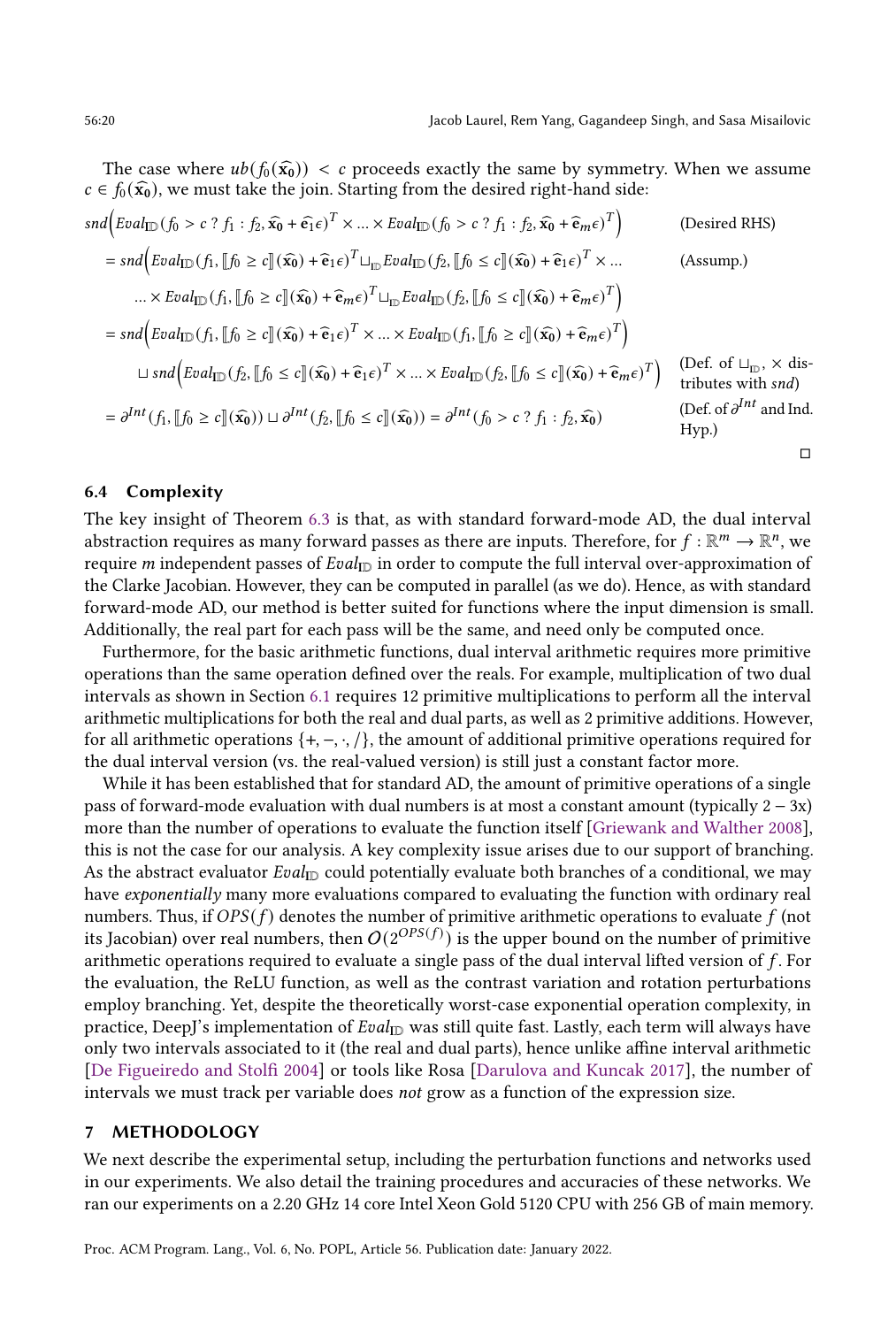Implementation. We implemented our analysis in a tool called DeepJ, written in C++. DeepJ employs operator and function overloading to allow dual interval inputs to be propagated through arbitrary perturbation functions and neural networks. Even though our formalization is from a purely functional view, one can easily use an ANF conversion [\[Flanagan et al.](#page-28-18) [1993\]](#page-28-18) to produce imperative code, since our programs do not have recursions or while loops. All code, neural networks, and results are available at [https://github.com/uiuc-arc/DeepJ.](https://github.com/uiuc-arc/DeepJ)

Perturbation Functions. We consider three previously studied image perturbations affecting pixel intensity and image geometry, as well as compositions of these perturbations. We assume that the images' pixel values are in the range [0, 1].

- (1) Haze [\[Paterson et al.](#page-29-15) [2021\]](#page-29-15): The intensity  $x_i$  of the  $i^{th}$  pixel in the original image is perturbed to  $(1 - \alpha)x_i + \alpha$ , where  $\alpha = [0, \alpha_{max}] + [1, 1]\epsilon$ ; the parameter  $\alpha_{max} \in [0, 1]$  represents the degree of haze.
- (2) **Contrast** [\[Paterson et al.](#page-29-15) [2021\]](#page-29-15): The intensity  $x_i$  of the *i*<sup>th</sup> pixel in the original image is perturbed to max(0, min(1,  $\frac{x_i-0.5\cdot a}{1-\alpha}$ )), where  $\alpha = [0, \alpha_{max}] + [1, 1]\epsilon$ ; the parameter  $\alpha_{max} \in$ [0, 1] represents the degree of contrast.
- (3) Rotation [\[Balunović et al.](#page-27-2) [2019\]](#page-27-2): We analyze image rotations with bilinear interpolation within a range of angles  $\theta$ , where  $\theta = [-\theta_{max}, \theta_{max}] + [1, 1]\epsilon$ ; the parameter  $\theta_{max} \in \mathbb{R}_{\geq 0}$ represents the rotation angle in radians.
- (4) Composition: We look at three ways of composing the above functions haze followed by rotation, contrast followed by rotation, and contrast followed by haze.

The contrast, rotation, and composite perturbations described above are non-differentiable but Lipschitz continuous, and cannot be handled by prior work [\[Edalat and Maleki](#page-28-4) [2017;](#page-28-4) [Jordan and](#page-28-5) [Dimakis](#page-28-5) [2020;](#page-29-4) [Mangal et al.](#page-29-4) 2020; [Zhang et al.](#page-29-3) [2019\]](#page-29-3). In our experiments, we consider  $\alpha_{max} \le 0.63$  for the haze and contrast perturbations, and  $\theta_{max} \leq 0.32$  radians (which corresponds to approximately ±18◦ ) for rotation.

Network Architectures. We trained three ReLU networks each for the CIFAR10 and MNIST datasets. The first network (FFNN) is a 7-layer fully-connected architecture from RecurJac [\[Zhang et al.](#page-29-3) [2019\]](#page-29-3). The other networks are convolutional networks from [Mirman et al.](#page-29-11) [\[2018\]](#page-29-11) – ConvMed features two convolutional and two fully-connected layers, while ConvBig features four convolutional and three fully-connected layers. Details on these networks are in Appendix [A.5.](#page--1-3) Our largest network is the CIFAR ConvBig network containing > 62 K neurons. These network sizes are comparable to those of other state-of-the-art verification techniques [\[Singh et al.](#page-29-8) [2019\]](#page-29-8). Furthermore, for the local optimization landscape experiment, we trained 7 fully-connected networks on the MNIST dataset, varying the total number of layers from 3 to 9. Each hidden layer contains 30 neurons, and a ReLU activation is applied after every layer (including the final layer).

Data Transformation. For all MNIST networks, we transformed the training set so that for each image, we padded it by 4 and took a random 28x28 crop of the resulting 32x32 image. For the CIFAR10 networks, we introduced random cropping with padding 4 and randomly flipping each image horizontally with probability 0.5. Afterwards, we normalized the images using  $\mu = 0.1307$ ,  $\sigma = 0.3081$ for MNIST and  $\mu = (0.4914, 0.4822, 0.4465), \sigma = (0.2023, 0.1994, 0.2010)$  for CIFAR10.

Training Hyperparameters. For the 7 networks trained for the local optimization experiment, we used the Adam optimizer [\[Kingma and Ba](#page-28-19) [2014\]](#page-28-19) with a learning rate of 10−<sup>4</sup> and L2-regularization with  $\lambda = 0.001$ ; we trained with a batch size of 500 for 60 epochs, using 6,000 images from the training set for validation. For all other networks, we used the Adam optimizer with a learning rate of 10−<sup>3</sup> on MNIST and 10−<sup>4</sup> on CIFAR10. We trained the MNIST networks with a batch size of 500 for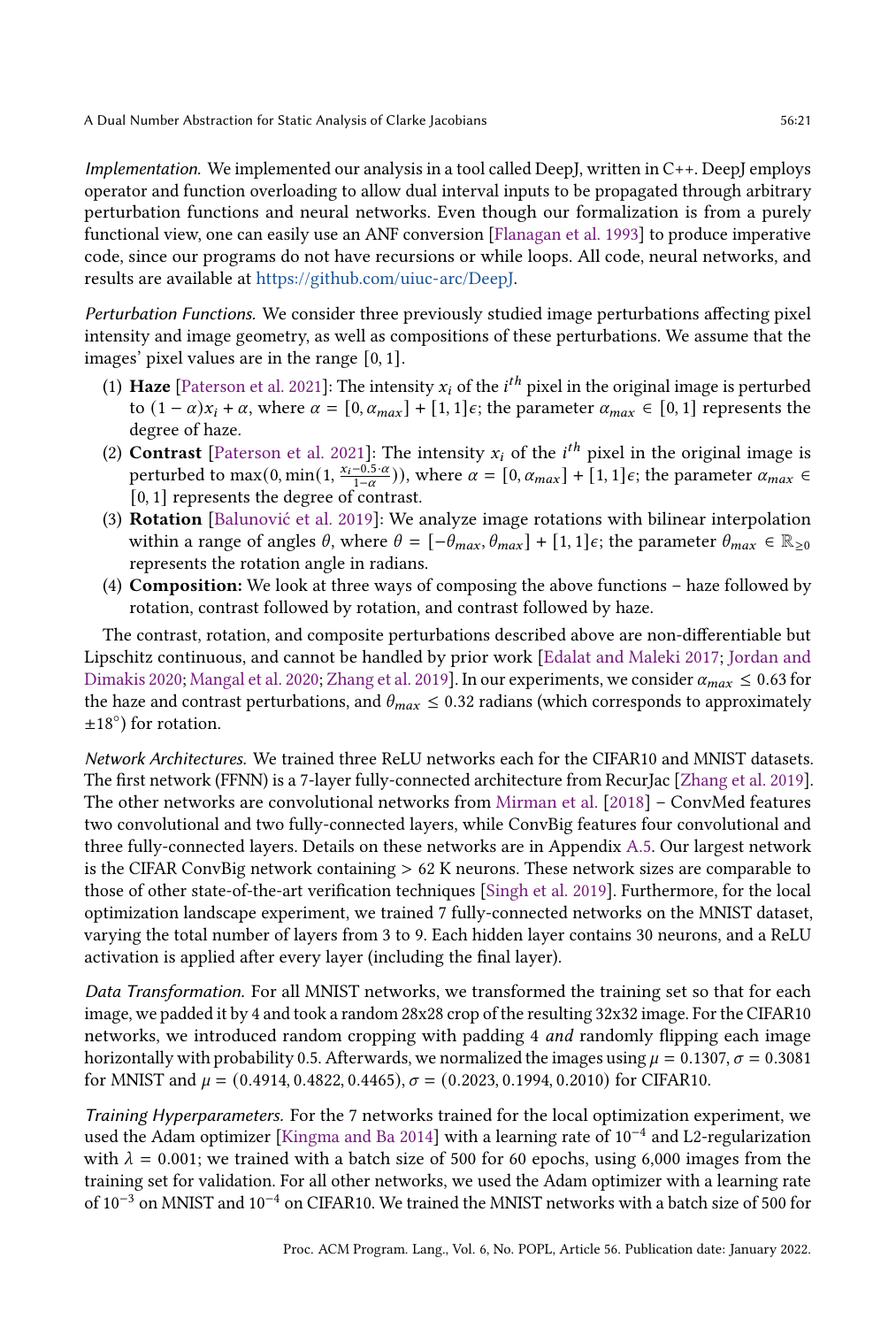30 epochs, using 6,000 images from the training set for validation; we trained the CIFAR10 networks with a batch size of 64 for 60 epochs, using 5,000 images from the training set for validation. In all cases, we then picked the model that attained the highest validation accuracy out of all epochs.

<span id="page-21-1"></span>Network Accuracies. The fully-connected networks trained for the local optimization landscape experiment all attain test accuracy of at least 92%. The classification accuracies for the networks in the Lipschitz experiments are shown in Table [1.](#page-21-1)

Table 1. Classification accuracy on test set for our networks.

|             | CIFAR <sub>10</sub> | MNIST |
|-------------|---------------------|-------|
| <b>FFNN</b> | 56.71               | 98.34 |
| ConvMed     | 67.26               | 98.95 |
| ConvBig     | 79.58               | 99.50 |

#### <span id="page-21-0"></span>8 EXPERIMENTAL EVALUATION

We evaluate the effectiveness of our approach on two tasks: (i) Lipschitz robustness certification and (ii) optimization landscape analysis. Both tasks are defined across a variety of datasets, perturbation functions, and neural network architectures, demonstrating our language's flexibility and scalability.

#### <span id="page-21-2"></span>8.1 Lipschitz Robustness

We compute an upper bound on the Lipschitz constant of functions of the form  $f \circ n \circ p$ , where p denotes one or more perturbation functions, *n* is an input normalization function (which simply rescales images by a constant), and  $f$  is a neural network. The correctness of bounding the Lipschitz constant via the Interval Clarke Jacobian is proved in Appendix [A.3.](#page--1-4) We use the  $\ell_{\infty}$ -norm for the calculation of all Lipschitz constants. For both individual and composite perturbations, we consider five versions of our tool: DeepJ with the given range for the input perturbation parameter(s) and four versions of DeepJ where the input intervals are subdivided uniformly, denoted DeepJ kx, where  $k$  represents how many subintervals are used *per input parameter*. When using splitting, we compute the upper bound on the Lipschitz constant separately for each split and take the maximum constant across the splits. Each pass of our analysis per image and split is completely independent of one another, and is thus parallelized in our implementation. Since no existing work can handle functions of the form  $f \circ n \circ p$  considered in our evaluation, we employ a baseline combining global and local Lipschitz analysis. The baseline computes  $L_{loc}(p) \cdot L_{global}(n) \cdot L_{global}(f)$ , where  $L_{loc}$  and  $L_{global}$  are the local and global Lipschitz constants of their corresponding functions. As p is not globally Lipschitz, we obtain  $L_{loc}(p)$  with DeepJ. We compute  $L_{global}(n)$  as the reciprocal of the standard deviation (MNIST) or the reciprocal of the smallest standard deviation of the three RGB channels (CIFAR10) used for normalizing the input. We calculate  $L_{global}(f)$  by multiplying the norm of each layer's weights using the tool from [Gouk et al.](#page-28-12) [\[2021\]](#page-28-12).

Results for Individual Perturbations. Figure [7](#page-22-0) shows the Lipschitz constant results for single perturbations on our larger convolutional architectures for both MNIST and CIFAR10. The results for the remaining networks are in Appendix [A.5.](#page--1-3) The x-axis for the haze and contrast perturbations shows the value of  $\alpha_{max}$  used for defining the input range  $\alpha = [0, \alpha_{max}] + [1, 1]\epsilon$ , while for rotation, the x-axis shows  $\theta_{max}$  used for defining the input range  $\theta = [-\theta_{max}, \theta_{max}] + [1, 1]\epsilon$ . The y-axis shows the upper bound on the Lipschitz constant computed with different methods. Both axes use logarithmic scales. Each data point is the average over 100 correctly classified images, selected by taking the first 10 correctly classified test-set images from each output category. The same set of images are used per dataset for each experiment. We use  $\alpha_{max} \in \{10^{-k/4} \cdot 2 \mid k \in [2, 18]\}$  for haze and contrast and  $\theta_{max} \in \{10^{-k/4} \mid k \in [2, 18]\}$  for rotation. For the rotation perturbation, the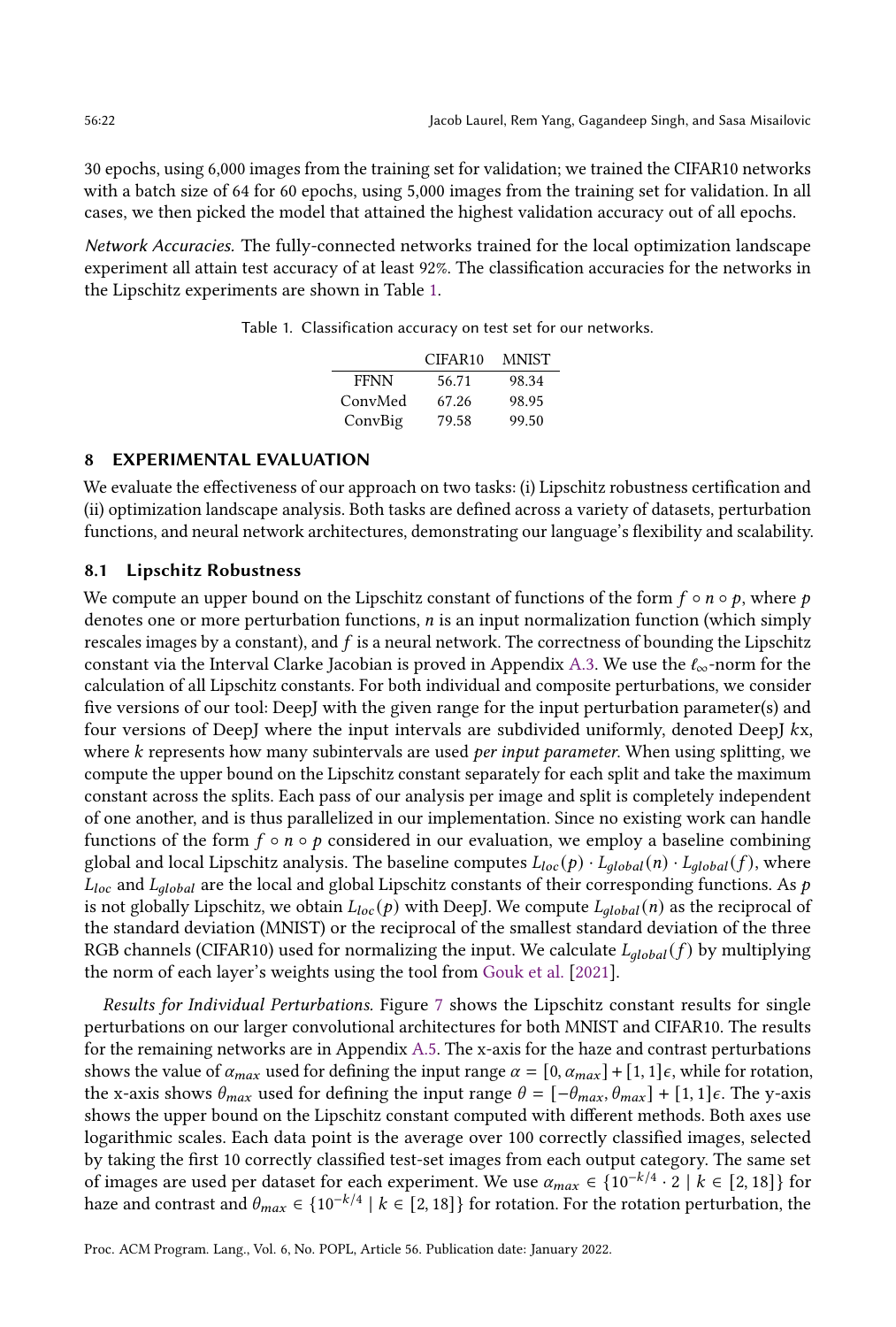<span id="page-22-0"></span>

Fig. 7. Upper bounds on the Lipschitz constants with respect to individual perturbations.

input to our function is in radians and covers the same range of interval sizes as the other two perturbations, but we convert the units to degrees for clearer presentation.

In all cases, DeepJ is more precise than the baseline, often obtaining Lipschitz bounds orders of magnitude smaller than the baseline. The computed bounds become larger as the perturbation size is increased. It can also be seen that increased splitting leads to more precise results, with DeepJ 25x achieving much lower bounds than vanilla DeepJ (which does not do splitting).

Table [2](#page-23-0) shows statistics on the runtime of the different methods for the same networks as in Figure [7.](#page-22-0) We consider all values of the parameters on the x-axis shown in Fig. [7.](#page-22-0) The runtimes for the remaining networks can be found in Appendix [A.5.](#page--1-3) We report the minimum, median, and maximum runtimes across the 100 images for each function. DeepJ 25x takes the longest to run due to more splits, while the baseline usually runs the fastest, except for rotation on large angles. In some cases, splitting may be faster than the baseline or vanilla DeepJ, since without splitting, intervals can become too over-approximate; evaluating conditionals on over-approximate intervals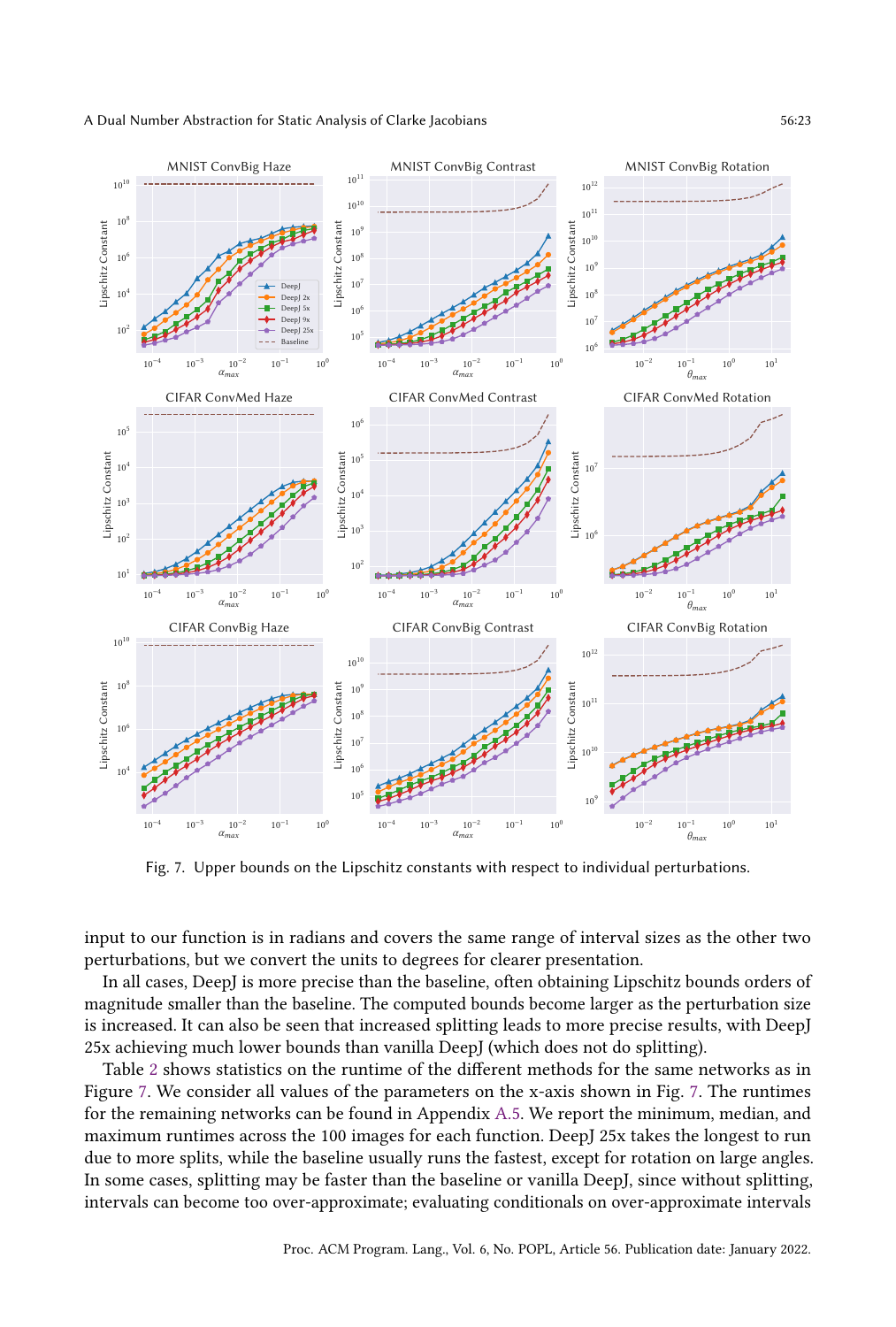|                      | Haze  |       |       | Contrast |       |       | Rotation |       |        |
|----------------------|-------|-------|-------|----------|-------|-------|----------|-------|--------|
|                      | Min   | Med   | Max   | Min      | Med   | Max   | Min      | Med   | Max    |
|                      | 10.4  | 10.9  | 11.7  | 10.3     | 10.5  | 10.9  | 24.5     | 24.8  | 130.5  |
|                      | 20.6  | 21.1  | 21.9  | 20.4     | 20.7  | 21.4  | 48.9     | 49.2  | 129.8  |
| MNIST ConvBig        | 51.1  | 51.8  | 57.4  | 50.7     | 51.1  | 53.6  | 79.4     | 80.1  | 127.4  |
|                      | 91.5  | 101.5 | 391.8 | 91.4     | 93.1  | 359.9 | 134.4    | 141.9 | 311.5  |
|                      | 254.0 | 258.8 | 397.2 | 252.7    | 282.0 | 489.5 | 352.3    | 379.7 | 689.5  |
|                      | 0.05  | 0.06  | 0.07  | 0.04     | 0.06  | 0.08  | 13.6     | 14.0  | 114.9  |
|                      | 0.9   | 0.9   | 1.0   | 0.9      | 0.9   | 0.9   | 69.9     | 70.0  | 715.6  |
|                      | 1.7   | 1.7   | 1.8   | 1.7      | 1.7   | 1.8   | 139.9    | 140.1 | 614.2  |
| CIFAR ConvMed        | 4.1   | 4.2   | 4.3   | 4.1      | 4.2   | 4.3   | 142.5    | 143.4 | 550.2  |
|                      | 7.3   | 7.4   | 7.6   | 7.3      | 7.4   | 7.5   | 215.7    | 241.7 | 630.2  |
|                      | 20.1  | 21.8  | 88.7  | 20.3     | 21.6  | 191.7 | 503.1    | 531.6 | 865.5  |
|                      | 0.05  | 0.05  | 0.07  | 0.06     | 0.06  | 0.07  | 65.4     | 66.2  | 685.6  |
| <b>CIFAR ConvBig</b> | 14.3  | 14.7  | 14.9  | 14.4     | 14.7  | 15.0  | 83.3     | 83.7  | 734.7  |
|                      | 28.5  | 29.1  | 29.5  | 28.6     | 29.2  | 29.6  | 165.6    | 167.0 | 635.4  |
|                      | 70.8  | 71.9  | 73.3  | 70.1     | 72.0  | 72.9  | 208.3    | 211.3 | 475.4  |
|                      | 127.3 | 130.3 | 142.9 | 127.5    | 131.2 | 150.5 | 335.1    | 339.3 | 768.1  |
|                      | 350.7 | 360.9 | 757.5 | 351.2    | 357.6 | 510.9 | 840.5    | 880.6 | 1029.7 |
|                      | 0.05  | 0.06  | 0.08  | 0.07     | 0.07  | 0.08  | 65.5     | 66.2  | 685.6  |

<span id="page-23-0"></span>Table 2. Runtimes in seconds to compute Interval Clarke Jacobians for individual perturbations over 100 images. For each network, the six rows represent the times for DeepJ vanilla, 2x, 5x, 9x, 25x, and Baseline.

often requires evaluating both branches, which may lead to the exponential blowup phenomenon discussed in Section [6.4.](#page-19-0) For rotation with bilinear interpolation, we empirically observed this beyond  $\pm 0.1$  radians.

The computation of  $L_{loc}(p)$  via our method contributes the most to the runtime of the baseline. For all versions of DeepJ, the rotation perturbation has the highest runtime. For a given perturbation type, the runtime increases with the size of the network. On the most expensive rotation perturbation with the CIFAR ConvBig network, the median time for DeepJ to finish is under 1.4 min (per 100) images). Finally, the precision of our analysis can be improved by increasing the number of splits (as seen in Figure [7\)](#page-22-0) at the cost of additional runtime (as seen in Table [2\)](#page-23-0).

Results for Composite Perturbations. Figure [8](#page-24-0) shows the upper bounds on the Lipschitz constant computed for compositions of perturbations on the same networks as in Figure [7.](#page-22-0) The results for the remaining networks can be found in Appendix [A.5.](#page--1-3) Haze-Rotation denotes a haze perturbation composed with a rotation, in that order; the terminology is similar for the other composite perturbations. We use the same interval width when perturbing each parameter independently; the x-axis shows this width. For compositions that involve rotation, if the interval size on the x-axis is denoted s, we utilize the real interval  $[-s/2, s/2]$  for rotation and the interval  $[0, s]$  for the other perturbation. The y-axis shows the upper bounds on the Lipschitz constants computed by each method. Again, both axes use logarithmic scales. Each data point is the average over 10 correctly classified images, taking the first correctly classified test-set image from each output category. We use  $s \in \{10^{-k/4} \cdot 2 \mid k \in \{4, 7, 10, 13, 16, 19\}\}\$  for all experiments.

As with individual perturbations, DeepJ is better than the baseline in all cases, obtaining upper bounds on the Lipschitz constants orders of magnitude smaller than the baseline, as seen in Figure [8.](#page-24-0) DeepJ 9x with the largest number of splits is the most precise. The Lipschitz constants for both the Haze-Rotation and Contrast-Rotation perturbations are nearly identical, since the entries in the Clarke Jacobian corresponding to the rotation variable have much higher magnitudes. Thus, these entries dominate the  $\ell_{\infty}$ -norm, overshadowing the effect of the other perturbation.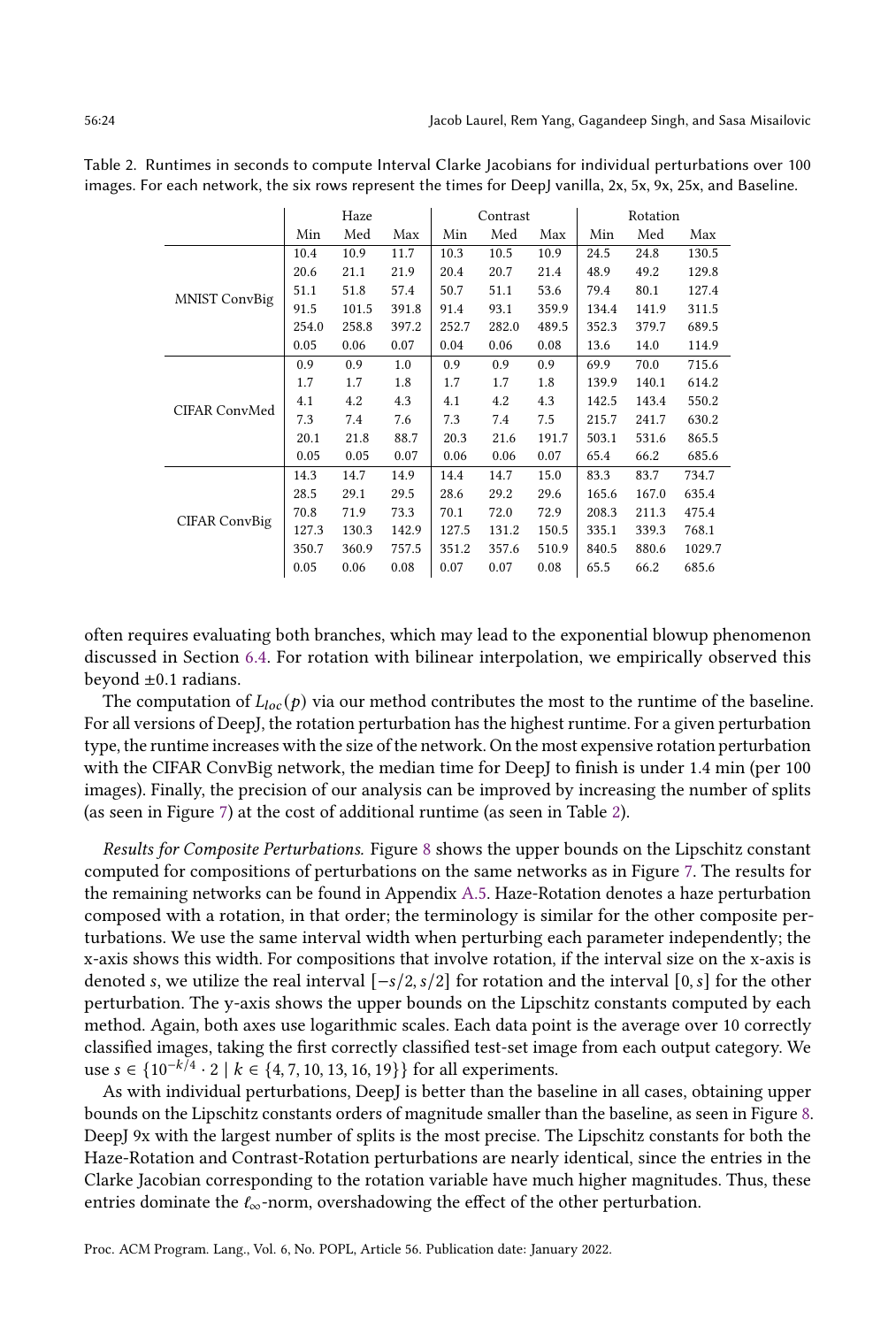<span id="page-24-0"></span>

Fig. 8. Upper bounds on the Lipschitz constants with respect to composite perturbations.

Table [3](#page-25-0) shows the runtime statistics for the different methods in the same way as Table [2.](#page-23-0) The results for the remaining networks can be found in Appendix [A.5.](#page--1-3) We observe similar trends in the relative runtimes of the different methods as with individual perturbations. For all versions of DeepJ and for the baseline, the compositions that take the longest time to analyze are those containing rotations. On the most expensive composite perturbation (Haze-Rotation) with the CIFAR ConvBig network, the median time for DeepJ to finish is under 51 seconds (per 10 images). As with individual perturbations, the precision of DeepJ can be improved by considering more splits at the cost of additional runtime.

Our implementation, though implemented via floating-point, assumes real arithmetic. To ensure this assumption does not lead to substantially different results, we also implemented a floating-point sound version using the techniques in [\[Miné](#page-29-5) [2004\]](#page-29-5). We ran floating-point sound experiments for vanilla DeepJ. Table [4](#page-25-1) shows that the difference in the computed Lipschitz constants is negligible (< 10−10) in all cases. However, ensuring floating-point soundness adds up to 4x runtime overhead.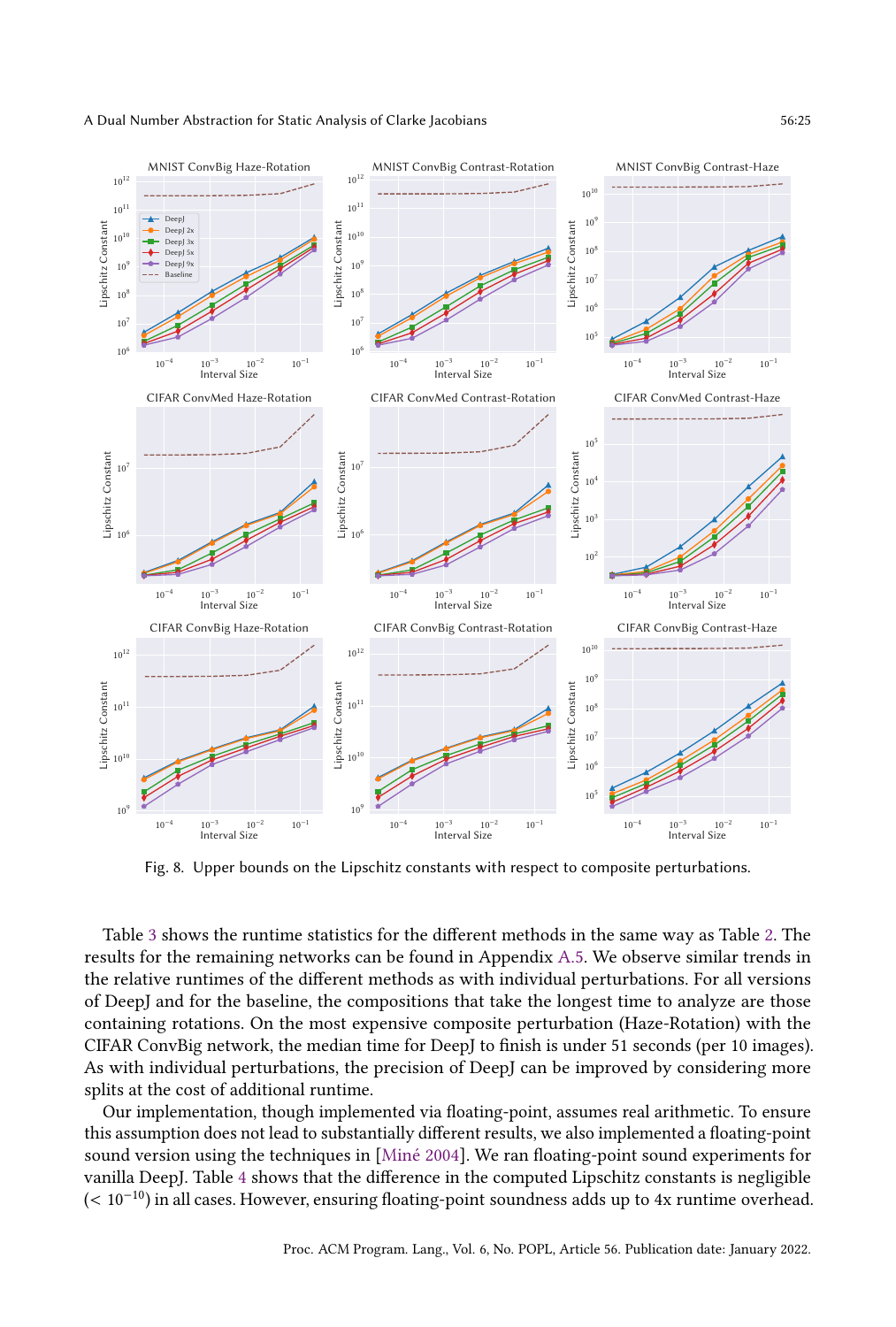|                      | Haze-Rotation |       |       | Contrast-Rotation |       |       | Contrast-Haze |       |       |
|----------------------|---------------|-------|-------|-------------------|-------|-------|---------------|-------|-------|
|                      | Min           | Med   | Max   | Min               | Med   | Max   | Min           | Med   | Max   |
|                      | 14.8          | 14.9  | 24.4  | 14.7              | 14.9  | 20.9  | 6.3           | 6.4   | 6.7   |
|                      | 58.7          | 59.6  | 72.2  | 58.8              | 59.1  | 70.9  | 24.8          | 25.2  | 26.0  |
| <b>MNIST ConvBig</b> | 76.0          | 76.6  | 78.0  | 75.7              | 76.3  | 77.6  | 33.8          | 34.2  | 35.0  |
|                      | 102.5         | 103.4 | 107.6 | 102.3             | 102.5 | 105.7 | 52.3          | 52.8  | 55.4  |
|                      | 247.7         | 251.3 | 263.6 | 246.4             | 248.8 | 257.3 | 158.6         | 160.0 | 174.0 |
|                      | 8.2           | 8.2   | 13.9  | 8.2               | 8.2   | 13.8  | 0.06          | 0.07  | 0.08  |
|                      | 42.2          | 42.2  | 80.7  | 42.1              | 42.3  | 82.0  | 0.6           | 0.8   | 1.8   |
|                      | 167.2         | 167.6 | 239.2 | 167.9             | 173.0 | 251.3 | 2.0           | 2.1   | 2.2   |
| CIFAR ConvMed        | 209.1         | 209.4 | 216.1 | 209.3             | 210.1 | 214.9 | 2.9           | 3.1   | 3.5   |
|                      | 247.4         | 247.9 | 264.1 | 247.4             | 247.6 | 265.3 | 4.3           | 4.4   | 4.8   |
|                      | 527.7         | 530.6 | 559.6 | 526.1             | 530.1 | 561.7 | 12.7          | 13.3  | 13.5  |
|                      | 39.4          | 39.4  | 79.1  | 39.4              | 39.4  | 76.1  | 0.05          | 0.05  | 0.07  |
| CIFAR ConvBig        | 49.9          | 50.4  | 89.1  | 50.0              | 50.1  | 89.7  | 8.6           | 8.8   | 16.8  |
|                      | 198.9         | 199.8 | 270.9 | 198.8             | 199.3 | 269.7 | 34.2          | 34.7  | 35.2  |
|                      | 251.1         | 252.5 | 257.9 | 251.1             | 251.9 | 258.5 | 46.0          | 46.7  | 52.4  |
|                      | 313.9         | 315.0 | 328.3 | 314.2             | 315.9 | 327.8 | 72.7          | 73.7  | 74.7  |
|                      | 695.3         | 701.8 | 728.3 | 693.6             | 696.5 | 725.9 | 220.6         | 224.0 | 227.1 |
|                      | 39.4          | 39.4  | 79.1  | 39.4              | 39.4  | 76.1  | 0.06          | 0.06  | 0.08  |

<span id="page-25-0"></span>Table 3. Runtimes in seconds to compute Interval Clarke Jacobians for composite perturbations over 10 images. For each network, the six rows represent the times for DeepJ vanilla, 2x, 3x, 5x, 9x, and Baseline.

<span id="page-25-1"></span>Table 4. Error and overhead of floating-point sound computations for DeepJ. For each network, the two rows represent maximum relative error and maximum relative time overhead, respectively.

|               | Haze     | Contrast | Rotation   | Haze-Rotation | Contrast-Rotation | Contrast-Haze |
|---------------|----------|----------|------------|---------------|-------------------|---------------|
| MNIST ConvBig | 2.24e-11 | 9.34e-13 | $1.23e-12$ | 1.24e-12      | 1.25e-12          | 9.77e-13      |
|               | 3.67x    | 3.78x    | 3.51x      | 3.59x         | 3.58x             | 4.08x         |
| CIFAR ConvMed | 8.08e-12 | 1.79e-12 | 8.93e-13   | $9.07e-13$    | 8.99e-13          | 5.62e-12      |
|               | 3.58x    | 3.68x    | 2.83x      | 3.28x         | 3.25x             | 3.45x         |
| CIFAR ConvBig | 2.84e-11 | 2.81e-12 | $1.30e-12$ | 1.36e-12      | 1.36e-12          | 6.85e-12      |
|               | 3.45x    | 3.43x    | 2.94x      | 3.31x         | 3.27x             | 3.66x         |

#### 8.2 Local Optimization Landscape Analysis

Obtaining an Interval Clarke Jacobian allows us to study the local geometry of  $f \circ n \circ p$ . We focus on finding the largest input regions where no stationary point exists. To prove that a given region does not contain a stationary point, we check if there exists an interval entry  $[l_{i,j}, u_{i,j}]$  in the Interval Clarke Jacobian such that  $l_{i,j} > 0$  or  $u_{i,j} < 0$ . If this holds, then we can guarantee that the Clarke Jacobian matrix will not become zero, and therefore no stationary point exists within the given input region (which follows from Theorem 2.3.2 of [\[Clarke](#page-28-1) [1990\]](#page-28-1)). Hence, similar to RecurJac [\[Zhang et al.](#page-29-3) [2019\]](#page-29-3), we study the relationship between network depth and the maximal interval size for which the absence of stationary points can still be guaranteed. However, RecurJac cannot handle functions of the form  $f \circ n \circ p$  considered in our work.

We define the set of input intervals to analyze as  $\{ [0, 10^{-k/4} \cdot 2] \mid k \in [2, 21] \}$  for haze and contrast and  $\{[-10^{-k/4}, 10^{-k/4}] \mid k \in [2, 21]\}$  for rotation. We consider 100 test images from MNIST that are correctly classified, using the first 10 correctly classified test images from each category. For each combination of perturbation type and network, we compute the largest input region where a stationary point does not exist. For each image, we uniformly split every input interval into 25 subintervals, computing the Interval Clarke Jacobians separately for each subinterval. Next, we identify the subintervals where the entry in the Interval Clarke Jacobian corresponding to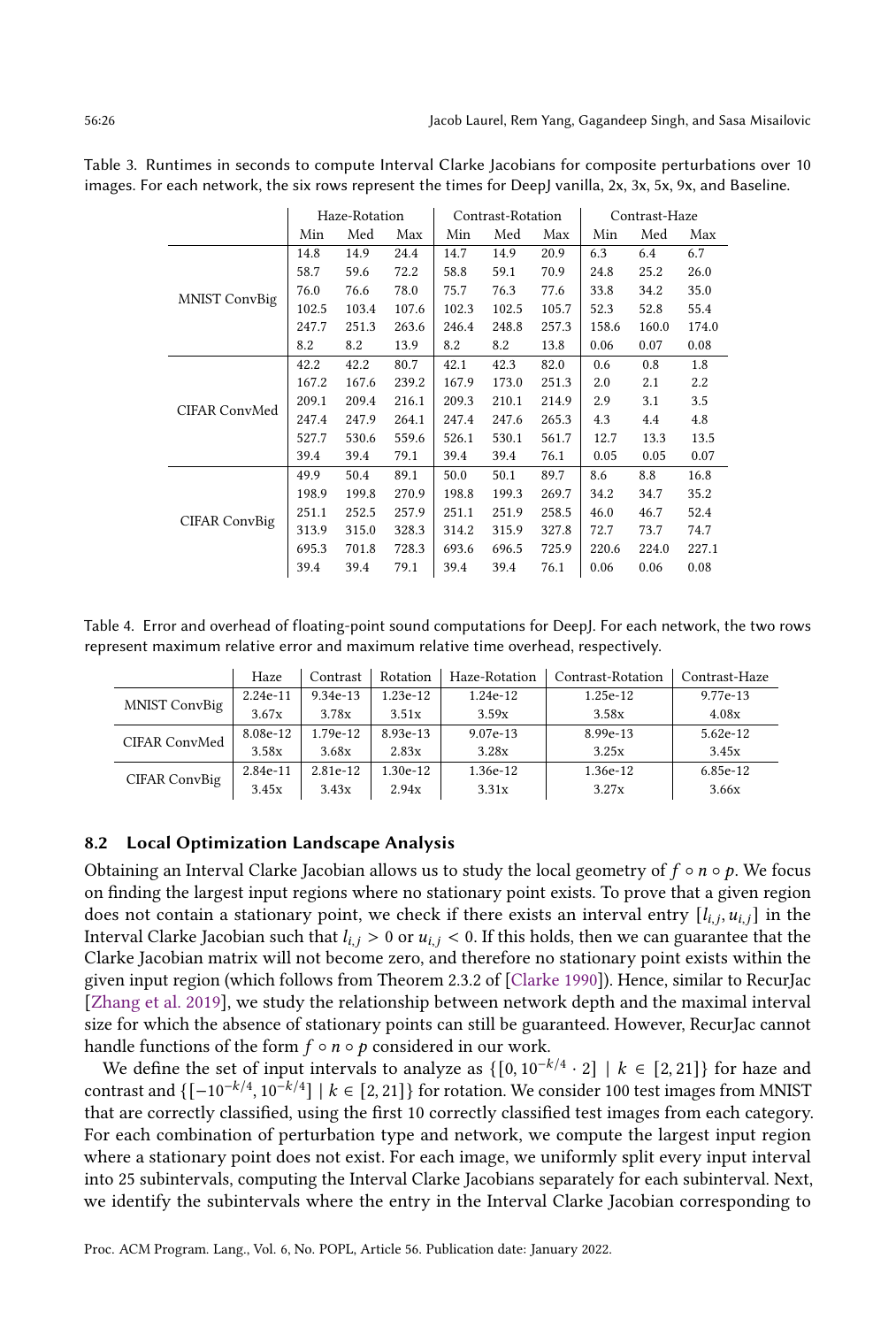<span id="page-26-1"></span><span id="page-26-0"></span>

Fig. 9. Largest interval size that guarantees no stationary point exists for Haze (left), Contrast (center), and Rotation (right), averaged over 100 images.

the correctly classified class is either strictly positive or negative. We sum the widths of all such subintervals, then compute the maximum of these sums across all candidate widths.

Figure [9](#page-26-0) shows that as the depth of the fully-connected network increases, the maximal interval size that guarantees a non-zero Jacobian decreases for all perturbations. Further, we use the same procedure to obtain maximal interval sizes for the networks used in Section [8.1,](#page-21-2) as shown in Table [5.](#page-26-1) We observe that rotation requires noticeably smaller interval sizes as it is a more complex perturbation involving interpolation, whereas the other two are simpler pixel-wise operations. Furthermore, we can certify the absence of stationary points for larger regions on MNIST compared to CIFAR10, due to the former's smaller input dimension.

## 9 RELATED WORK

While there is considerable work on the static analysis of input-output properties of ML models specified via constraints on the network inputs and outputs [\[Balunović et al.](#page-27-2) [2019;](#page-27-2) [Ehlers](#page-28-20) [2017;](#page-28-20) [Huang et al.](#page-28-21) [2017;](#page-28-21) [Katz et al.](#page-28-22) [2017,](#page-28-22) [2019;](#page-28-23) [Singh et al.](#page-29-7) [2018,](#page-29-7) [2019;](#page-29-8) [Sotoudeh and Thakur](#page-29-20) [2020;](#page-29-20) [Urban](#page-29-9) [and Miné](#page-29-9) [2021\]](#page-29-9), such as for robustness and safety, much less work has been done on formally analyzing the Jacobian matrix.

From the programming languages (PL) and automatic differentiation (AD) literature, prior works [\[Di Gianantonio and Edalat](#page-28-7) [2013;](#page-28-7) [Edalat et al.](#page-28-9) [2013;](#page-28-9) [Khan and Barton](#page-28-6) [2013;](#page-28-6) [Sherman et al.](#page-29-0) [2021\]](#page-29-0) have examined AD through the Clarke Jacobian [\[Clarke](#page-28-1) [1990\]](#page-28-1). However, many define their semantics for computing the Clarke Jacobian at a single point [\[Khan and Barton](#page-28-24) [2012,](#page-28-24) [2013\]](#page-28-6), instead of an abstraction of points. Additionally, the works that can formally analyze Jacobians for sets of input points are insufficient for our tasks. [Di Gianantonio and Edalat](#page-28-7) [\[2013\]](#page-28-7) restrict functions' domains to [-1,1] and require all Lipschitz constants be less than 1, thus their analysis cannot be used for local Lipschitz certification. The work by [Edalat and Lieutier](#page-28-8) [\[2004\]](#page-28-8) is restricted to functions of a single variable with input domain on [0, 1]. Follow-up works [\[Edalat et al.](#page-28-9) [2013;](#page-28-9) [Edalat and](#page-28-4) [Maleki](#page-28-4) [2017,](#page-28-4) [2018\]](#page-28-10) all suffer other restrictions, namely requiring the output dimension be one and only supporting limited arithmetic operations (e.g., no division), which render them unable to analyze both neural networks and our perturbations. Furthermore, these techniques provide only a theoretical discussion, with no implementation of their approaches.  $\lambda_{\mathcal{S}}$  [\[Sherman et al.](#page-29-0) [2021\]](#page-29-0) presents semantics for the Clarke Jacobian for concrete input points, extended partially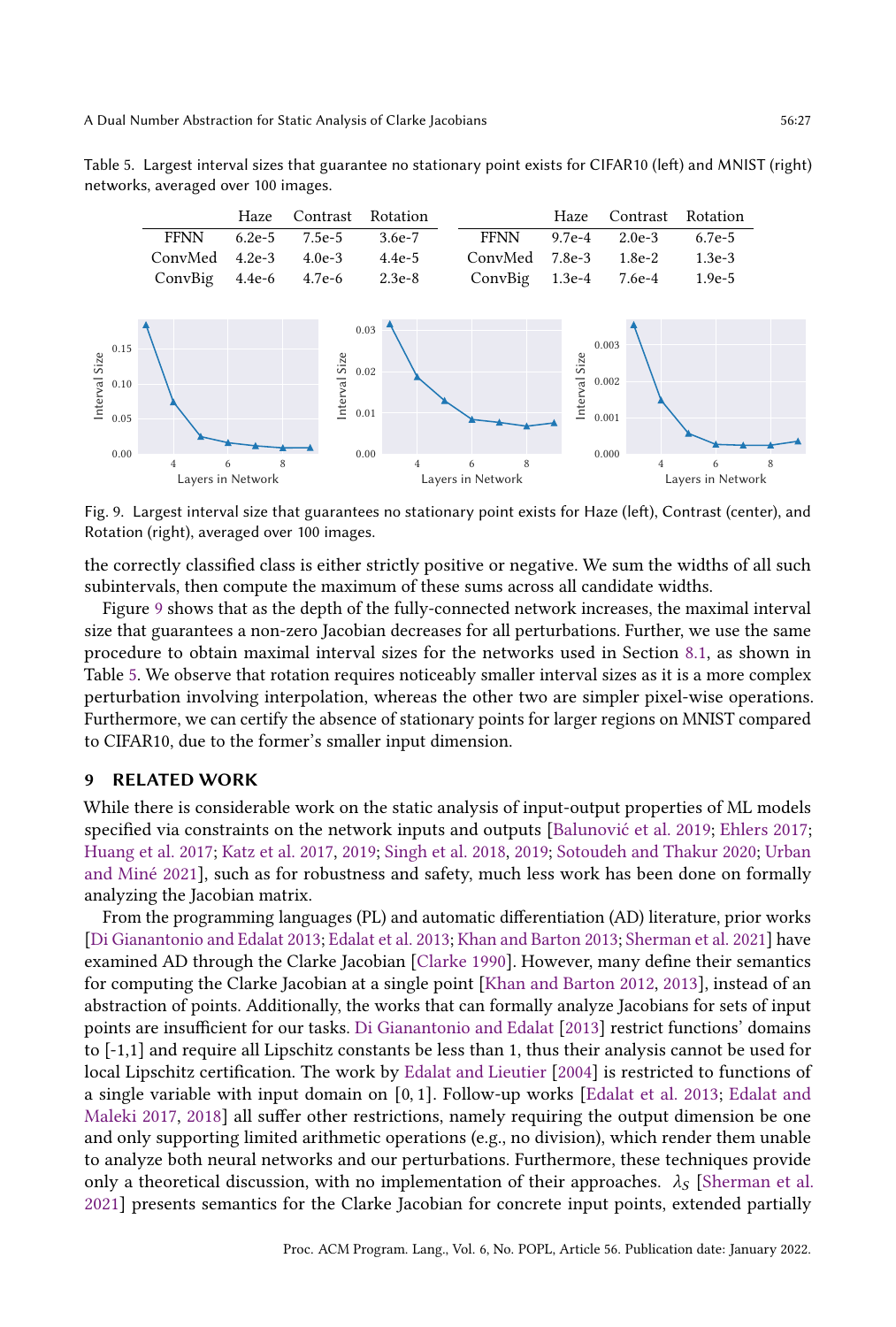to intervals (described in their appendix) as compared to our approach, which presents a sound abstract interpretation of the Clarke Jacobian that we compute with a set of fully compositional dual interval domain transformers, whose behavior is specified exactly for all language primitives.

Another closely related PL work by [Chaudhuri et al.](#page-28-25) [\[2011\]](#page-28-25) aims to establish Lipschitz robustness of programs, but they use the classical Jacobian and do not support AD. Follow-up works showed how to analyze Lipschitz robustness of non-differentiable programs by analyzing their smooth approximation [\[Chaudhuri and Solar-Lezama](#page-28-26) [2011\]](#page-28-26), stemming from the fact that several PL works focus on differentiable approximations of non-differentiable programs and ML models [\[Chaudhuri](#page-28-27) [and Solar-Lezama](#page-28-27) [2010;](#page-28-27) [Laurel and Misailovic](#page-28-28) [2020\]](#page-28-28). In contrast, DeepJ can analyze Lipschitz properties of programs with points of non-differentiability directly without using approximations, by employing the more general Clarke Jacobian.

In addition, while the practical problem of Lipschitz certification of neural networks has been studied [\[Jordan and Dimakis](#page-28-5) [2020;](#page-28-5) [Scaman and Virmaux](#page-29-21) [2018;](#page-29-21) [Weng et al.](#page-29-22) [2018a](#page-29-22)[,b;](#page-29-23) [Zhang et al.](#page-29-3) [2019\]](#page-29-3), to the best of our knowledge, none of these works can bound local Lipschitz constants for composite, non-smooth perturbations. Both [Mangal et al.](#page-29-4) [\[2020\]](#page-29-4) and [Jordan and Dimakis](#page-28-5) [\[2020\]](#page-28-5) use proof techniques that require the classifier function analyzed be piecewise linear, hence they cannot support arbitrary activations. Additionally, RecurJac [\[Zhang et al.](#page-29-3) [2019\]](#page-29-3) cannot support arbitrary arithmetic primitives like non-scalar multiplication or division. Hence, none of these works can reason about non-differentiable input perturbations, such as those generated by rotation [\[Balunović et al.](#page-27-2) [2019\]](#page-27-2) or contrast variation [\[Paterson et al.](#page-29-15) [2021\]](#page-29-15).

Our work also bears similarity with Rosa [\[Darulova and Kuncak](#page-28-17) [2017\]](#page-28-17), as they also bound Jacobians to compute Lipschitz constants. However, unlike us, they do not support bounding Clarke Jacobians. Further, while their abstract domain tracks "e-terms," the semantics of these terms do not correspond to first derivatives, but rather numerical round-off error effects.

## 10 CONCLUSION

We developed a novel abstraction for bounding the Clarke Jacobian of a Lipschitz, but not necessarily differentiable function for local input regions. Our domain, based upon dual numbers, soundly over-approximates all first derivatives needed to compute the Clarke Jacobian. We implemented our analysis in tool named DeepJ and showed that it can efficiently compute Lipschitz bounds and analyze the local geometry of multiple deep neural networks with respect to multiple nondifferentiable input perturbations. Our work is the first to address the problem of local Lipschitz certification of non-smooth perturbations, such as haze, contrast variation, rotation with bilinear interpolation, and their compositions.

#### ACKNOWLEDGMENTS

We thank the anonymous reviewers for their comments and Ben Sherman for helpful discussions during the early stages of this work. This research was supported in part by NSF Grants No. CCF-1846354, CCF-1956374, CCF-2008883, USDA NIFA Grant No. NIFA-2024827, a gift from Facebook, and a Sloan Graduate Fellowship.

## REFERENCES

<span id="page-27-1"></span>David Alvarez-Melis and Tommi S Jaakkola. 2018. Towards robust interpretability with self-explaining neural networks. In Neural Information Processing Systems.

<span id="page-27-2"></span>Mislav Balunović, Maximilian Baader, Gagandeep Singh, Timon Gehr, and Martin Vechev. 2019. Certifying geometric robustness of neural networks. Neural Information Processing Systems (2019).

<span id="page-27-3"></span>Thomas Beck and Herbert Fischer. 1994. The if-problem in automatic differentiation. J. Comput. Appl. Math. (1994).

<span id="page-27-0"></span>Mariusz Bojarski, Davide Del Testa, Daniel Dworakowski, Bernhard Firner, Beat Flepp, Prasoon Goyal, Lawrence D. Jackel, Mathew Monfort, Urs Muller, Jiakai Zhang, Xin Zhang, Jake Zhao, and Karol Zieba. 2016. End to End Learning for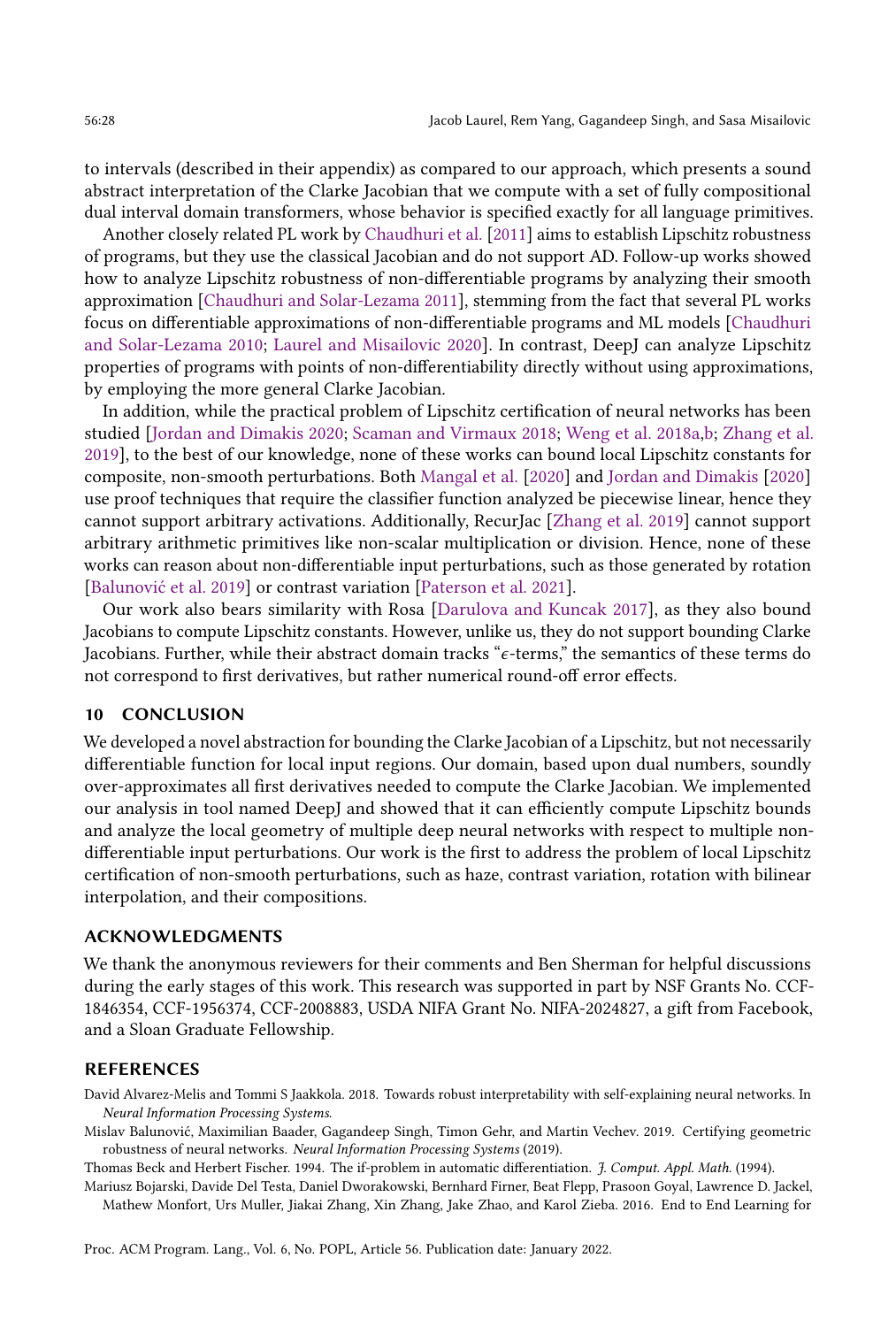Self-Driving Cars. arXiv[:1604.07316](https://arxiv.org/abs/1604.07316) [cs.CV]

- <span id="page-28-13"></span>Swarat Chaudhuri, Sumit Gulwani, and Roberto Lublinerman. 2010. Continuity analysis of programs. In Symposium on Principles of Programming Languages (POPL).
- <span id="page-28-25"></span>Swarat Chaudhuri, Sumit Gulwani, Roberto Lublinerman, and Sara Navidpour. 2011. Proving programs robust. In Proceedings of the 19th ACM SIGSOFT Symposium and the 13th European Conference on Foundations of Software Engineering.

<span id="page-28-27"></span>Swarat Chaudhuri and Armando Solar-Lezama. 2010. Smooth interpretation. In Proceedings of the 31st Conference on Programming Language Design and Implementation (PLDI).

- <span id="page-28-26"></span>Swarat Chaudhuri and Armando Solar-Lezama. 2011. Smoothing a program soundly and robustly. In International Conference on Computer Aided Verification.
- <span id="page-28-1"></span>Frank Clarke. 1990. 2. Generalized Gradients. In Optimization and Nonsmooth Analysis. Society for Industrial and Applied Mathematics, 24–109.
- <span id="page-28-17"></span>Eva Darulova and Viktor Kuncak. 2017. Towards a Compiler for Reals. ACM Trans. Program. Lang. Syst. (2017).
- <span id="page-28-16"></span>Luiz Henrique De Figueiredo and Jorge Stolfi. 2004. Affine arithmetic: concepts and applications. Numerical Algorithms (2004).
- <span id="page-28-7"></span>Pietro Di Gianantonio and Abbas Edalat. 2013. A language for differentiable functions. In International Conference on Foundations of Software Science and Computational Structures.
- <span id="page-28-2"></span>Cynthia Dwork, Moritz Hardt, Toniann Pitassi, Omer Reingold, and Richard Zemel. 2012. Fairness through awareness. In Proceedings of the 3rd innovations in theoretical computer science conference.
- <span id="page-28-3"></span>Cynthia Dwork, Frank McSherry, Kobbi Nissim, and Adam Smith. 2006. Calibrating noise to sensitivity in private data analysis. In Theory of cryptography conference.
- <span id="page-28-8"></span>Abbas Edalat and André Lieutier. 2004. Domain theory and differential calculus (functions of one variable). Mathematical Structures in Computer Science (2004).
- <span id="page-28-9"></span>Abbas Edalat, André Lieutier, and Dirk Pattinson. 2013. A computational model for multi-variable differential calculus. Information and Computation (2013).
- <span id="page-28-4"></span>Abbas Edalat and Mehrdad Maleki. 2017. Differentiation in logical form. In 32nd ACM/IEEE Symposium on Logic in Computer Science (LICS).
- <span id="page-28-10"></span>Abbas Edalat and Mehrdad Maleki. 2018. Differential calculus with imprecise input and its logical framework. In International Conference on Foundations of Software Science and Computation Structures.
- <span id="page-28-20"></span>Ruediger Ehlers. 2017. Formal verification of piece-wise linear feed-forward neural networks. In International Symposium on Automated Technology for Verification and Analysis.
- <span id="page-28-0"></span>Andre Esteva, Alexandre Robicquet, Bharath Ramsundar, Volodymyr Kuleshov, Mark DePristo, Katherine Chou, Claire Cui, Greg Corrado, and Jeff Dean. 2019. A guide to deep learning in healthcare. Nature Medicine (2019).
- <span id="page-28-18"></span>Cormac Flanagan, Amr Sabry, Bruce F Duba, and Matthias Felleisen. 1993. The essence of compiling with continuations. In Proceedings of the 1993 Conference on Programming Language Design and Implementation (PLDI).
- <span id="page-28-12"></span>Henry Gouk, Eibe Frank, Bernhard Pfahringer, and Michael J Cree. 2021. Regularisation of neural networks by enforcing lipschitz continuity. Machine Learning 110 (2021). <https://github.com/henrygouk/keras-lipschitz-networks>
- <span id="page-28-14"></span>Andreas Griewank. 2013. On stable piecewise linearization and generalized algorithmic differentiation. Optimization Methods and Software (2013).
- <span id="page-28-15"></span>Andreas Griewank and Andrea Walther. 2008. Evaluating derivatives: principles and techniques of algorithmic differentiation. SIAM.
- <span id="page-28-21"></span>Xiaowei Huang, Marta Kwiatkowska, Sen Wang, and Min Wu. 2017. Safety verification of deep neural networks. In International Conference on Computer Aided Verification.
- <span id="page-28-5"></span>Matt Jordan and Alexandros G Dimakis. 2020. Exactly computing the local lipschitz constant of relu networks. Neural Information Processing Systems (2020).
- <span id="page-28-22"></span>Guy Katz, Clark Barrett, David L Dill, Kyle Julian, and Mykel J Kochenderfer. 2017. Reluplex: An efficient SMT solver for verifying deep neural networks. In International Conference on Computer Aided Verification.
- <span id="page-28-23"></span>Guy Katz, Derek A Huang, Duligur Ibeling, Kyle Julian, Christopher Lazarus, Rachel Lim, Parth Shah, Shantanu Thakoor, Haoze Wu, Aleksandar Zeljić, et al. 2019. The marabou framework for verification and analysis of deep neural networks. In International Conference on Computer Aided Verification.
- <span id="page-28-24"></span>Kamil A Khan and Paul I Barton. 2012. Evaluating an element of the Clarke generalized Jacobian of a piecewise differentiable function. In Recent Advances in Algorithmic Differentiation.
- <span id="page-28-6"></span>Kamil A Khan and Paul I Barton. 2013. Evaluating an element of the Clarke generalized Jacobian of a composite piecewise differentiable function. ACM Transactions on Mathematical Software (TOMS) 39, 4 (2013).

<span id="page-28-19"></span><span id="page-28-11"></span>Diederik P Kingma and Jimmy Ba. 2014. Adam: A method for stochastic optimization. arXiv preprint arXiv:1412.6980 (2014). Alex Krizhevsky, Geoffrey Hinton, et al. 2009. Learning multiple layers of features from tiny images. (2009).

<span id="page-28-28"></span>Jacob Laurel and Sasa Misailovic. 2020. Continualization of Probabilistic Programs With Correction.. In 29th European Symposium on Programming (ESOP), 2020.